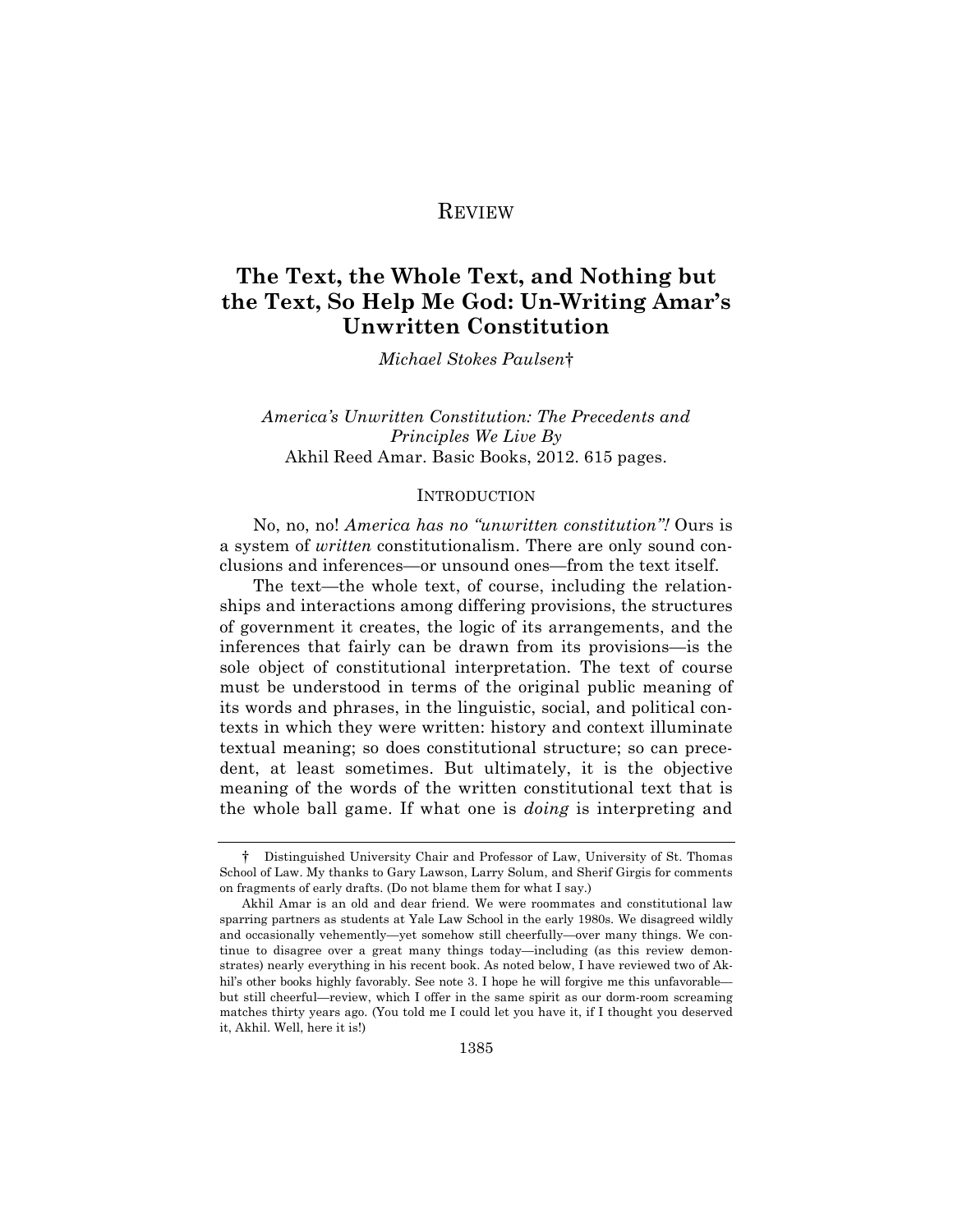applying the Constitution as authoritative written law—as opposed to engaging in some other interesting project—then one looks to understand the meaning of the text, the whole text, and nothing but the text. And if one's sworn *duty* is to faithfully interpret and apply the Constitution—if one is a judge or other public official who has sworn an oath to support the Constitution, or to preserve, protect, and defend it (as opposed to a mere law professor who has sworn no such thing)—one cannot do anything else without violating one's oath.

The Constitution of the United States does not answer, or even address, every important question of government, politics, law, or rights. Further, some provisions of the text admit of a fair range of meaning. But that does not mean that we have an "unwritten constitution." It means, rather more simply, that the written Constitution does not answer everything and therefore leaves some matters—indeed, a great deal—to the democratic choices made by representative government in accordance with the structures of government created by that document. It means that some matters are left to be worked out by government and politics, and that different choices might legitimately be made at different times. That is hardly to say that the Constitution is "unwritten" or (just as incoherently) that its meaning "changes" or "evolves." It is simply to say that the written Constitution does not address everything under the sun and that, where the Constitution does not specify a rule, the Constitution does not specify a rule. Policies are then left for the people to decide through the process of self-government. That, too, is a consequence of written constitutionalism. Where the Constitution says nothing, it says nothing—and there is nothing more to be said about what the Constitution says, at least not by courts purporting to apply the Constitution as a rule of law invalidating a political choice made by legislative or executive officials.

Where the Constitution's answer to some issue is less than clear, or where its meaning is abstract and general, the relevant constitutional decisionmakers are left with a range of interpretive and policy choices. The only question that remains is *who* gets to make those choices. That in itself is a constitutional question to be answered from the Constitution's text and structure and the fair inferences that may be derived from them.<sup>1</sup> There

<sup>1</sup> The correct answer, I submit, is that the Constitution's nature as supreme law and its structure of coequal, independent departments dictate that where the Constitution supplies a rule of law and governmental actors (federal or state; legislative, executive, or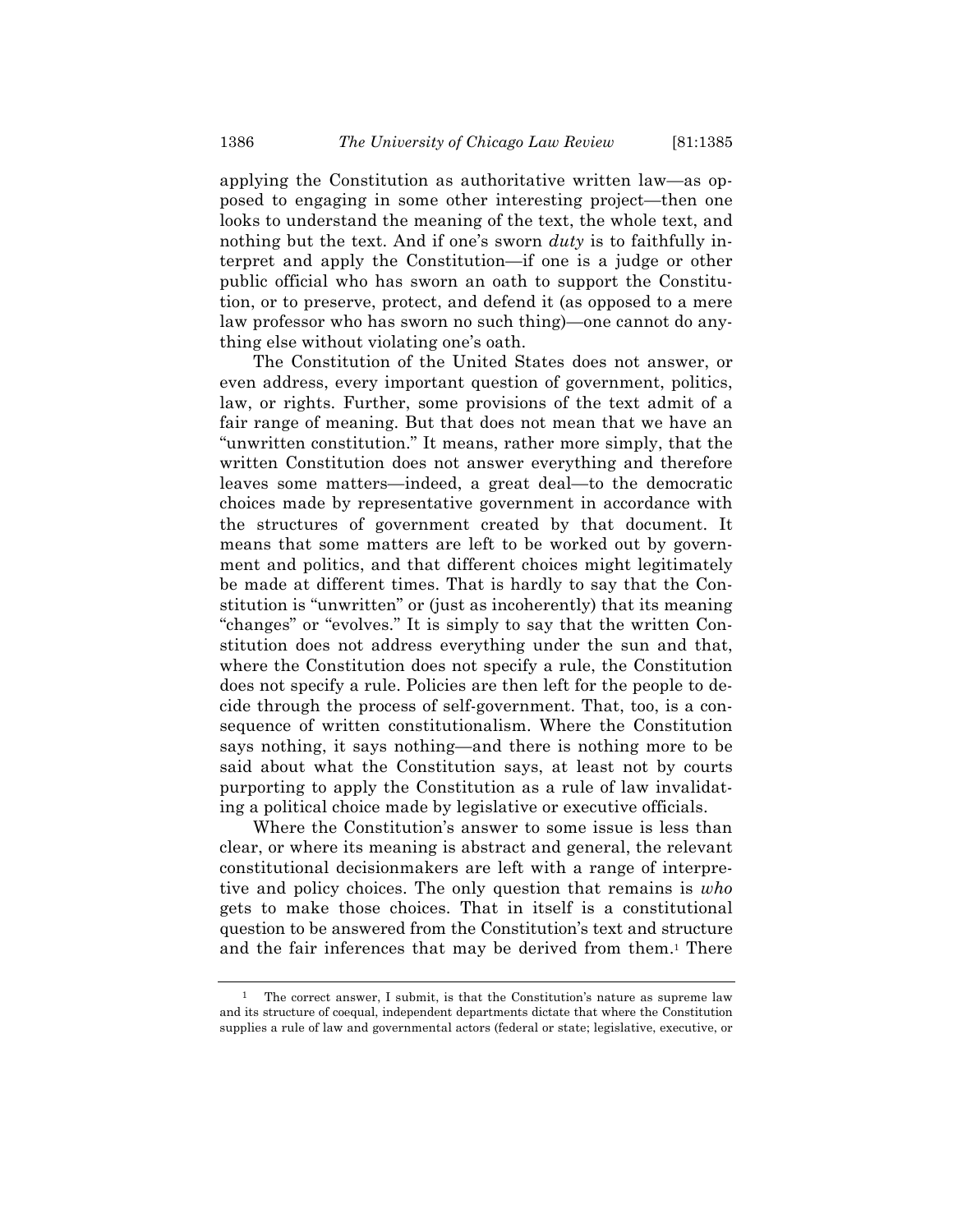may be linguistic indeterminacy; there may be matters left open or incomplete; there may be genuine interpretive choices to be made; there may be a legitimate range of disagreement about what does or does not follow logically from the words of the text; and there may be difficult applications.

But there is no such thing as "America's Unwritten Constitution." It is a misnomer, a hoax, a charade, a deception, a farce, a snare, a delusion, a lawyer's trick, a pickpocket's sleight of hand, a canard, to say that there is.

\* \* \*

That said, Professor Akhil Reed Amar's *America's Unwritten Constitution: The Precedents and Principles We Live By* is a brilliant and fun, if somewhat erratic and sometimes infuriating, book. It is well written, smart and clever as can be, chock-full of insights, stimulating, challenging, and provocative. It is in these many respects a fitting sequel to *America's Constitution: A Biog*raphy,<sup>2</sup> Amar's earlier (and, I think, far better) book.<sup>3</sup>

2 Akhil Reed Amar, *America's Constitution: A Biography* (Random House 2005).

judicial) have acted in conflict with that rule, the judicial province and duty require courts deciding disputes within their jurisdiction to give legal effect to the Constitution's rule and deny legal effect to governmental acts in conflict with that rule. This is the familiar structural-textual argument for "judicial review" set forth in Federalist 78 (Hamilton), in *The Federalist* 521, 524–25 (Wesleyan 1961) (Jacob E. Cooke, ed), and *Marbury v Madison*, 5 US (1 Cranch) 137, 176–77 (1803). See also Michael Stokes Paulsen, *The Irrepressible Myth of* Marbury, 101 Mich L Rev 2706, 2711–13 (2003) (defending the correctness of this argument and exploring its logical implications). In such instances, courts have authority to apply a rule supplied by the Constitution as a rule governing the case. (This does not mean, however, that courts can "bind" other branches of government, acting within their spheres, to adhere to the courts' *erroneous* interpretations, but that is a slightly different separation of powers structural argument. See id at 2714–16; Michael Stokes Paulsen, *The Most Dangerous Branch: Executive Power to Say What the Law Is*, 83 Georgetown L J 217, 241–88 (1994).) Where the Constitution does *not* supply a rule with which governmental actors' actions are in conflict, however, the text, structure, and logic of the Constitution—the separation of powers, the coordinacy of the branches, and the nature of the judicial power within such a scheme—dictates that the courts may *not* legitimately decline to give legal effect to the actions of those actors. That is the familiar structural-textual argument of *M'Culloch v Maryland*, 17 US (4 Wheat) 316, 385–87 (1819). See Michael Stokes Paulsen, *Does the Constitution Prescribe Rules for Its Own Interpretation?*, 103 Nw U L Rev 857, 858 (2009).

<sup>3</sup> I have had the pleasure of reviewing two of Amar's books before. See generally Michael Stokes Paulsen, Book Review, *How to Interpret the Constitution (and How Not To)*, 115 Yale L J 2037 (2006) (reviewing *America's Constitution: A Biography*); Michael Stokes Paulsen, Book Review, *Dirty Harry and the Real Constitution*, 64 U Chi L Rev 1457 (1997) (reviewing *The Constitution and Criminal Procedure: First Principles*). Both books are, in a word, magnificent, as is his other major book, Akhil Reed Amar, *The Bill of Rights: Creation and Reconstruction* (Yale 1998).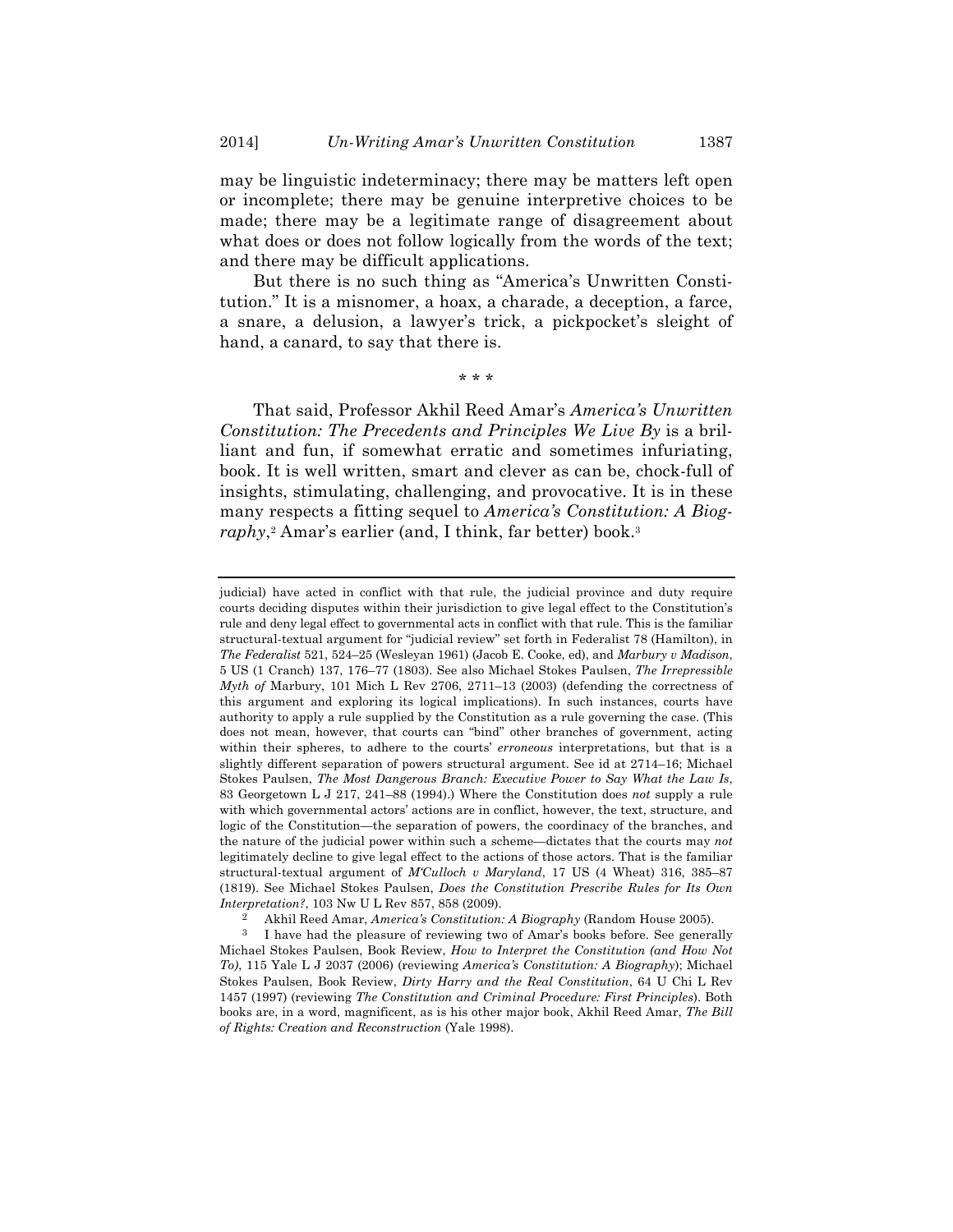There are just two things wrong with *America's Unwritten Constitution*. But they are two pretty major things: First, to be perhaps uncharitably blunt, Amar's thesis is all wrong. Many of his arguments and illustrations simply do not warrant the extravagant conclusion that there exists in America an unwritten constitution that parallels, qualifies, revises, and sometimes alters the written Constitution. Instead, what Amar's observations ought to yield, in those many instances when they are valid, is a methodology of smart, sensitive-to-history-and-context *written textualism* as the Constitution's correct and exclusive interpretive methodology. In some instances, his analysis straightforwardly supports such a conclusion. In other instances, his convoluted analysis demonstrates, indirectly, that straightforward originalmeaning textualism is a far more sensible route to correct constitutional conclusions than free-form unwritten constitutionalism.

The second problem is even more serious and flows from the first: Amar takes his mistaken methodological inference of untethered unwritten-ism and runs with it, sometimes rather wildly, offering up bad arguments in support of untenable conclusions. At first gradually, and then with alarming alacrity, the book abandons any serious disciplining constraint on what can be said in the name of the Constitution. By the time one is halfway through this six-hundred-plus-page tome, it has become clear that Amar's unwritten constitution permits almost any ingenious, overclever outcome that a judge might care to reach, including some fairly monstrous ones (such as the Supreme Court's horrid decisions in *Dred Scott v Sandford*,4 *Plessy v Ferguson*,5 and other notorious cases).

To be clear: Amar does not embrace all such results—he adamantly denies some of them (pp 270–74). But it is not at all obvious *why* his methodology could not lead where he does not wish to go. At the same time—somewhat strangely given his boldness at other points—Amar declines to draw other, sound inferences from the written text; his audacity is selective.6 In the

<sup>4</sup> 60 US (19 How) 393 (1856).

<sup>5</sup> 163 US 537 (1896).

<sup>6</sup> For example, given Amar's views of the limited force of judicial precedent (pp 234–37) and his defense in other scholarly work of the structural equivalence of all federal judges, see Akhil Reed Amar, *A Neo-Federalist View of Article III: Separating the Two Tiers of Federal Jurisdiction*, 65 BU L Rev 205, 230 (1985), it is disappointing to see Amar follow almost reflexively the conventional view that lower court judges must adhere to even clearly wrong Supreme Court precedents rather than rule independently in a manner faithful to their oath and leave it to the Supreme Court to reverse them (pp 232–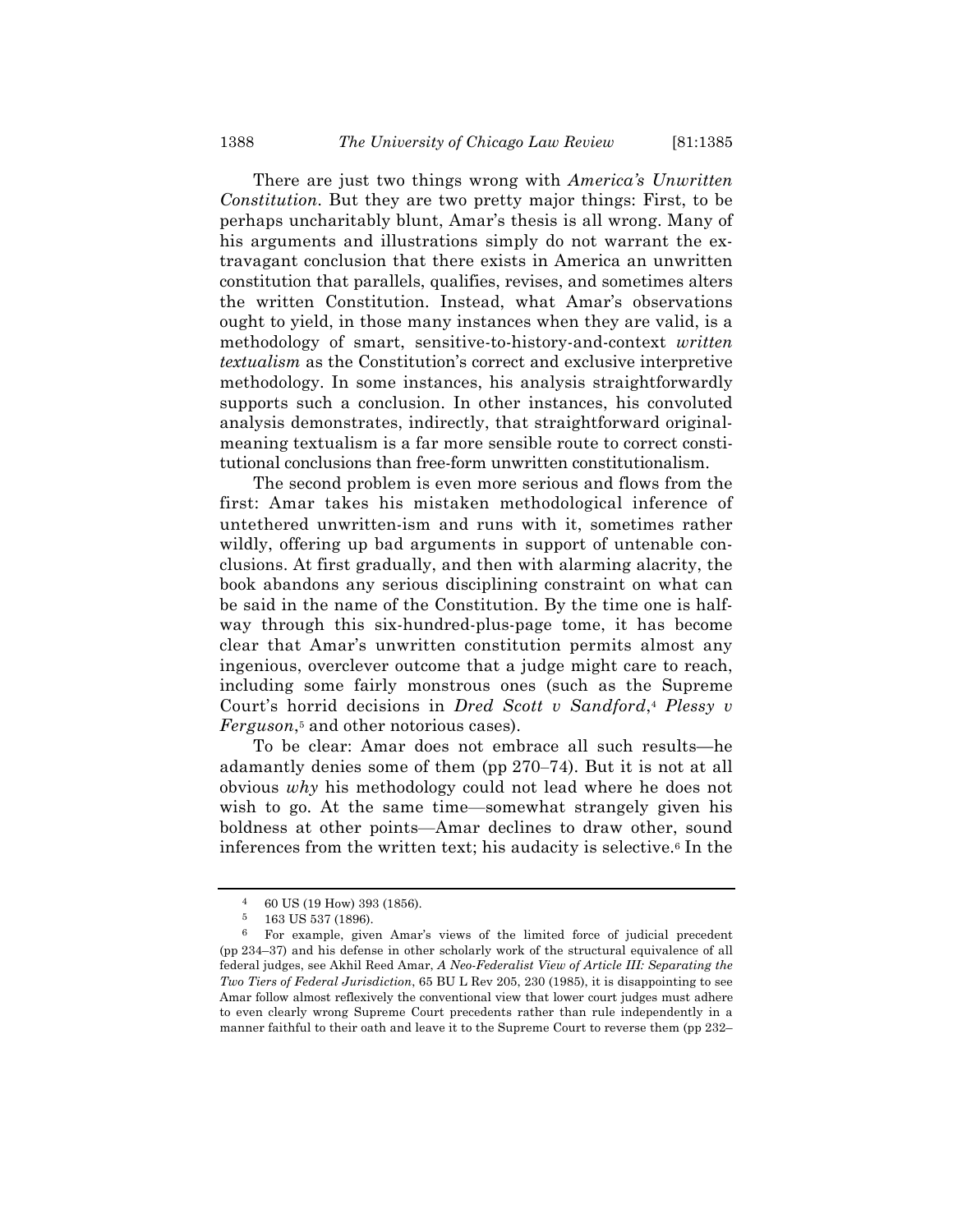end, Amar's unwritten constitution consists mostly of conventional liberal political ideology, from which he dissents occasionally: He likes the results of the Warren Court, in the main, but often prefers different reasoning (pp 141–99). In a notable departure from liberal orthodoxy, he dislikes the exclusionary rule as a Fourth Amendment remedy (pp 114–16, 172–83) and defends a reading of the Second Amendment that extends an individual right to firearm possession (pp 165–66). But he embraces abortion rights, if only he could find an (unwritten) constitutional provision to justify them (pp 122–23, 291–302). He likes gay rights, gay marriage, and sexual liberty generally (pp 117–30). In short, he likes judicial activism when he likes its results and dislikes it when he dislikes its results. In the end, "America's Unwritten Constitution" is simply *Amar's* unwritten constitution.

Isn't that ultimately the problem with all versions of "unwritten constitutionalism"—that they end up being simply the mirror of their devisers' personal preferences? That they offer no reliable disciplining methodology that could constrain their manipulation by others, in the service of *their* personal preferences? That they are less reflective of the Constitution than of the interpreter? Despite the limitations of written textualism—the ambiguities of the text and the imperfections of the methodology does it not in the end offer a more faithful method for interpreting and applying the Constitution than free-form unwritten-ism?

In Part I of this Review, I argue that a good bit of Amar's analysis in *America's Unwritten Constitution* is actually more supportive of the practice of *written* constitutionalism than the thesis of unwritten-ism that Amar advances, and that many of his unwritten detours are unhelpful and perplexing. In Part II, I argue that much of the rest of Amar's unwritten constitutionalism is simply misguided—misleading invention and extrapolation. It is *not* constitutionalism at all but make-it-up-ism, and it leads to some conclusions that are almost constitutional-nonsense propositions. In Part III, I explore the implications of Amar's unwrittenism placed in the wrong hands, or even in reasonably good hands intent on reaching a desired result: skillfully applied, Amar's unwritten constitutionalism yields any result one might want. Finally, in Part IV, I sketch a theory of what to do with textual indeterminacy, arguing that the text and structure of

<sup>33).</sup> There are other instances in which Amar fails to pull the trigger: in his view of precedent generally, see text accompanying notes 46–55; in his seeming acquiescence in judicial supremacy; and in his deference to much of contemporary constitutional doctrine.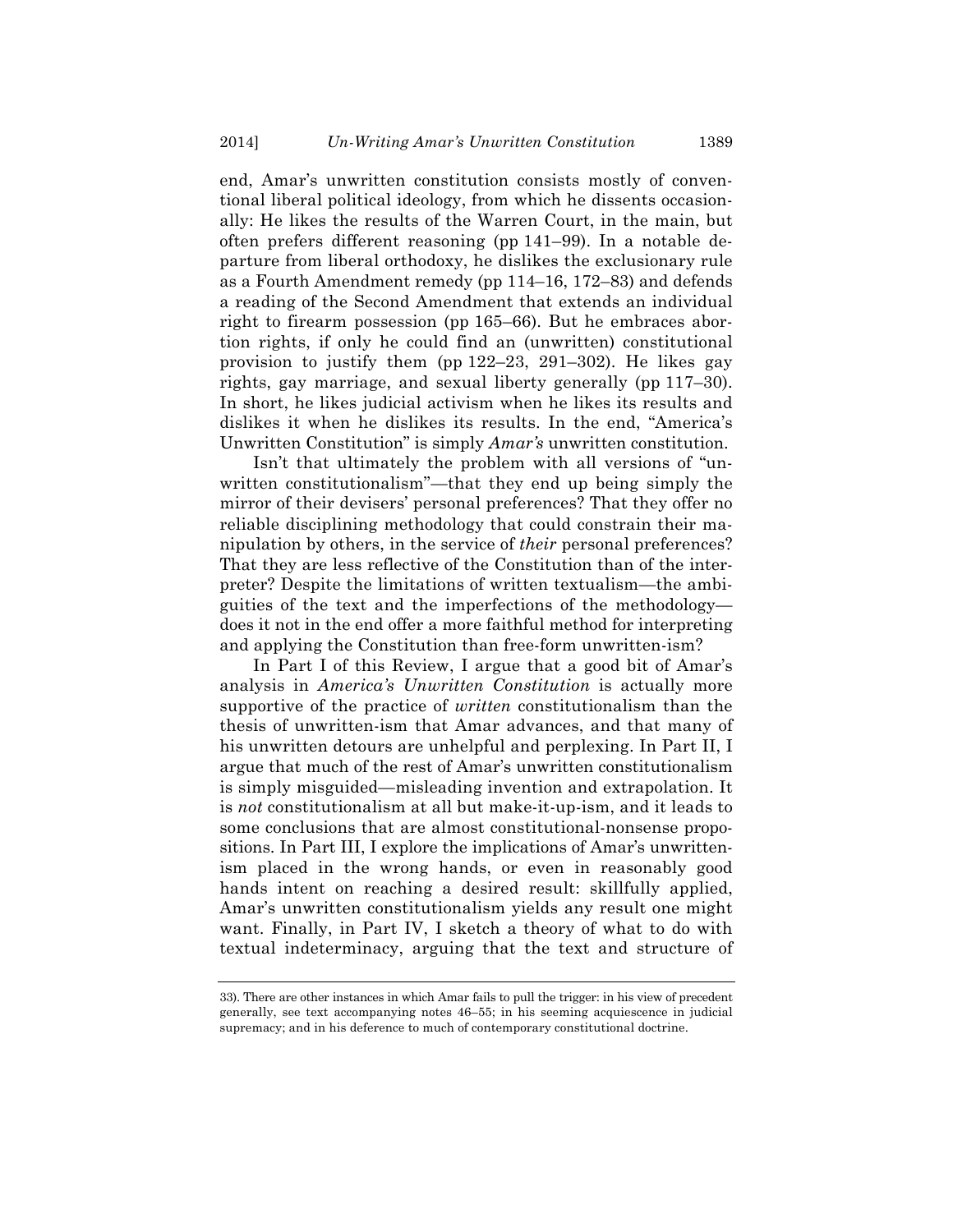the Constitution suggest reasonably clear answers to *this* particular genre of constitutional question. It is the asserted indeterminacy of the text that launches Amar's quest for the unwritten constitution that can fill all gaps and answer all questions. But there is a better, textual solution: the Constitution's text and structure tell us what to do when textual meaning runs out.7

#### I. UNNECESSARY, UNHELPFUL UNWRITTEN-ISM

Professor Amar's core thesis is that America has an unwritten constitution that shadows and supplements its written one. Sometimes Amar tenders this proposition in a soft, seemingly unthreatening form: The unwritten constitution "supplements but does not supplant" the written document (pp x–xi, 273). It should not be thought "a carte blanche" to "ignore" the text's "core commands" (p 273) or be taken to "contradict the plain meaning . . . of an express and basic element of the written Constitution" (p 74). Sometimes, however, Amar elevates the unwritten constitution to "roughly on a par with . . . the canonical text" (p 479). And sometimes the unwritten constitution actually trumps the constitutional text: unwritten principles are capable of revising or even repudiating the evident meaning of the text's words, so that sometimes a provision should be read to mean "almost the *opposite*" of what it seems to say (p 6). Finally, very often (as we shall see) Amar's unwritten constitution permits constitutional revisions in the form of unwritten add-ons to the constitutional text. In the end, Amar's initial disclaimers do not disclaim all that much, and at several points he reclaims ground

<sup>7</sup> There are lesser problems with the book—problems that, ironically, parallel its title and theme and that contrast with Amar's fabulous earlier book on the written Constitution, *America's Constitution: A Biography*. Unlike *America's Constitution*, which (like the document it exegetes) was a lean, tight, carefully worded text, *America's Unwritten Constitution* (like the "undocument" it expounds) is sprawling, discursive, and un-unified, struggling for a global theme to unite its disparate chapters and arguments. Unlike *America's Constitution*, which was restrained in its style and disciplined in its scope—not addressing every imaginable issue—*America's Unwritten Constitution* is exuberant and tendentious, discussing anything and everything. The virtues of the written Constitution of the United States include its (mostly) carefully written provisions; its brilliant and elegant concept, structure, and logic; its relative simplicity and directness; and its willingness to leave many things to the working-out of practical democratic representative government. *America's Constitution* possessed the same magnificent virtues. Among the vices of an unwritten constitution is that it can wander, untethered, all over the place and try to be all things to all people. *America's Unwritten Constitution* possesses some of the same regrettable vices.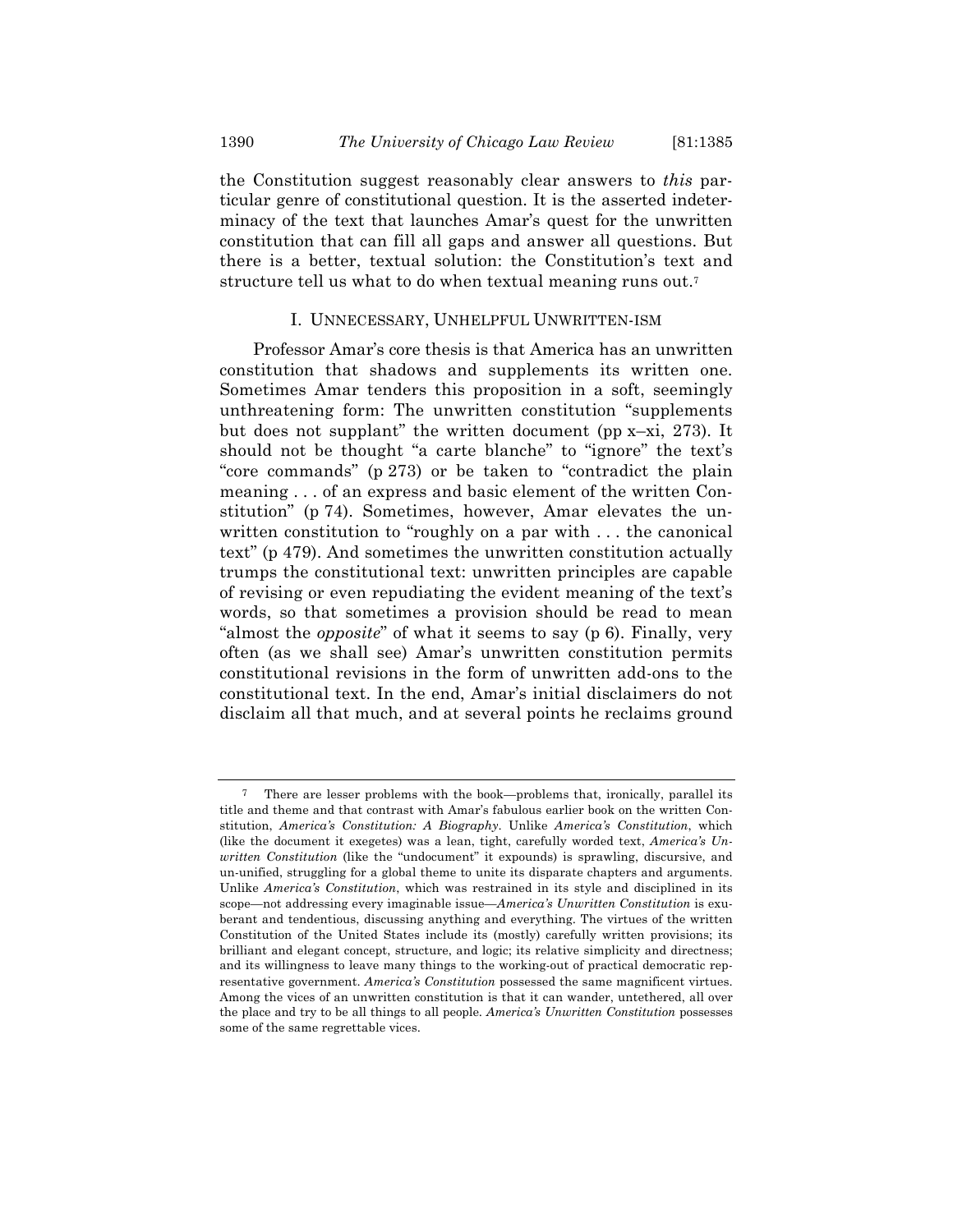he has elsewhere disclaimed, embracing some rather extravagant departures from the constitutional text.

The problem begins with first principles. As rhetorically appealing as the term may be, there simply is no "unwritten constitution" in America. Indeed, there cannot be such a thing, consistent with the nature—and rather explicit terms—of America's *written* Constitution as a single, authoritative, binding, exclusive, written instrument of supreme law.8 Article VI of the document specifies the document, "this Constitution"—and nothing else—as authoritative.9 The Preamble likewise specifies "this Constitution," plainly referring to the text that follows, as the written instrument ordained and established by "We the People" for governance.10 Article VI requires all government officers to swear an oath to support "this Constitution," again referring to the document just set forth.11 Article V specifies the means for revising the text of "this Constitution," strongly suggesting both that it is this text alone that counts as America's Constitution and that the sole means of changing that Constitution is by changing that text.12 And Article VII concludes the original document by specifying the conditions under which "this Constitution"—the written document Article VII concluded—will be deemed to have become operative.13

The conclusion is hard to avoid: if the written Constitution is the supreme, binding, authoritative law, there cannot be an "unwritten constitution" deviating from the written text including, most fundamentally, the text's apparent exclusivity as supreme law. Unwritten constitutionalism is thus, almost by definition, in conflict with written constitutionalism as a matter of principle. And it is most definitely in conflict with the terms of "*this* [written] Constitution." In a regime governed by an

<sup>8</sup> I have set forth the textual argument for the exclusivity of the constitutional text at greater length elsewhere. See Paulsen, 103 Nw U L Rev at 858–62, 869 (cited in note 1) (arguing that Article VI specifies the text of "this Constitution" as the exclusive object of constitutional interpretation); id at 869 ("*The document specifies the document* as authoritative. By very strong linguistic implication, if not quite by explicit language, the document's specification of the document as supreme and binding would appear to exclude anything outside the document as authoritative. . . . The writing is exclusive."). See also Vasan Kesavan and Michael Stokes Paulsen, *The Interpretive Force of the Constitution's Secret Drafting History*, 91 Georgetown L J 1113, 1127–33 (2003).

<sup>9</sup> US Const Art VI, cl 2.

<sup>10</sup> US Const Preamble.

<sup>11</sup> US Const Art VI, cl 2.

<sup>12</sup> US Const Art V.

<sup>13</sup> US Const Art VII.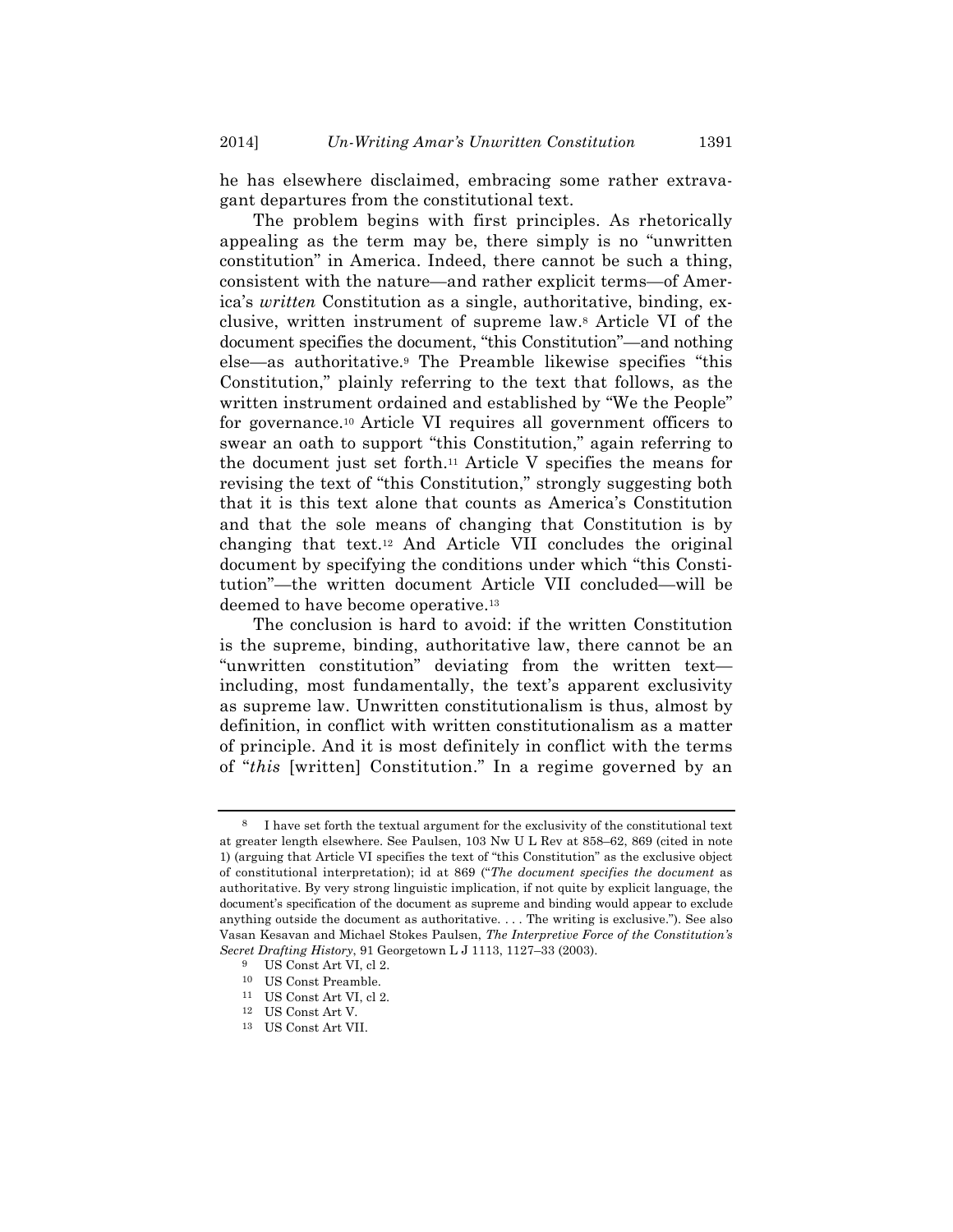exclusive written text uniquely designated as supreme law, "unwritten constitutionalism" is almost literally unconstitutional unconstitutionalism.

How, then, does Amar reach his contrary conclusion? First, he observes that a fair bit of our constitutional practice and tradition is based on *inferences and deductions from* the written text (p 47). Second, he observes that some of our constitutional practice and tradition simply *cannot be deduced or derived from the text at all*, but seems to derive more from experience, lived tradition, common practice, symbolism, or judicial invention that has come to be accepted over time (pp 238–39). Therefore, Amar concludes, America has an unwritten constitution.

This is almost exactly half right. The problem is that Amar smushes together two quite different sets of phenomena, and while both observations are correct, the normative conclusions to be drawn from them are quite different. Logical inferences and conclusions drawn from the text are one thing. There is a powerful argument that this is a straightforward, entirely legitimate method of textual interpretation. Nontextual interpolations into the text, or extrapolations from it, are different entirely. Amar concludes that these two different strands are of a single fabric; they are two different ways of reading "between the lines" (p 47). They are therefore equally legitimate, and together they warrant the conclusion that America has an unwritten constitution that supplements, qualifies, and explains the written one.

Might I propose a rather different bottom-line conclusion—a two-part counterthesis that Amar's analysis and illustrations better support? First, the drawing of certain deductions and inferences from the written text often might be part of what it means to faithfully read and apply a written text—that is, it might be simply an aspect of good, thoughtful *written* constitutionalism. Second, inferences *not* fairly derived from the text, from its internal structure and logic, or from reliable historical evidence of original meaning simply are not justified as interpretations of the Constitution. In short, why might it not be the case that some inferences from the Constitution are *right*, but that inferences (or interpolations) not fairly attributable to the document are *wrong*?

My critique on this score proceeds in two stages: First, I set forth certain eminently defensible structural or inferential principles of textual interpretation—principles in many respects consistent with Amar's analysis. Second, I take a quick tour of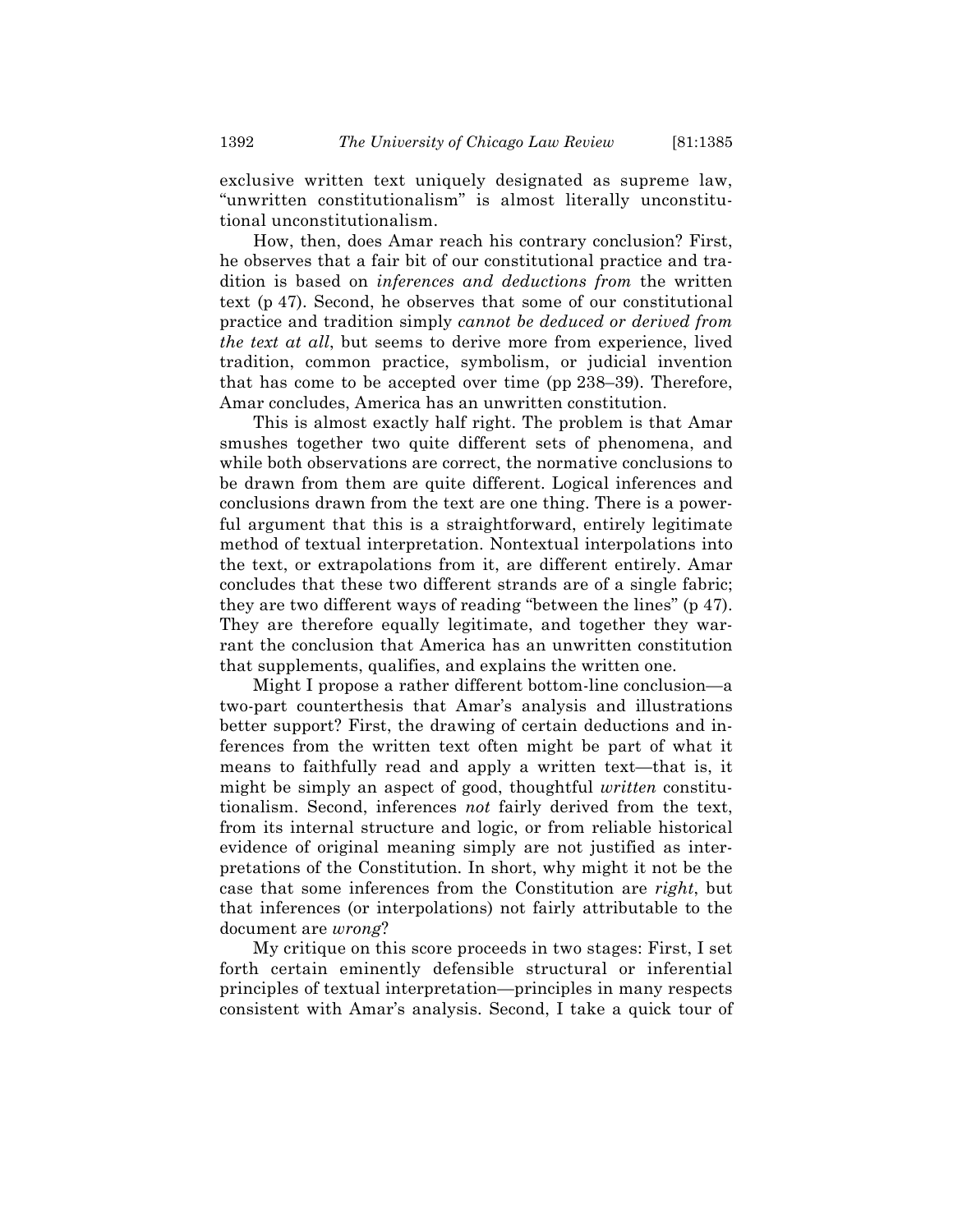some of Amar's roundabout arguments for conclusions more sensibly grounded in straightforward textual interpretation—a tour that yields the conclusion that much of Amar's argument for embracing an unwritten constitution is simply unnecessary, unhelpful, and unsound.

#### A. Seven Habits of Highly Effective Textual Interpreters

Some of what Amar has to say about good methodological steps for faithful constitutional interpretation is, quite simply, terrific. Reformulated slightly, it could be embraced by even the most committed original-meaning textualist. As noted, however, these valid insights into the text provide no evidence at all for a grand theory of unwritten constitutionalism. Quite the contrary, they reinforce and support the practice of written constitutionalism and even help rescue it from certain difficulties or criticisms. In particular, I submit that the following are correct propositions of straightforward textual interpretation, each of which (except perhaps the last) is consistent with substantial chunks of Amar's discussion:

(1) Specific words and phrases, considered in historical and linguistic context, should be understood as importing, so to speak, specific historical conceptions and background understandings that informed readers of a document of this sort would have taken for granted. That is part and parcel of their original public linguistic meaning.14

(2) The text must be understood as a whole: various provisions qualify, modify, or shed light on the proper understanding and application of other parts of the text; the overall structure and logic of the text is part of the text; and the structure and logic of the document as a whole properly inform the correct understanding of particular parts. (This is a central theme in some of Amar's best, and most important, earlier academic work.)15

<sup>14</sup> See Paulsen, 103 Nw U L Rev at 866–67 & n 26, 872–75, 884–88 (cited in note 1) (embracing this position and applying it to specific examples); Kesavan and Paulsen, 91 Georgetown L J at 1127–34 (cited in note 8); Vasan Kesavan and Michael Stokes Paulsen, *Is West Virginia Unconstitutional?*, 90 Cal L Rev 291, 332–95, 398 (2002) (examining, in excruciating detail, the original meaning and usage of semicolons in the original Constitution, including background grammatical principles of the era in which the Constitution was written).

<sup>15</sup> See generally, for example, Akhil Reed Amar, *Intratextualism*, 112 Harv L Rev 747 (1999). For the classic academic presentation of this view, see generally Charles L. Black Jr, *Structure and Relationship in Constitutional Law* (Louisiana State 1969). See also Paulsen, 83 Georgetown L J at 226–27 (cited in note 1). The classic judicial illustration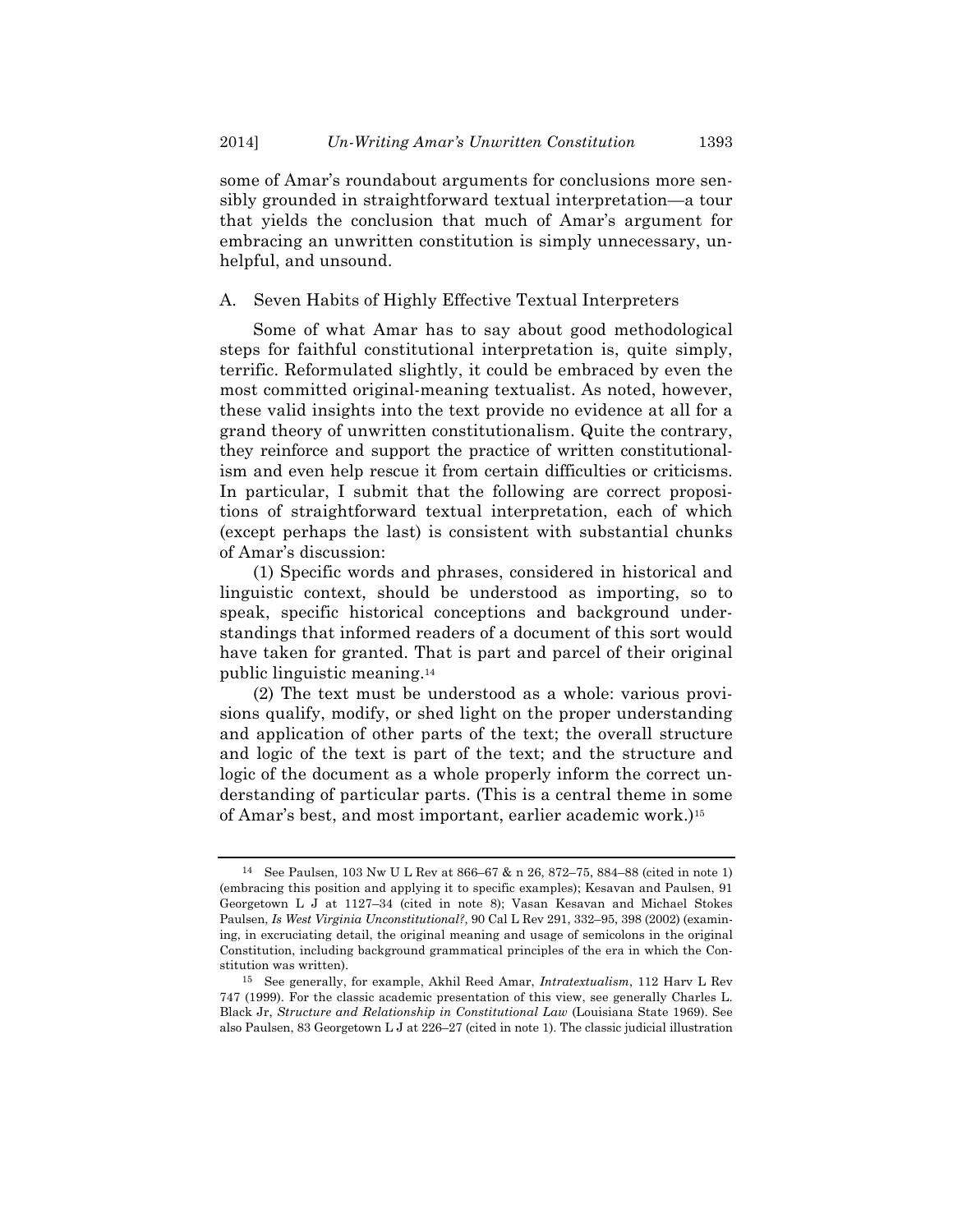(3) It is not at all improper constitutional interpretation to deduce from the document certain rules of law that flow logically from others contained in the text or discernible from its structure and operation, even if this sometimes yields mildly surprising conclusions. (In other writing I have analogized this technique to constructing proofs of various "theorems" in geometry and other branches of mathematics.16 If the constitutional postulates are sound, and the logical inferences and deductions are rigorous and justified, the resulting theorems are also correct—justified, ultimately, by the constitutional text—whether or not anyone subjectively intended, expected, or contemplated such results, and sometimes even if the text's drafters intended or expected the opposite. $17$ )

(4) The Constitution leaves some matters of government open for choice by future generations and admits of different political answers at different times by different political decisionmakers; some of those options resulted in early choices as a matter of early practice that have become more or less settled in our political (quasiconstitutional) tradition, and others have not.18 But a quasiconstitutional tradition, or long-standing practice, is not the same thing as a constitutional *rule*, and mere settled

of this method is *M'Culloch*, discussed as such by both Amar (pp 22–31) and Black. See Black, *Structure and Relationship in Constitutional Law* at 13–15 (cited in note 15). *Marbury* is another such example. See Paulsen, 101 Mich L Rev at 2711–24 (cited in note 1).

Perhaps the consummate nonjudicial practitioner of such a holistic-structural, don'tread-the-parts-apart-from-the-whole method of constitutional interpretation was President Abraham Lincoln. See Michael Stokes Paulsen, Book Review, *The Civil War as Constitutional Interpretation*, 71 U Chi L Rev 691, 692–93, 703–26 (2004) (discussing structural, practical, whole-text constitutional interpretation, as illustrated by the interpretive methodology of Lincoln); Michael Stokes Paulsen, *The Constitution of Necessity*, 79 Notre Dame L Rev 1257, 1260–67 (2004).

<sup>&</sup>lt;sup>16</sup> See Paulsen, 83 Georgetown L J at  $226-27$  (cited in note 1) (dubbing such an approach "Euclidian").

<sup>17</sup> I return to this critical point—that textual meaning and valid logical inferences from the text may yield conclusions that are sound even if sometimes at variance with the subjective expectations or intentions of the text's drafters—below, in discussing two of Amar's illustrations: the Sixth Amendment right of criminal defendants to testify and present evidence in their own defense, see Part I.B.1, and the meaning of "equal protection of the laws" as applied to racial segregation, see Part I.B.3.

<sup>18</sup> For discussion of the proposition that the text sometimes affords political actors a range of choices, admitting of different choices at different times, all within the legislative province, see Michael Stokes Paulsen, *A Government of Adequate Powers*, 31 Harv J L & Pub Pol 991, 994–96 (2008). See also generally Michael Stokes Paulsen, *The Dormant Fourteenth Amendment* (unpublished manuscript, 2013) (on file with author).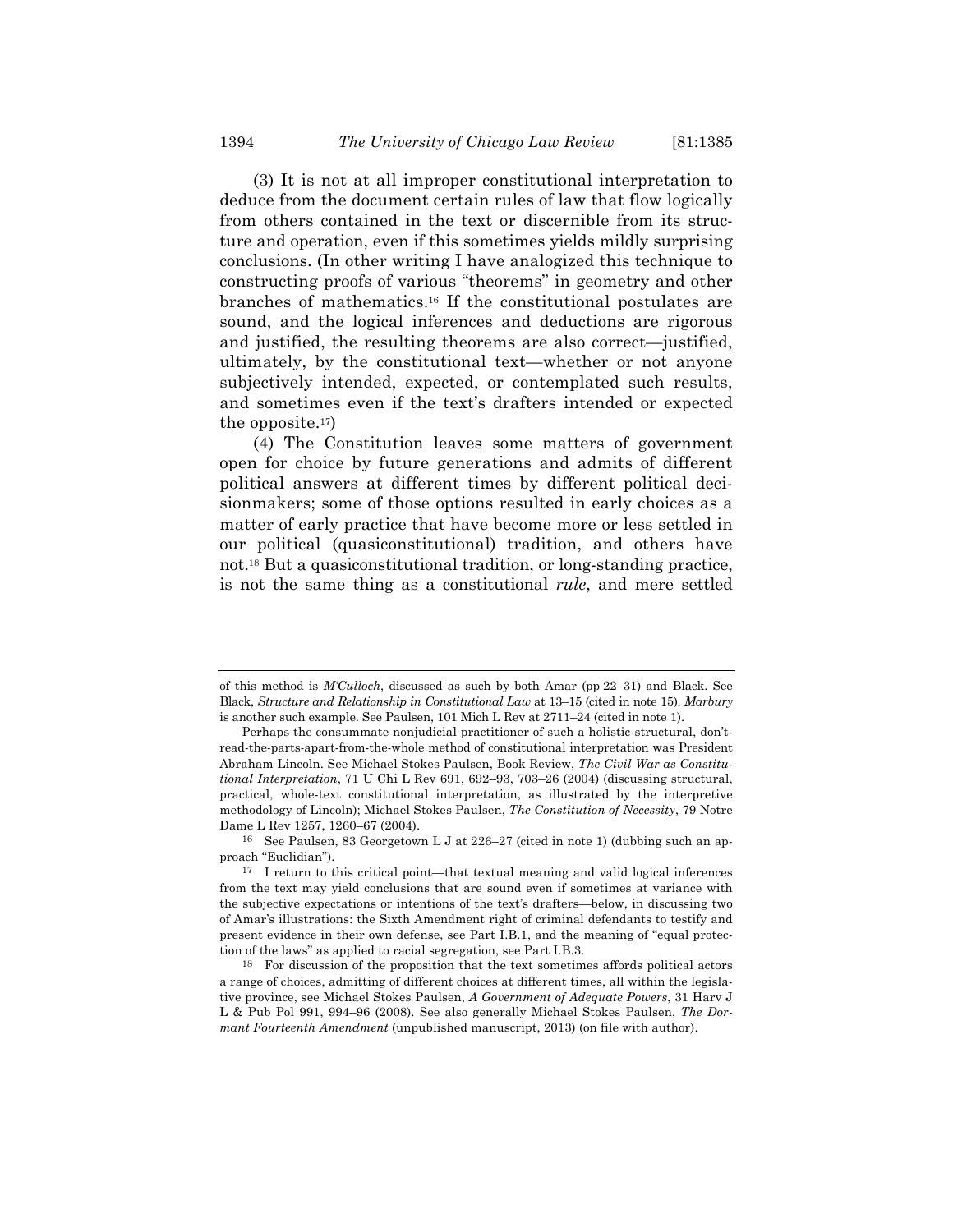practice can become unsettled by innovations not foreclosed by a rule set forth in the Constitution.19

(5) Closely related to the preceding, sometimes the "single right answer" supplied by the text of the Constitution is in fact a *range* of answers—a domain from which political actors may choose, none of which can be said (judicially) to be a "wrong" answer in the sense of actually being *unconstitutional* (that is, lying outside the domain of constitutional political choice admitted by the constitutional language).20

(6) Sometimes, reasonable interpreters can disagree concerning the meaning or range of meaning of a constitutional provision or principle. That is, even among those who apply a methodology of sophisticated, rigorous textualism, fair-minded interpreters might reach different conclusions; the enterprise, even if done faithfully and properly, simply does not always yield uniform conclusions. (No big surprise here: reasonable original-meaning textual interpreters will sometimes disagree as to the correct conclusion.)

(7) And finally, (a corollary to (5) and (6)): Where the document is truly indeterminate or ambiguous on a specific point or its application to a particular issue—where reasonable interpreters, faithfully seeking to follow the Constitution's original meaning fairly can reach differing conclusions—the text, structure, and logic of the Constitution suggest a proper default rule. (One might say that the text is reasonably determinate on the question of what to do in the case of textual indeterminacy as to specifics.) And that rule is that *the people rule*, through the structures of popular representative government created by the Constitution and by state constitutions.21 The Constitution creates a republican government with representative institutions, vested with power to implement that Constitution and govern

<sup>19</sup> See Michael Stokes Paulsen, *Abrogating Stare Decisis by Statute: May Congress Remove the Precedential Effect of* Roe *and* Casey*?*, 109 Yale L J 1535, 1542–43 (2000) (noting that "unfamiliarity does not equal unconstitutionality" and that the test of the correctness of a legal proposition is "the soundness of the reasoning supporting it, not its conformity with present convention").

<sup>&</sup>lt;sup>20</sup> See Paulsen, 31 Harv J L & Pub Pol at  $994-96$  (cited in note 18); Paulsen, 103 Nw U L Rev at 860, 914–18 (cited in note 1). Below, I argue that this suggests a "rule of construction," or hermeneutic principle, that courts should uphold the actions of political branches of government if such actions fall within the range of meaning afforded by a broadly worded text, and that this rule is justified on a straightforward interpretation of the words and structure of the document itself. See text accompanying notes 94–100 and 103–06.

<sup>21</sup> See note 1. For further elaboration, see Part IV.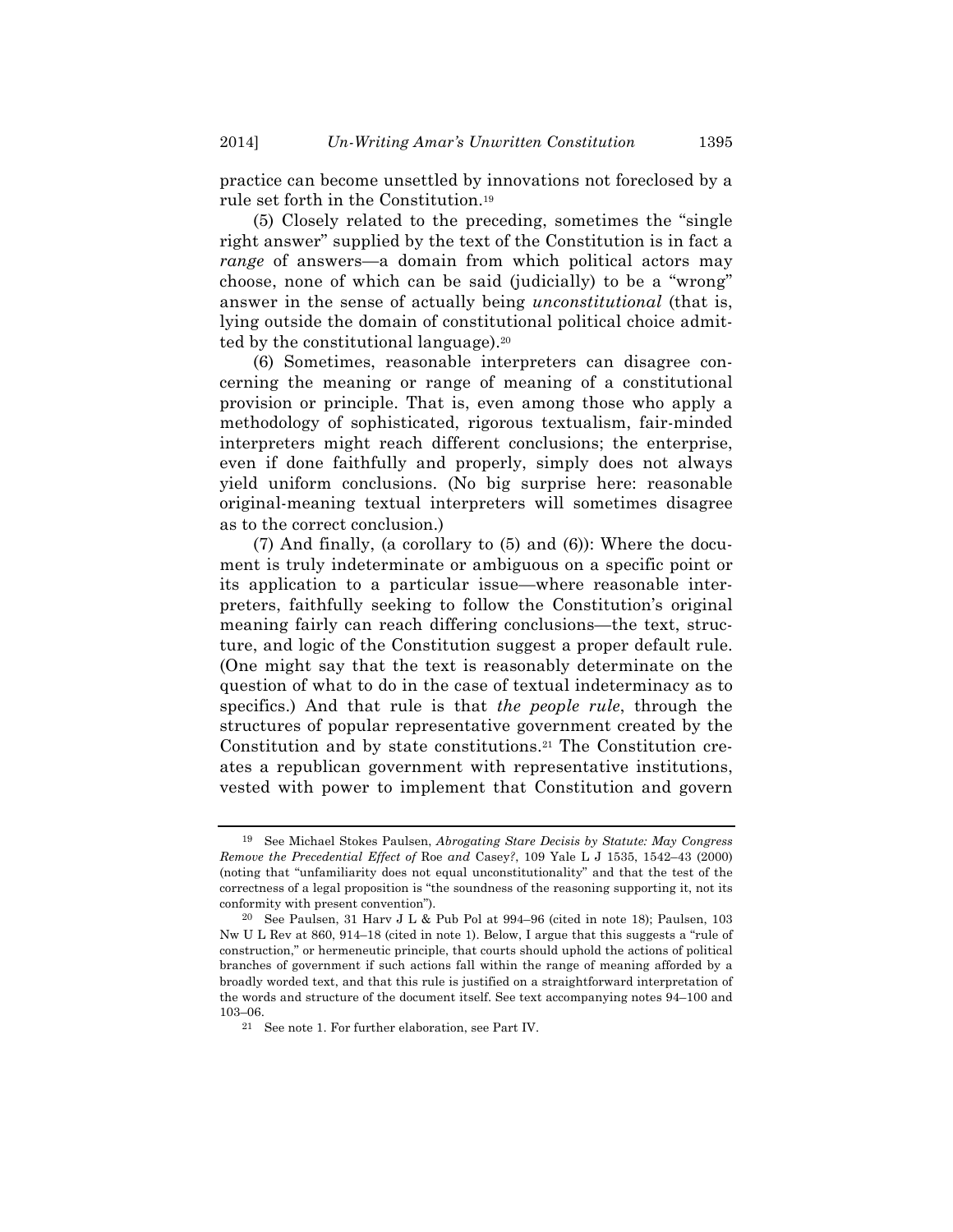pursuant to its terms, in all respects not inconsistent with those terms.

Each of the above propositions is, I submit, consistent with rigorous, principled, written-text-is-exclusive, original-publicmeaning textualism. None requires a text-defying leap to the conclusion that we have an "unwritten constitution." Thus, one can go along, a good part of the way, with Amar's analysis and yet vigorously disagree with his thesis that we have an unwritten constitution that complements and supplements our written Constitution.

A fair bit of what Amar has to say, especially in the earliest chapters of the book, can be reconciled in some fashion or another with these seven principles. Indeed, much of Amar's best analysis and resulting conclusions could be recast as exercises in textualism, thoughtfully applied. Amar's treatments of, for example, *M'Culloch v Maryland*<sup>22</sup> (pp 22–31), the Guarantee Clause as applied to Reconstruction powers (pp 79–88), and even modern First Amendment doctrine (pp 33–34, 151–72) can be accommodated to this description reasonably well: The text's structure and logic, as well as specific clauses, compel certain conclusions about the allowable scope of legislative judgment to effectuate national powers and the supremacy of national law over inconsistent state law (*M'Culloch*).23 A text's objective meaning is not necessarily congruent with its drafters' expectations, and grants of power thus may be capable of new applications in new circumstances, including civil war and the abolition of slavery (the Guarantee Clause).<sup>24</sup> And thoughtful reflection on the meaning, in linguistic, political, and structural context, of terms like "Congress," "no law," "abridging," "speech," and "press" indeed yields a surprising amount of modern First Amendment doctrine as a matter of straightforward textual explication, not unmoored extrapolation.25 Indeed, in Amar's earlier scholarly

<sup>22</sup> 17 US (4 Wheat) 316 (1819).

<sup>23</sup> See Paulsen, 31 Harv J L & Pub Pol at 995–96, 1002 (cited in note 18) (arguing that the Constitution confers on Congress sweeping legislative powers).

<sup>24</sup> Consider Kesavan and Paulsen, 90 Cal L Rev at 308–32 (cited in note 14) (defending the correctness of Lincoln's constitutional views concerning the unlawfulness of secession and the propriety of various legal fictions concerning "reconstruction" of so-called seceded states, in part on Guarantee Clause grounds).

<sup>25</sup> US Const Amend I. For a short account of how these words themselves inform contemporary First Amendment doctrine through a thoughtful, textualist approach, see Paulsen, 103 Nw U L Rev at 907–09 (cited in note 1). Amar's discussion of various aspects of First Amendment doctrine is scattered throughout the book (pp 503, 605) (textual and topical indexes).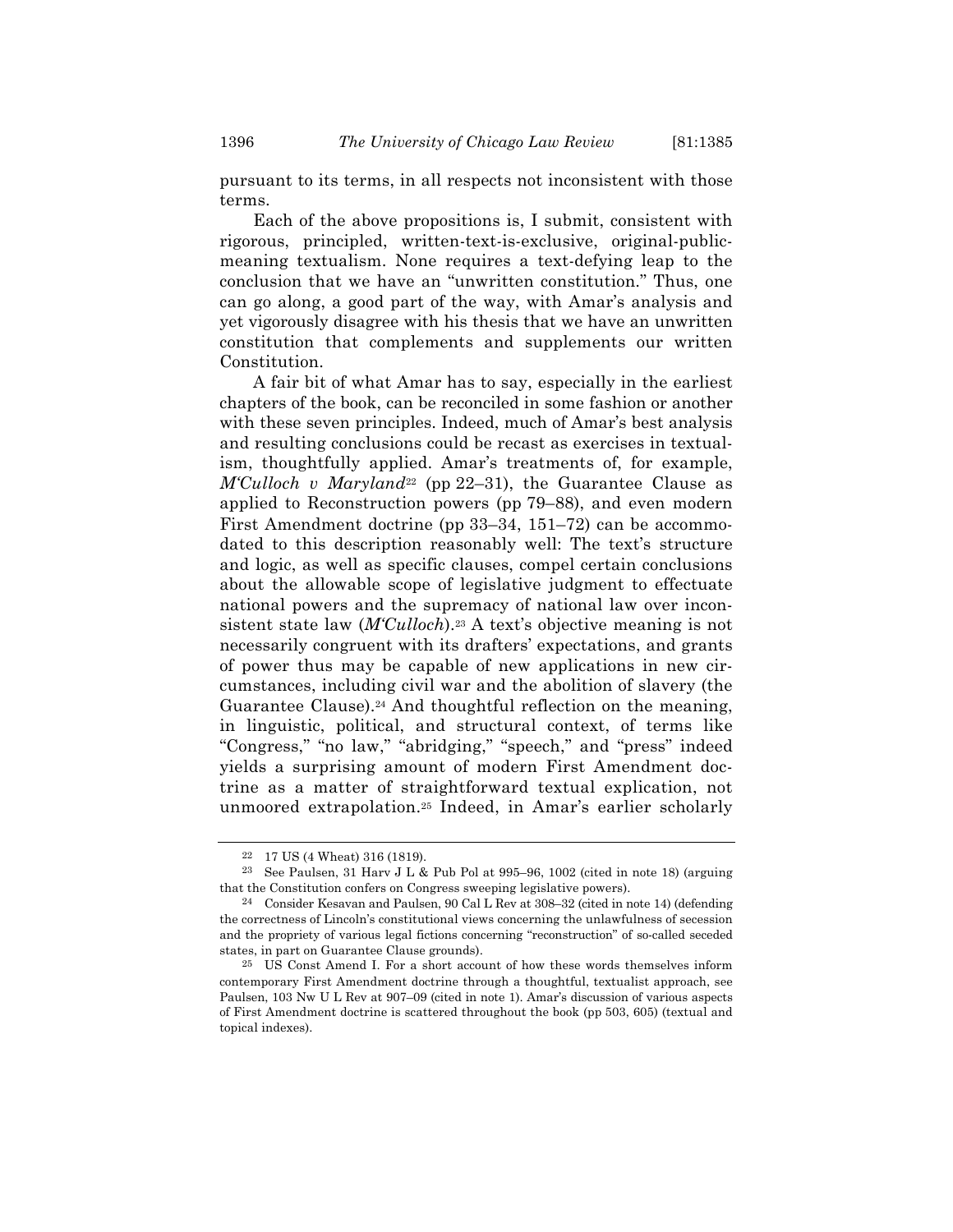work—especially in his already-classic article *Intratextualism* he had portrayed some of these very illustrations as examples of sophisticated textualism, not as proof that we have a parallel, unwritten constitution supplementing the text.26

#### B. Some Unnecessary, Unhelpful, Unwritten Excursions

But several of Amar's other examples—cast by Amar as illustrative situations that demonstrate features of our supposed unwritten constitution—would be far better recast in terms of arguments from constitutional text, original public meaning, constitutional structure, and straightforward logical derivation. In many such instances, Amar's analysis is needlessly roundabout. Thoughtful textualism would get him where he wants to go far more securely. There are perhaps a dozen instances of this in the book, but three telling illustrations should more than suffice: the right of a criminal defendant to testify; the power of Congress to institute a military draft; and the unconstitutionality of government racial segregation. I take up each in turn, followed by a fourth, more global illustration of awkward, circuitous, and often misleading analysis: Amar's unclear embrace of judicial doctrine and precedent in conflict with the written Constitution.

1. Does the written Constitution provide a right to testify?

Consider, first, a question that Amar thinks provides powerful proof of unwritten constitutionalism (pp 98–110): Do criminal defendants have the constitutional right to testify in their own defense and to present physical evidence of their innocence? Amar thinks that finding such a right requires either unwritten constitutionalism or a reading of the Ninth Amendment that permits judicial recognition of federal constitutional rights not otherwise stated in the text. This is so, according to Amar, because under Founding-era evidence rules, "defendants were never allowed to take the stand to testify on their own behalf" (p 104), and such a result seems odd today (p 99).

Set to one side the implication that the Constitution must be read to embrace all good things (by today's lights)—a thoroughly antitextual notion that presumes that today's policy desires should steer interpretation of a text's meaning to the desired

<sup>26</sup> See Amar, 112 Harv L Rev at 749–58, 812–17 (cited in note 15).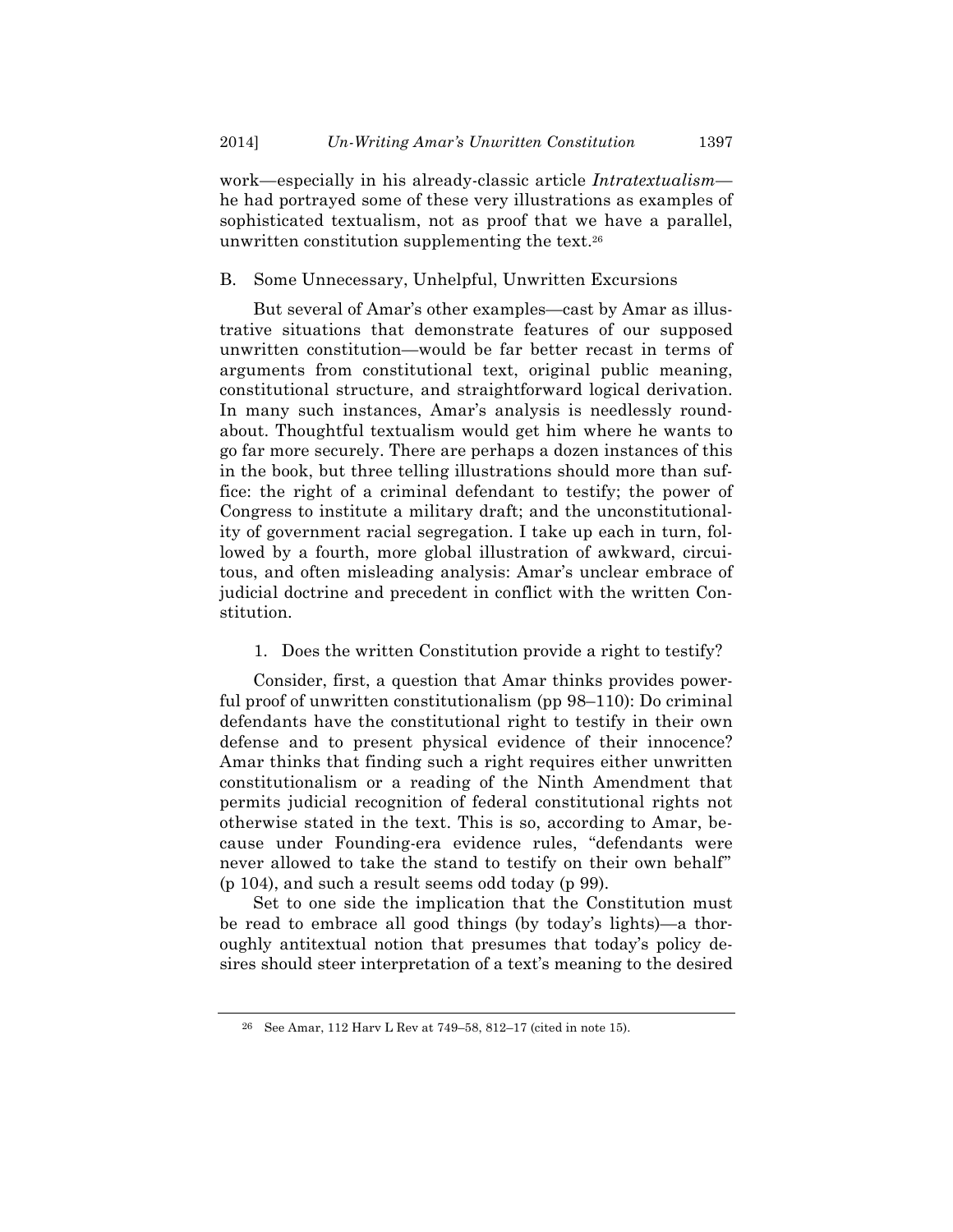result.27 Set to one side also the flawed assumption that a text's objective *meaning* otherwise would be determined by contemporaneous *practice* at the time of its adoption. That too is sloppy thinking: as noted above, objective linguistic meaning of course can differ from subjective expectations or from practice.28 Sometimes expectation and practice are simply contrary to the text.

A yet more basic problem infects this example: Amar's weneed-more-than-the-text gambit is not at all necessary to justify his desired conclusion that the accused has a constitutional right to testify and present evidence on his own behalf. Both the Fifth Amendment's text and the Sixth Amendment's text support the inference that the accused has such procedural rights. The idea that "due process"—the core traditional notion that an accused cannot be deprived of his liberty without notice and an opportunity to be heard—includes a criminal defendant's right to testify in his own defense is scarcely an extravagant flight from the text, even if common law evidence rules were to the contrary.29 Likewise, it hardly seems a stretch of the Sixth Amendment's language to say that an accused's right to "compulsory process for obtaining witnesses in his favor" includes a right to a legal process in which he may obtain *his own* testimony as a witness in his favor and present what evidence he has.30 And finally, the Fifth Amendment's recognition of a right *not* to

<sup>27</sup> Any methodology of "interpreting" the Constitution under which the document lines up perfectly with all of one's policy preferences ought to be regarded as highly suspect. That is surely less documentary interpretation than personal projection. See Paulsen, 103 Nw U L Rev at 912, 916 n 179 (cited in note 1). Indeed, one can fairly evaluate *whether* the Constitution lines up with one's policy preferences only by first interpreting the document—that is, seeking to ascertain the meaning of its words—and then (and only then) evaluating the document in terms of its political consequences. The two enterprises are distinct. See id at 910–11, 918–19.

<sup>28</sup> See text accompanying notes 16–17.

<sup>29</sup> It should be no surprise that the legal effect of a new written text might be to displace a common law rule. Texts do that all the time. It is barely more of a surprise that this might not have been immediately seen, or that initial practice should have stuck with tradition, not realizing the ways in which it had been superseded, whether specifically intended or not, by the rule of a newly enacted text. As Amar himself puts the point later in the book: "People who live through a revolution do not always immediately appreciate just what they have wrought" (p 286).

<sup>30</sup> See *Rock v Arkansas*, 483 US 44, 52 (1987) ("The right to testify is also found in the Compulsory Process Clause of the Sixth Amendment, which grants a defendant the right to call 'witnesses in his favor.'"); id at 51 (noting a Fifth Amendment textual basis in the due process right "to be heard"). Amar mentions *Rock* but does not discuss the Court's textual points about the Sixth and Fifth Amendments, even as he asserts flatly that "the right is not enumerated in the written Constitution" and dubs the *Rock* decision "activist" (p 106).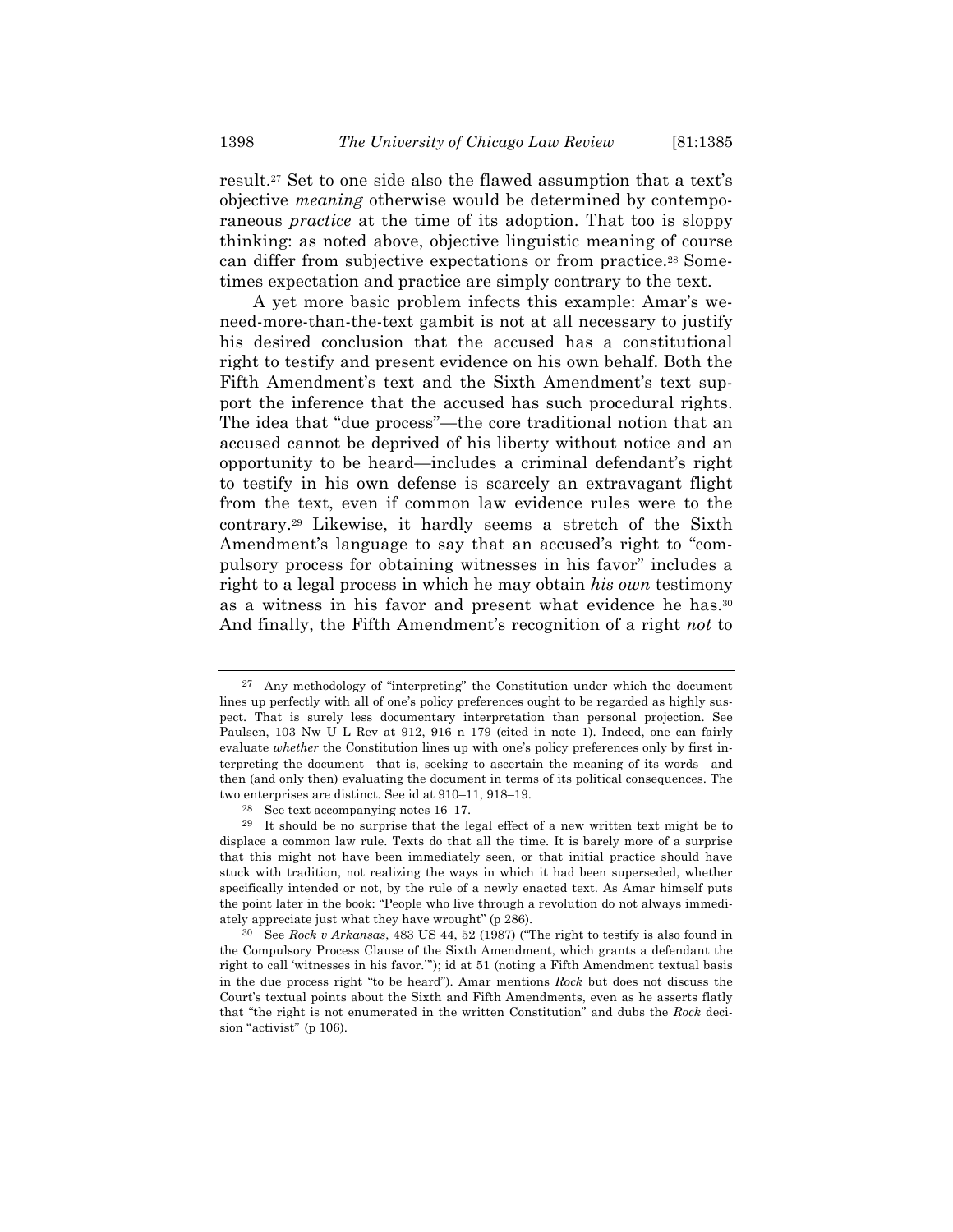be compelled to be a witness against oneself would seem indirectly to confirm that an accused's testimony is not otherwise outside the ambit of compulsory legal process.31

Sure, the text could have been more explicit on the specific point, especially given that prior prevailing practice was to the contrary. The textual argument is not an absolute knockout punch. But it is a reasonably sensible argument derived *from the text* itself, without going on any Ninth Amendment benders. Why the rush to find an "unwritten constitution" or posit that the text should be construed to locate such a claimed right "directly in principles of truth, justice, and the American way as understood and practiced by the American people" (p 103)? Amar's illustration does not support his conclusion at all. To the contrary, it suggests a rather different one: read the text carefully, in linguistic context; read the whole text, including related specific provisions; and do not let practice or convention detract from or contradict textual meaning, because the text may in fact state a rule departing from convention.

2. Does the written Constitution grant the power to impose a military draft?

Consider another example that Amar develops at length: whether Congress has the power to institute a military draft. One would think the simplest route to the obvious answer *yes*—is that Congress is specifically given the explicit, unequivocal textual powers "[t]o raise and support Armies" and "[t]o provide and maintain a Navy" and, by virtue of the Necessary and Proper Clause, granted a range of choices as to the means for "carrying into Execution the foregoing powers."32

<sup>31</sup> For more on the meaning of the Fifth Amendment and its relationship to common law disqualification, see Paulsen, Book Review, 64 U Chi L Rev at 1486–89 (cited in note 3).

<sup>32</sup> US Const Art I, § 8, cls 12–13, 18. Lincoln's (unpublished) opinion on the draft makes the constitutional argument as simply and clearly as possible:

The case simply is the constitution provides that the congress shall have power to raise and support armies; and, by this act, the congress has exercised the power to raise and support armies. This is the whole of it. It is a law made in litteral [sic] pursuance of this part of the United States Constitution . . . . The constitution gives congress the power, but it does not prescribe the mode, or expressly declare who shall prescribe it. In such case congress must prescribe the mode, or relinquish the power. . . . The power is given fully, completely, unconditionally.

Abraham Lincoln, *Opinion on the Draft*, in Don E. Fehrenbacher, ed, *Abraham Lincoln: Speeches and Writings 1859–1865* 504–06 (Library of America 1989).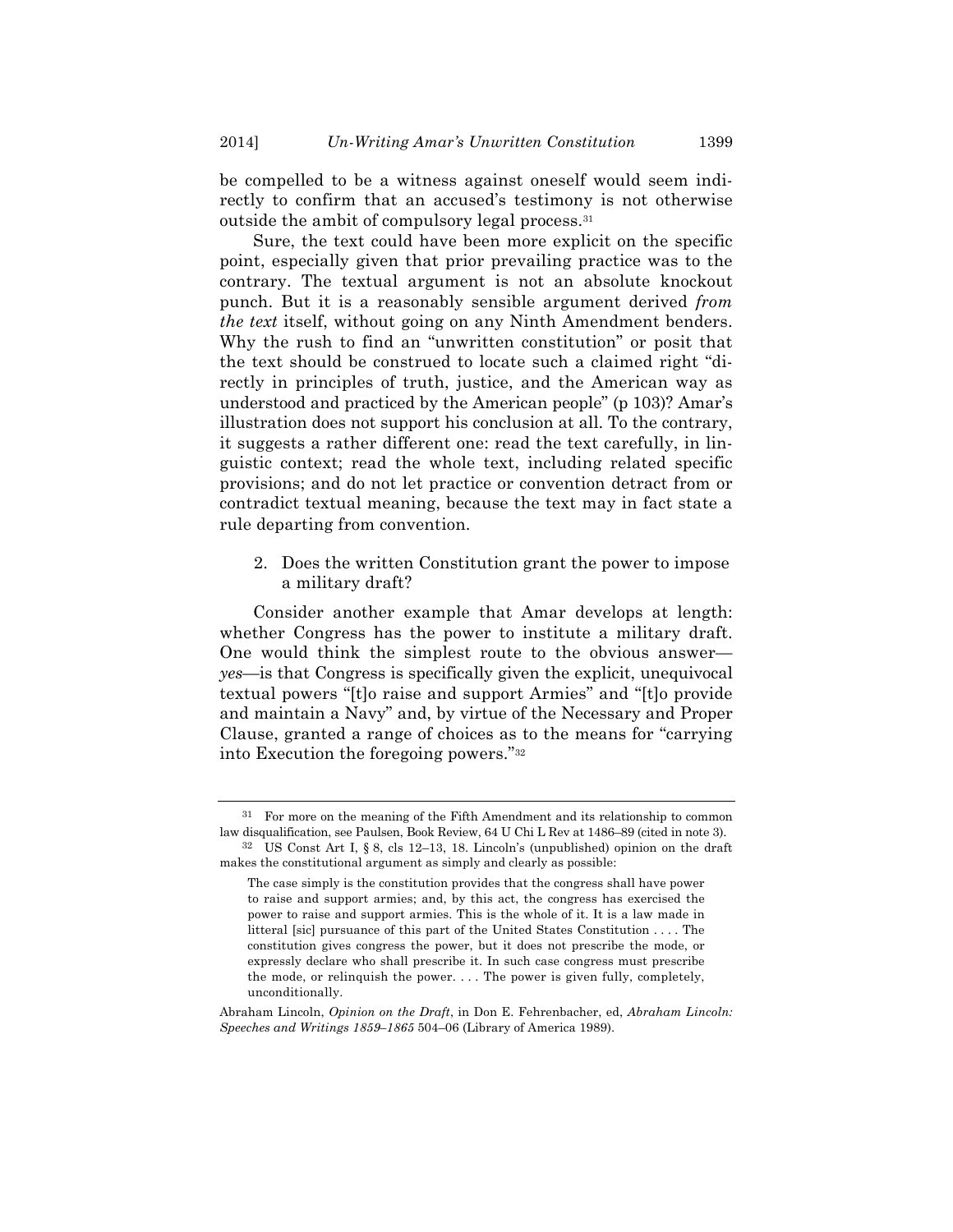Amar eventually reaches the same bottom-line conclusion, but through a peculiar, circuitous route. It is worth following him on this tour, for it is reasonably representative of his methodological quest for an unwritten American constitution. Amar begins with the premise that such an unwritten constitution includes inferences that might be derived from *acts* of the nation or the people, especially in the course of *enacting* a text, and that these inferences can go beyond the words of the document (pp 51, 94). (This is one of Amar's least tendentious principles of textual extrapolation.) Amar then sets out at length the historical position that the Reconstruction Amendments were enacted in part as a consequence of force of arms in the course of the Civil War and its aftermath (pp 88–94). This does not make those amendments illegitimate, Amar notes (correctly) (pp 92–94).33 But he also finds in this history unwritten implications for discovery of a congressional power to conscript for national military service—a power, Amar suggests, that had not before existed (p 92). According to Amar, the act of adopting the Second Amendment had, back in the 1790s, implicitly enacted an unwritten principle of the primacy of state militias (p 90). But with the events of the Civil War in the 1860s, the army of the nation became the locus of military power, displacing the old unwritten rule with a new unwritten rule. Thus, the unwritten principle implicit in the adoption of the Second Amendment was overtaken by the unwritten principle implicit in the experience of the Civil War and the subsequent act of adopting the Fourteenth Amendment—to some extent, at the point of a gun. "The highprofile deployment of the Union Army to guarantee a regime of true republican governments undercut the central ideological premise of the Second Amendment's preamble" (p 91). Thus, Amar argues, a national draft is now (that is, post–Civil War)<sup>34</sup> constitutionally valid:

<sup>33</sup> For an argument that the Reconstruction Amendments were validly adopted in accordance with the rules set forth in the text of Article V, see Michael Stokes Paulsen, *A General Theory of Article V: The Constitutional Lessons of the Twenty-Seventh Amendment*, 103 Yale L J 677, 706–12 (1993); Kesavan and Paulsen, 90 Cal L Rev at 325–30 (cited in note 14); John Harrison, *The Lawfulness of the Reconstruction Amendments*, 68 U Chi L Rev 375, 419–57 (2001).

<sup>34</sup> It is not clear whether Amar thinks that the authorization for a draft during the Civil War itself was constitutional. This is an obvious problem with his glossing-andunglossing approach: Do actions departing from a prior, unwritten constitutional "principle" *violate* that principle? Or do they constitute (unwritten) constitutional amendments that *supersede* that principle? Can unwritten constitutional provisions be rewritten (if that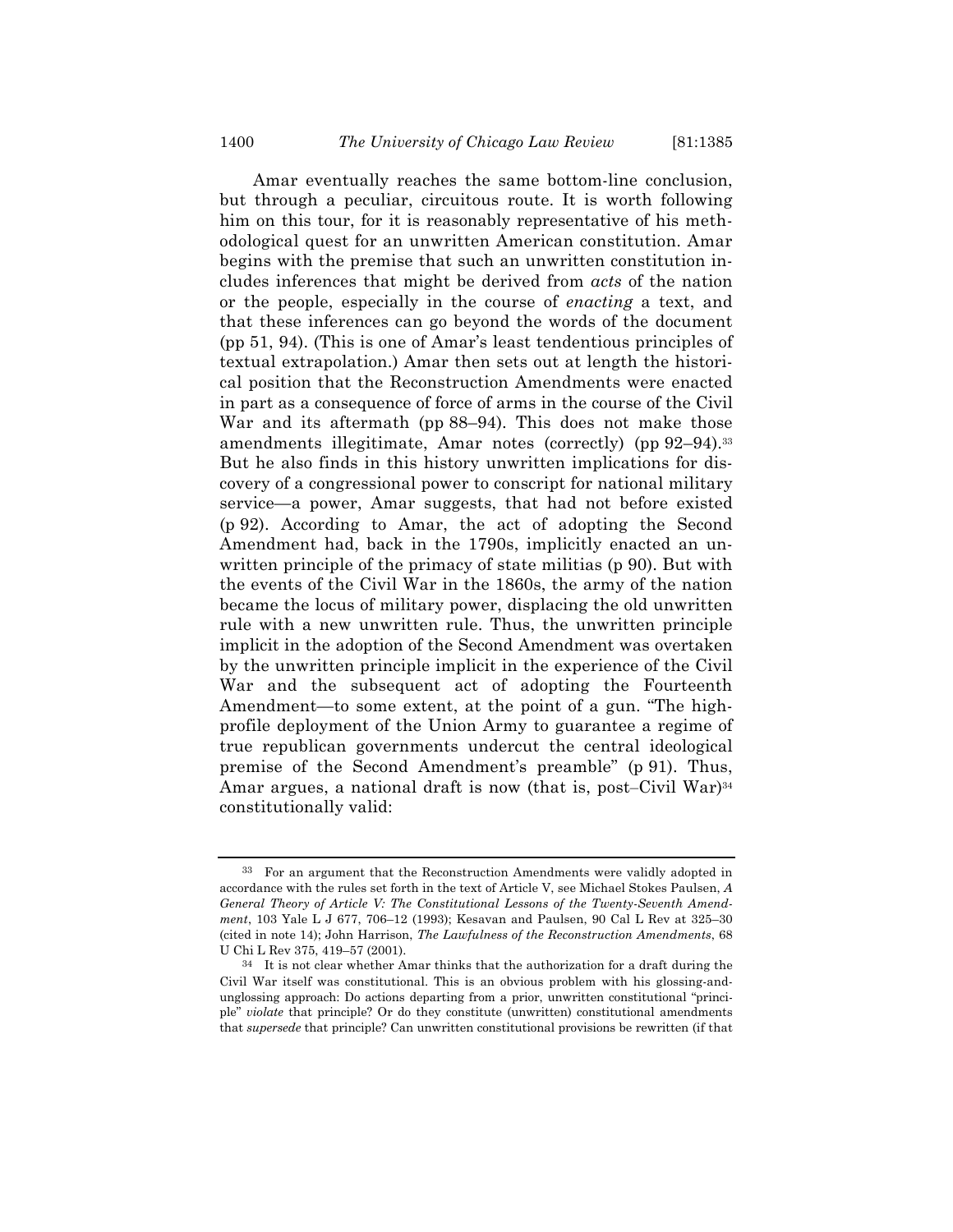Nothing in the 1860s vision repudiated the Founders' explicit written commands, even as this unwritten vision superseded earlier unwritten understandings. Nowhere did the Founders' text *explicitly* provide that the army clauses should be construed narrowly lest they undercut America's militia system. Nowhere did the Founders' text *explicitly* bar a national army draft if such a draft were deemed necessary to execute the laws, suppress insurrections, or repel invasions. Nowhere did the Founders' text *explicitly* say that every conscript must be officered locally. Rather, these things were arguably implicit in Article I as glossed by Amendment II. These unwritten understandings should ultimately give way to a later principle of the unwritten Constitution celebrating the army as a proper engine of national defense and republican government.

It is these acts of amendment during Reconstruction, rather than the formal texts of the Founding, as understood by the Founders, that best justify the current legal gloss on the army clause of Article I. Under this gloss, the army clause is now read as giving Congress general power to conscript soldiers. (pp 91–92)

That is quite an argument. But most of it seems utterly unnecessary and perplexing. Wouldn't it be more straightforward (and more accurate) to state, simply, that the Constitution *says* that Congress has the power to raise and support armies and provide for and maintain a navy, and then dispense with all the unwritten glosses glossing other, earlier unwritten glosses? One can drive to Chicago by way of Anchorage, but it's not exactly the most direct route, at least not from most places in America. And there are problems galore with Amar's elaborate, circuitous detour, not the least of which is all the unwritten constitutional hitchhikers he is tempted to pick up along the way. The text not only better supports Amar's conclusion than does his unwritten constitutional excursion, but also provides a more secure and less readily manipulated answer.

. . .

is the right word) by subsequent unwritten constitutional provisions? How can one tell if this is the case?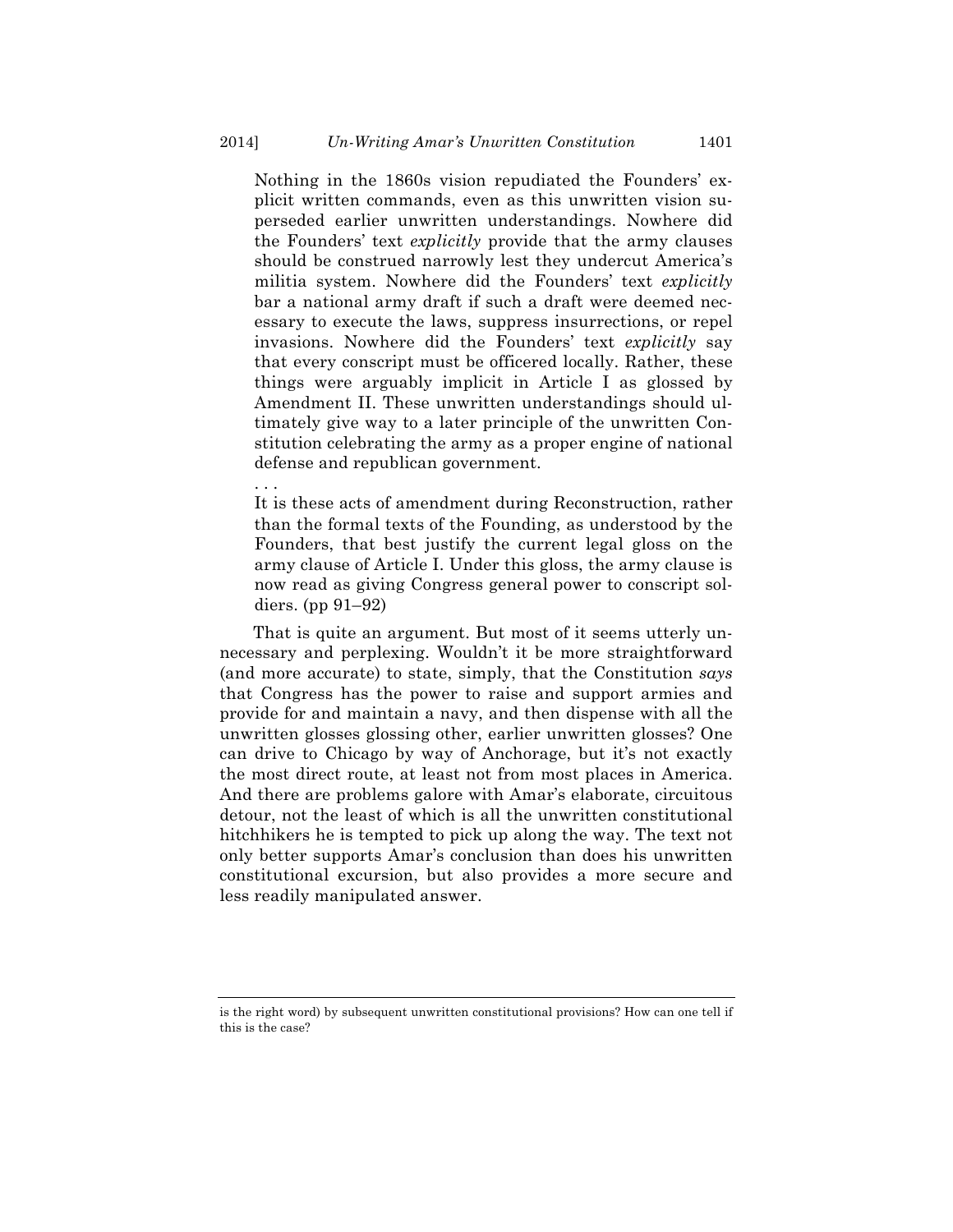3. Does the written Constitution prohibit racial segregation by law?

A third example of a convoluted unwritten-constitution approach when a straightforward written-constitution approach would do is Amar's treatment of the now-classic question framed by *Brown v Board of Education of Topeka*:35 Does the Fourteenth Amendment forbid racial segregation?

Once again, the written Constitution supplies a reasonably direct (if contestable) answer. Or at least it does if one focuses on the objective original linguistic meaning of the words of the text, in context, rather than on the subjective intentions or expectations of specific persons involved in the process of enacting them—a distinction foundational to written constitutionalism.36 "No state shall . . . deny to any person . . . the equal protection of the laws"37 would appear to state a sufficiently determinate rule that the government may not treat classes of persons differently and adversely for purposes of legal privileges and entitlements because of race (or because of certain other immutable characteristics not legitimately related to such rights and privileges).38 There is perhaps some room to argue about whether this is the necessary meaning of the words of the text, and over the exact scope of the principle stated. But it is not much of a textual stretch at all: it is a reasonably straight-line reading of the language; if there is room to argue over this reading, it is not a great deal of room.

<sup>347</sup> US 483 (1954).

See text accompanying notes 16–17. There is a fundamental distinction between the formal content of a rule stated in a legal text—its objective meaning—and the mere subjective expectations or intentions held by some (or many) persons about how that rule would or should be applied. The latter may be indirect evidence of the meaning of the language or terms: intention and expectation sometimes might be competent, pertinent, and probative data concerning actual linguistic meaning. But, in principle, the objective linguistic meaning of constitutional language might differ from anyone's specific expectations or predictions about how that meaning might apply in particular instances. See Paulsen, 83 Georgetown L J at 227 n 23 (cited in note 1) (collecting authorities); Paulsen, 103 Nw U L Rev at 873–75 (cited in note 1); Oliver Wendell Holmes, *The Theory of Legal Interpretation*, 12 Harv L Rev 417, 417–19 (1899) ("We do not inquire what the legislature meant; we ask only what the statute means.").

<sup>37</sup> US Const Amend XIV § 1.

<sup>38</sup> See Paulsen, 103 Nw U L Rev at 901–02 (cited in note 1); Paulsen, 83 Georgetown L J at 227 n 23 (cited in note 1) (arguing that the necessary meaning of the Fourteenth Amendment's language "entails a prohibition on racial segregation or other racial discrimination by state law" irrespective of the intentions or expectations of some drafters that the language would not have this consequence).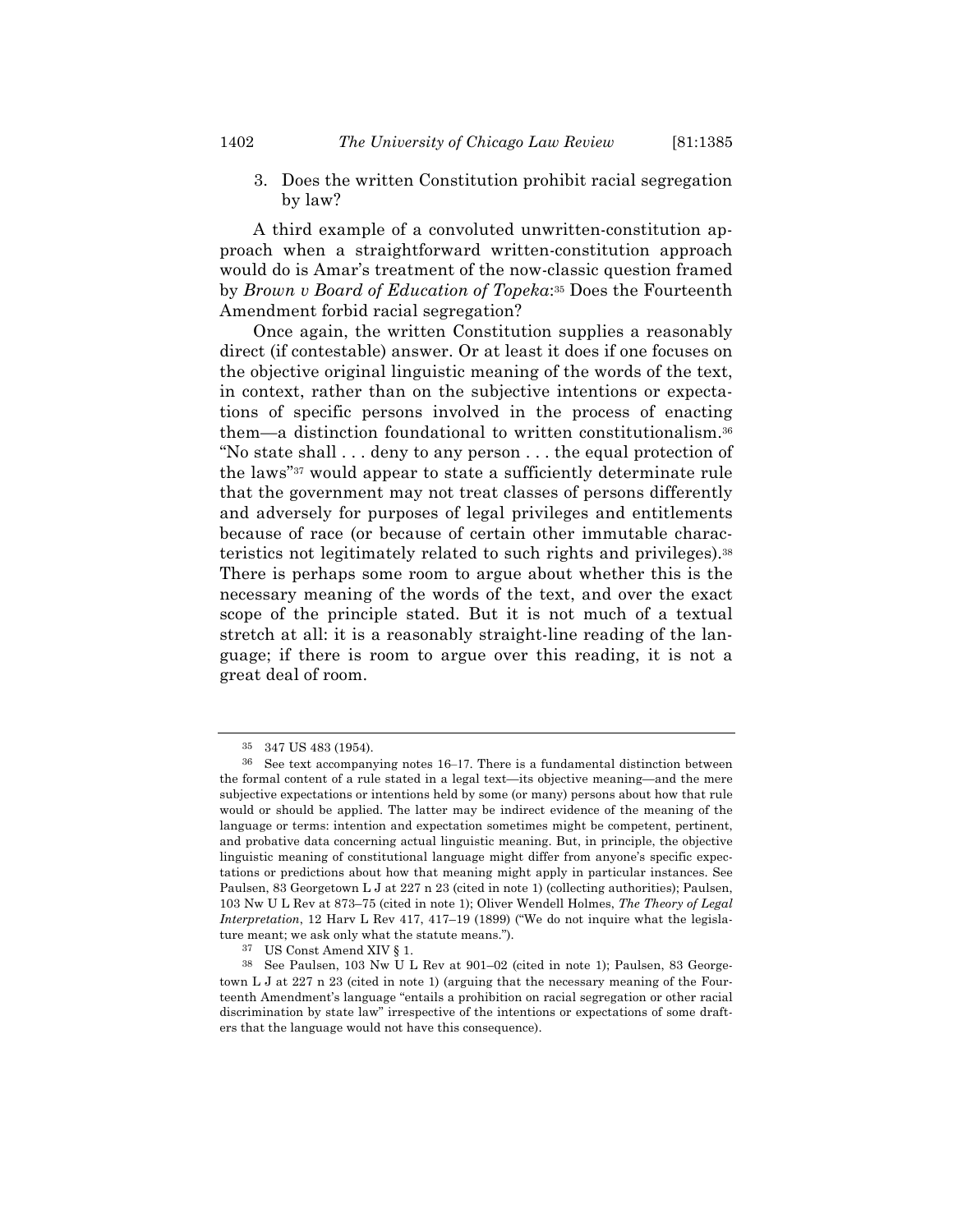The *Brown* question then becomes whether this principle is violated when the state, by law, segregates public education on the basis of race. In the real-world factual and social context of the practice of racial segregation in nineteenth- and twentiethcentury America, the answer was an embarrassingly obvious *yes*.39 The fact that not all persons in the generation that drafted and ratified the Fourteenth Amendment recognized this is largely beside the point: it does not alter the meaning of the language used in the Constitution, nor does it alter the reality that racial segregation violated that meaning.40 *Brown* was rightly decided and *Plessy* was wrongly decided, on reasonably straightforward textual-interpretation reasoning.

Amar's approach is far more involved. But it also seems far more vulnerable as a matter of constitutional reasoning. He begins with the statement that "many congressional supporters [of the Fourteenth Amendment] emphatically stated that it would not prohibit segregation" (p 146). Amar then leafs through the pages of his unwritten constitution and finds this to say about that:

In the end, faithful constitutional interpreters must investigate not merely *how many segregationists existed in* 

<sup>39</sup> See generally Charles L. Black Jr, *The Lawfulness of the Segregation Decisions*, 69 Yale L J 421 (1960). Professor Charles Black describes the argument for the correctness of *Brown* as "awkwardly simple": the Equal Protection Clause forbids directly disadvantaging blacks as such, and enforced legal segregation constitutes a very serious such disadvantaging. Id at 421, 424:

<sup>[</sup>I]f a whole race of people finds itself confined within a system which is set up and continued for the very purpose of keeping it in an inferior station, and if the question is then solemnly propounded whether such a race is being treated "equally," I think we ought to exercise one of the sovereign prerogatives of philosophers—that of laughter.

<sup>40</sup> Indeed, there exists important historical evidence that the generation that adopted the Fourteenth Amendment by and large understood its anti-racial-separation implications. For an important scholarly article advancing this view, see generally Michael W. McConnell, *Originalism and the Desegregation Decisions*, 81 Va L Rev 947 (1995). The earliest Supreme Court decisions following the adoption of the Fourteenth Amendment treated segregation as a denial of legal equality on the basis of race, holding such racial segregations and exclusions unlawful. See *Railroad Co v Brown*, 84 US 445, 452– 53 (1873) (holding that racial segregation in transportation violates a federal statute forbidding discrimination on the basis of race). See also *Strauder v West Virginia*, 100 US 303, 308–09 (1879) (holding that racial exclusion from jury service violates the Fourteenth Amendment). As I have noted in other writing: "It took an aggressively nontextualist, 'purposivist,' social-policy, evolving-meaning, underlying-principle-ish judicial approach to constitutional interpretation to erase that prior understanding of the text and establish segregation as constitutional for six decades." Paulsen, 103 Nw U L Rev at 901 n 135 (cited in note 1).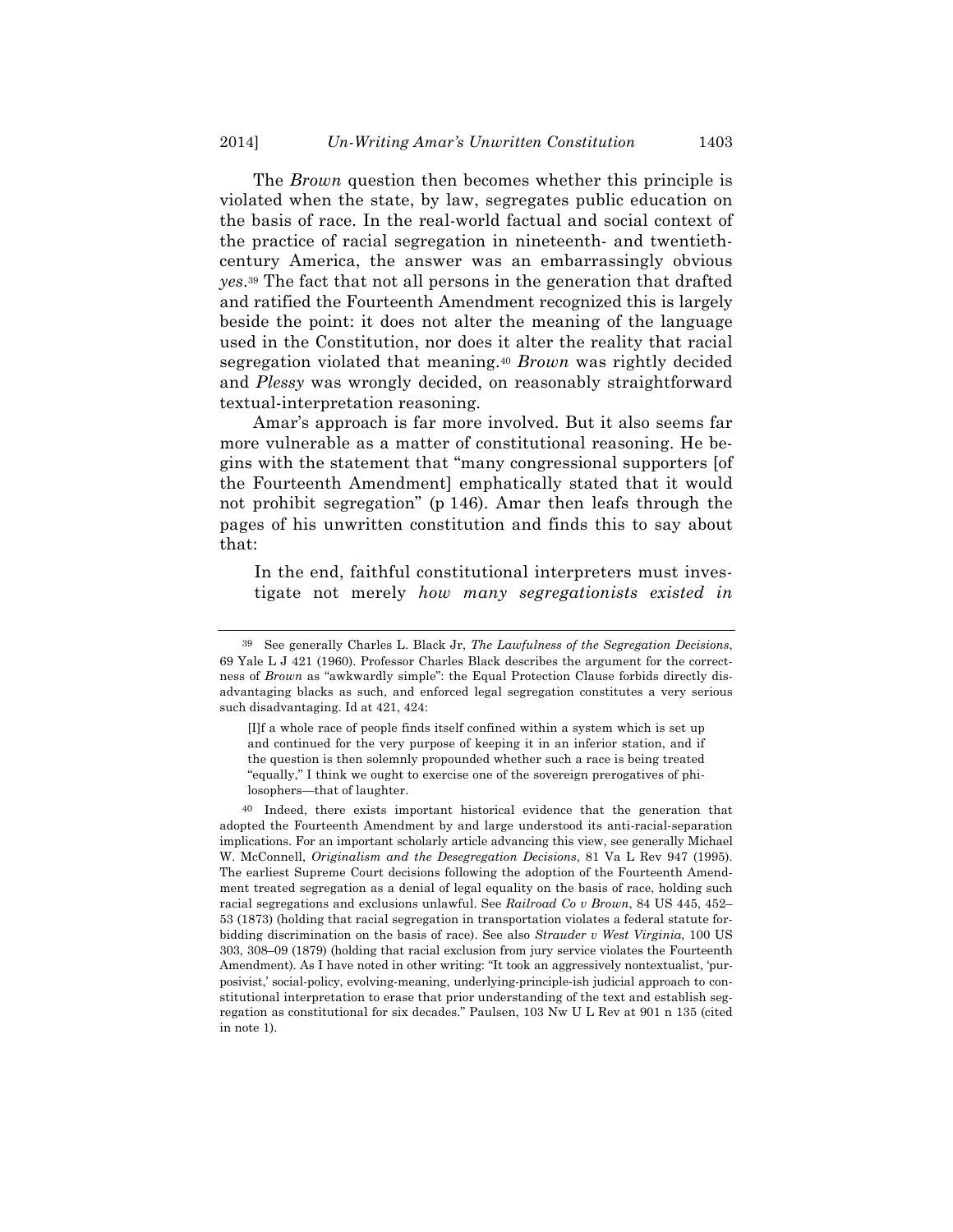*1866–1868* but also *what they said and did* and whether their *words and deeds plausibly glossed* the Fourteenth Amendment. In short, we must probe how the unwritten Constitution of the mid-1860s interacted with the written Constitution itself. (p 147) (emphasis added)

This turns out all right, thankfully: "Ultimately, nothing in what segregationists actually said or did provides good grounds for revising our initial understanding of the Fourteenth Amendment's central meaning" (p 148).

This is both convoluted and troubling. Why on earth offer quarter to questions of "how many segregationists" there were and whether their "words" or "deeds" (their *deeds*?) "plausibly glossed" the Constitution (p 147)? Do we really need to—should we, really—"probe how" the supposed "unwritten Constitution of the mid-1860s," embracing to some extent segregation, "interacted with" the actual, written Constitution (p 147)? Isn't the argument from text alone a much better one? Once again, Amar's unwritten constitution provides an answer that is at once unnecessarily circuitous—even confounding—and less persuasive than that provided by the text of the written Constitution, applied in accordance with the original linguistic meaning of its terms rather than the subjective intentions or expectations of some of its sponsors.<sup>41</sup>

<sup>41</sup> Most critics of original-meaning written constitutionalism take a rather different tack on *Brown*. They argue that segregation was consistent with the Fourteenth Amendment's original understanding because many people at the time thought it was. This is then supposed to demonstrate the need for an evolving-meaning, justice-driven approach to constitutional interpretation. For the classic statement of this view, see generally Alexander M. Bickel, *The Original Understanding and the Segregation Decision*, 69 Harv L Rev 1 (1955). Original-meaning textualists respond that what matters is not subjective intention or expectation but the objective, original meaning of the text itself and that the irreducible necessary meaning of "equal protection of the laws" includes a rule barring official discrimination on the basis of race—period, full stop. See, for example, Paulsen, 83 Georgetown L J at 227 n 23 (cited in note 1); Steven G. Calabresi and Livia Fine, *Two Cheers for Professor Balkin's Originalism*, 103 Nw U L Rev 663, 668–69, 686 (2009).

The anti-originalists' debate with original-meaning textualists is thus joined at the point of *what constitutes the original meaning* of the text. Anti-originalists think (wrongly) that textual meaning is coextensive with subjective intentions or expectations; they deplore written constitutionalism because they dislike the results they (mistakenly) think that it yields. Original-meaning textualists, however, think that written constitutionalism is a matter of objective linguistic meaning, not subjective intention, and they think that *Brown* is sound on such premises.

Amar is not fully in either camp. He thinks that the content of the Constitution lies not in the original meaning of its text but in the "interaction" of that meaning with various aspects of our unwritten constitutional tradition—enacted meaning, lived practice,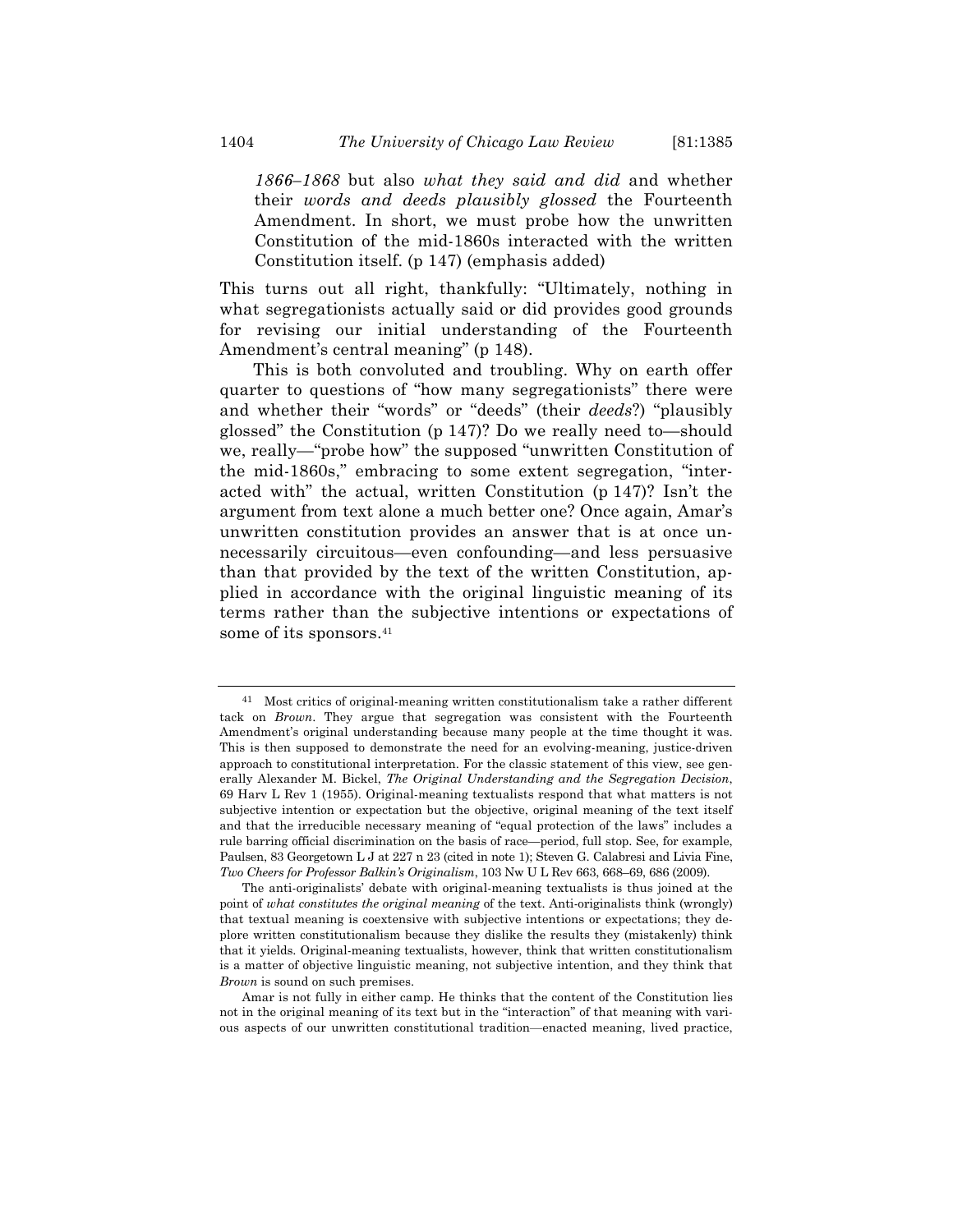In a later chapter, Amar returns to *Brown* and segregation, making a somewhat different argument. The Constitution's text, Amar writes, often is in need of judicial *implementation* going beyond bare *interpretation* (p 212). Thus, courts have the power to fashion doctrinal "sub-rules" that are *not* "found in or logically deduced from the written Constitution" (p 217). Amar argues that the meaning of "equal protection of the laws" is one of those areas inviting judges to fill in the gaps with doctrine of their own creation:

The terse text did not—and could not realistically be expected to—answer all these second-order issues about how to implement the equality norm in the particular milieu of mid-twentieth-century Jim Crow. The written Constitution simply laid down the civil-equality principle and entrusted courts (among others) with the task of making that principle real in court and on the ground as the genuine law of *the land*. The rule announced on May 17, 1954—that de jure segregation would be presumed unequal in light of the actual history of Jim Crow—was a thoroughly proper way for the Court to discharge its duty of constitutional implementation. (p 212)

*Brown* is right, according to Amar, because it is permissible for judges to formulate legal doctrine using the indeterminate text as a starting point from which to build and fill in details. Segregation is not necessarily forbidden by the Constitution's language forbidding denial of equal protection of the laws, but forbidding segregation is an allowable judicial "implementation" of that language (p 212).

This is troubling. If Amar's notion is right—if "equal protection of the laws" has no determinate meaning with respect to the question of legally compelled racial segregation—then why wasn't *Plessy* rightly decided? Applying Amar's methodology on its own terms, one might well conclude that evidence of contemporaneous intention undermines what might otherwise be thought the natural linguistic meaning of "equal protection of the laws," opening the door to considerations of lived experience, "careful consideration of contemporary social meanings and popular understandings with regard to . . . liberty and equality" (p 304), and judicial discretion to develop doctrines to fill perceived

judicial doctrine, and precedent (pp 19–20). But why exactly this yields *Brown*, and not *Plessy*, is unclear.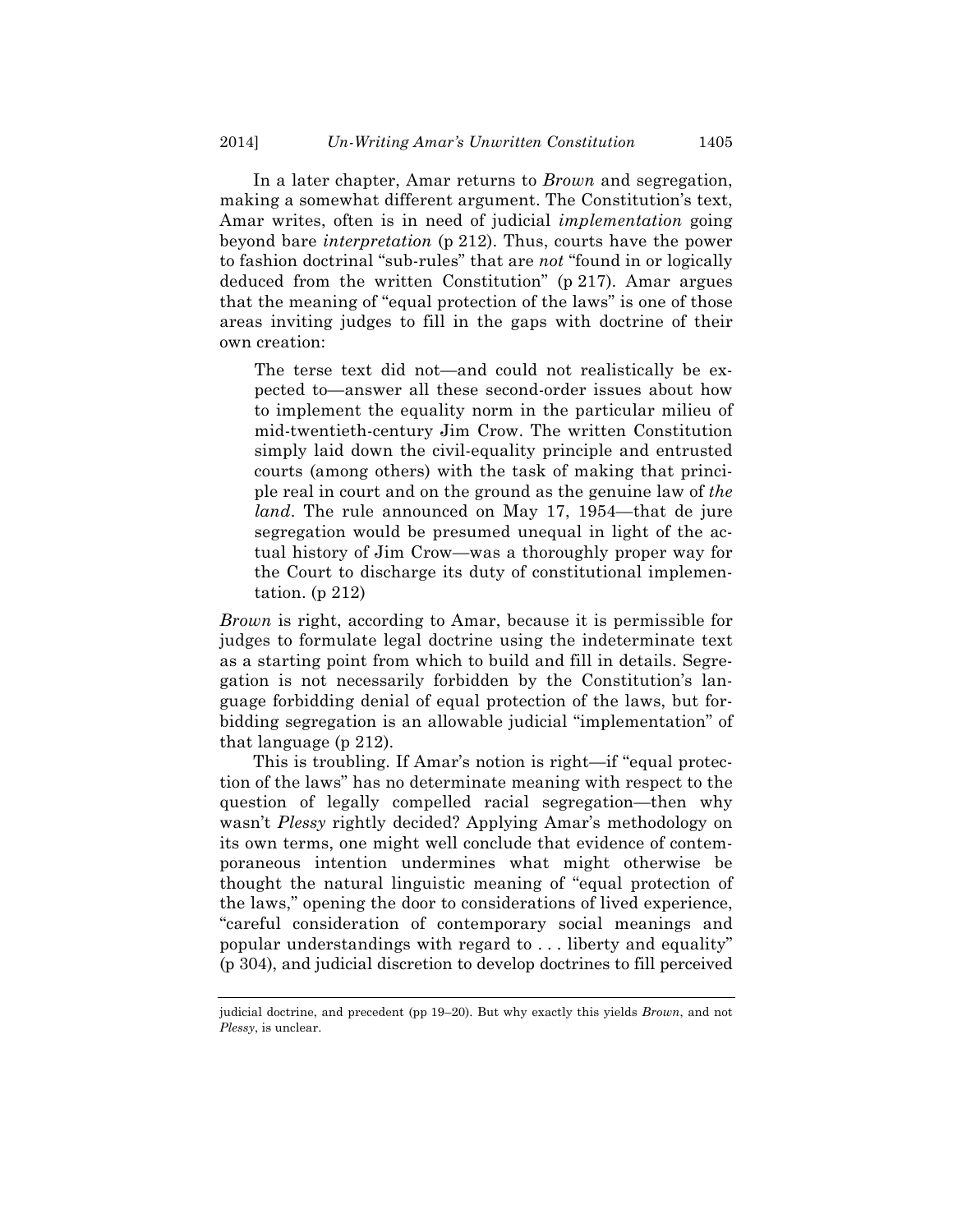gaps left open by the text. *Voilà*! Isn't this a near-perfect description of the reasoning of *Plessy*?42 So why wasn't *Plessy*'s separate-but-equal doctrine fully as legitimate for its day—as permissible an "implementation" of the indeterminate principle of equal protection—as *Brown*'s rejection of separate but equal was for its day?

Amar comes perilously close to embracing such a stance: "[H]ad the Court in 1954 simply said 'equality, equality, equality' in all realms of public citizenship . . . the justices would have had to make clear that the Court had been wrong from day one in *Plessy*" (p 214). Yes, indeed. But what exactly would have been wrong with that? Does Amar really mean to suggest that the justices *weren't* wrong in *Plessy*? Why on earth would anyone not want to say that *Plessy always was* wrong—wrong when decided, wrong in 1954, wrong today—rather than say that it is all up to the judges' sub-rules at different times, which presumably could change yet again in the future?

#### 4. Does precedent supersede the written Constitution?

That question, and Amar's apparent answer, highlights yet another problematic feature of Amar's unwritten constitutionalism: for Amar, the problem with acknowledging forthrightly the wrongness of a judicial precedent—*Plessy* or any other—is that it would undermine the value of stare decisis, the judicial policy of (sometimes) adhering to past judicial interpretations of the Constitution simply because they are past judicial interpretations.43

<sup>42</sup> *Plessy* infamously embraced a regime of separate but equal as satisfying the Fourteenth Amendment. It is rather disturbing how closely the elements of the Court's analysis resemble the elements of Amar's unwritten constitutionalism. The *Plessy* Court's argument, in a nutshell, was that, while the Fourteenth Amendment's object was the "absolute equality of the two races before the law," it "could not have been intended" (*intention*) "to enforce social . . . equality, or a commingling of the two races upon terms unsatisfactory to either." *Plessy*, 163 US at 544. Segregation does not "imply the inferiority of either race," as illustrated by the "common" social practices of "separate schools for white and colored children" and laws banning racial intermarriage (*lived experience*). Id at 545. The question thus came down to "reasonableness." Id at 550. The legislature, in judging this, was "at liberty to act with reference to the established usages, customs, and traditions of the people, and with a view to the promotion of their comfort" (*lived experience, again*). Id.

*Plessy* is, in short, as nearly pure an example of unwritten constitutionalism as they come, counterbalancing the text with considerations of experience, social and cultural understandings, and lived realities.

<sup>43</sup> This is the essence of the doctrine of stare decisis—adherence to a decision simply because it is precedent, irrespective of its correctness or incorrectness. See Frederick Schauer, *Precedent*, 39 Stan L Rev 571, 571, 575 (1987); Paulsen, 109 Yale L J at 1538 n 8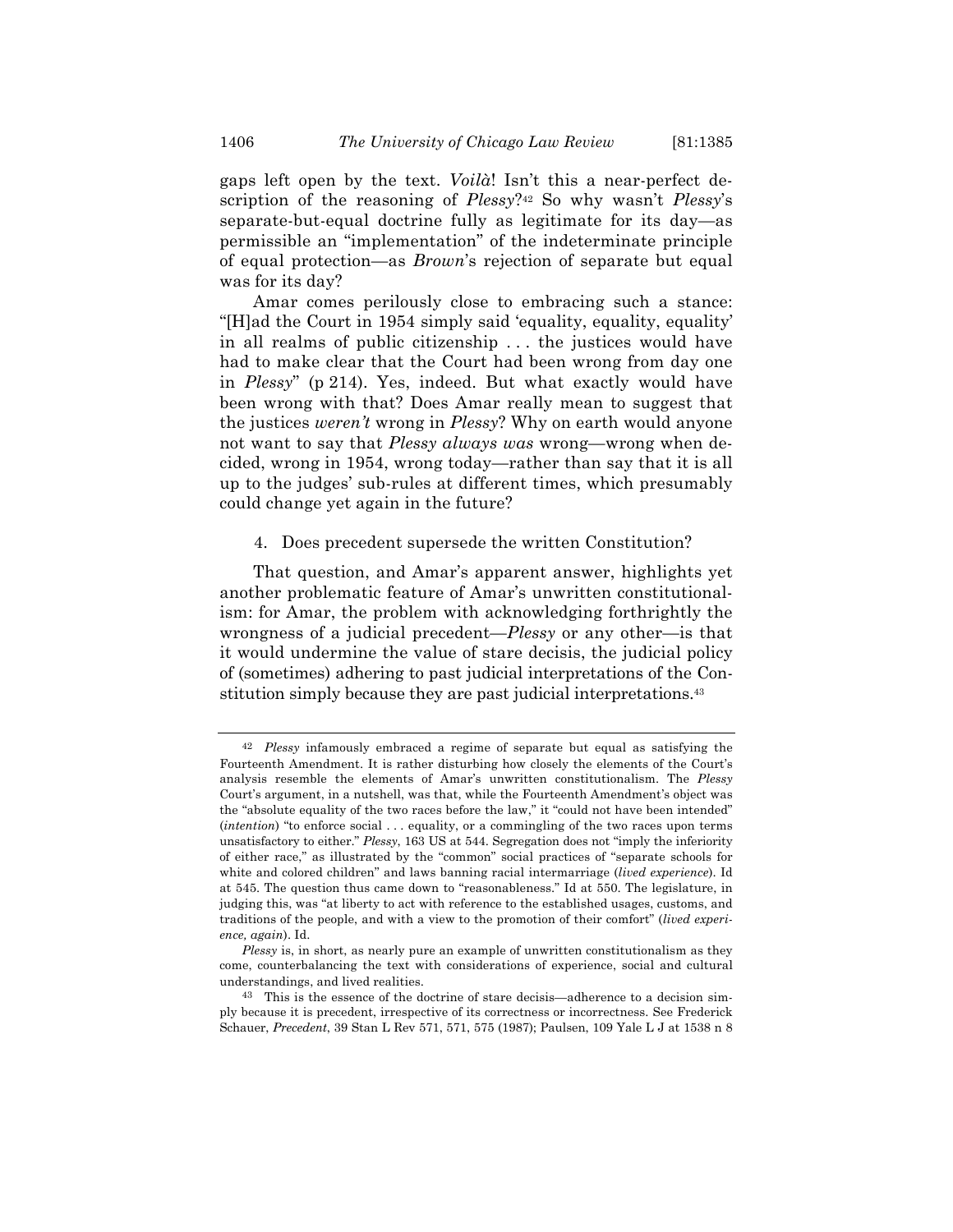Amar argues that it would be institutionally embarrassing for the Court to have to admit to serious error (pp 230–31). It is therefore "understandable" that the Court might, "for reasons of institutional prestige," "downplay admission of past error" and say that a past case "was perhaps sensible when decided, but has been eclipsed by later legal and factual developments that could not have been perfectly foreseen when the Court first acted" (p 236).

This is not exactly a commendable stance. Indeed, when it amounts to posturing to save judicial face, it borders on the outright dishonest. Yet Amar embraces precisely such posturing, because he regards judicial precedent—and judge-made "doctrine" generally—as core features of America's unwritten constitution (pp 201–41). But accommodating judicial doctrine and precedent at variance with the written Constitution requires some rather intricate analytical gymnastics. Amar's theory of when judges should follow precedent illustrates the same problems inherent to unwritten-ism generally: First, most of it is unnecessary—if precedent is already consistent with the written Constitution, the precedent adds nothing new to analysis of the Constitution. Second, the rest of it is improper—if precedent is inconsistent with the written Constitution, following precedent is unfaithful to the Constitution.44

Amar's position on the force of judicial precedent is rather revealingly incoherent. It exposes, unintentionally, a deep underlying tension between a strong theory of stare decisis and fidelity to a written constitution. On the one hand, Amar writes, the document is primary. Judicial decisions contrary to the Constitution are simply violations of the Constitution:

If the justices generally felt free (or obliged!) to follow clearly erroneous case law concerning the core meaning of the Constitution, then the foundational document might ultimately be wholly eclipsed. . . . If the written Constitution indeed contemplated this odd result, one would expect to see a rather clear statement to that effect: "This Constitution

<sup>(</sup>cited in note 19). See also *Planned Parenthood of Southeastern Pennsylvania v Casey*, 505 US 833, 854, 857 (1992) (characterizing the doctrine of stare decisis as imposing a general obligation to follow precedent "whether or not mistaken").

<sup>44</sup> See Paulsen, 101 Mich L Rev at 2732 (cited in note 1) (arguing that stare decisis, in the strong sense of deliberately adhering to precedents even if wrong, is unconstitutional, and that stare decisis, if employed in support of a result independently reached, is a pure makeweight).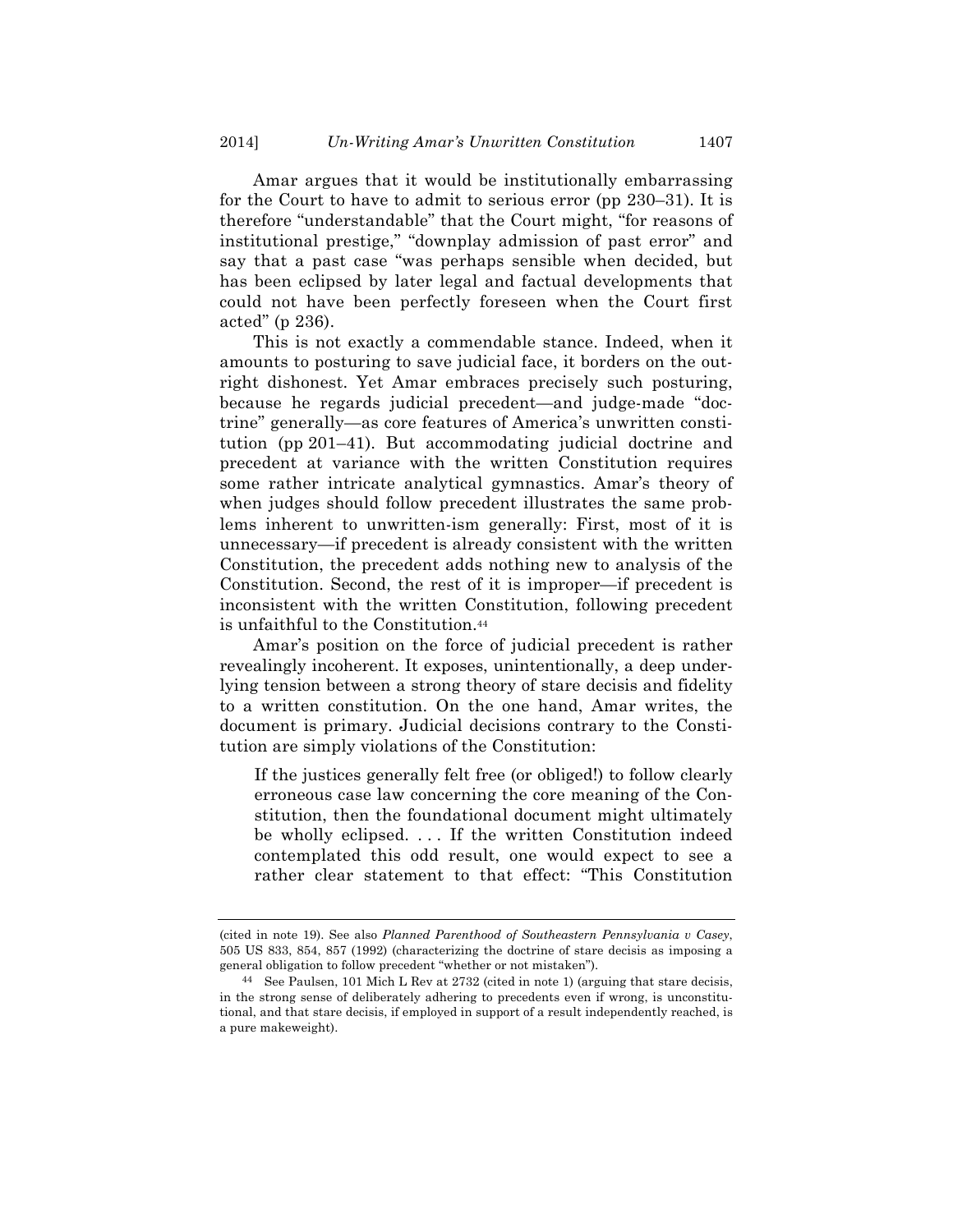may be wholly superseded by conceded judicial misinterpretations; all branches are oath-bound to follow these misinterpretations." But the Constitution says nothing of the sort. On the contrary, it explicitly and self-referentially obliges all officials to swear oaths to itself, not to conceded misinterpretations of it. (p 237)

This is a powerful textual argument against the doctrine of stare decisis in any strong form that would accord decisionaltering weight to prior misinterpretations.45 A strong version of stare decisis is also, as Amar points out, in conflict with the Constitution's structural logic of separation of powers and coordinacy of the branches under the supremacy of the written Constitution:

The Constitution establishes a system of coordinate powers. If neither the legislature nor the executive may unilaterally change the document's meaning, why may the judiciary? The Constitution details elaborate checks and balances. If conceded misinterpretations become the supreme law of the land, what checks adequately limit judicial selfaggrandizement? . . . [I]t seems perverse to insist that We the People must repeat what We said whenever judges garble what We said the first time.... [J]udicial review presupposes that judges are enforcing the people's document, not their own deviations. Departures from the document amendments—should come from the people, not from the high court. Otherwise we are left with constitutionalism without the Constitution, popular sovereignty without the people. (pp 237–38)

So far, so good—in fact, really good. But then Amar reverses course abruptly and throws it all away in the next paragraph: "When the citizenry has widely and enthusiastically embraced an erroneous precedent," he writes, *then* a "court of equity may

<sup>45</sup> I have made similar arguments in other writing. See Michael Stokes Paulsen, *Lincoln and Judicial Authority*, 83 Notre Dame L Rev 1227, 1228–29 (2008); Michael Stokes Paulsen, *Does the Supreme Court's Current Doctrine of Stare Decisis Require Adherence to the Supreme Court's Current Doctrine of Stare Decisis?*, 86 NC L Rev 1165, 1172–1200 (2008); Michael Stokes Paulsen, *The Intrinsically Corrupting Influence of Precedent*, 22 Const Commen 289, 289–91 (2005); Paulsen, 101 Mich L Rev at 2731–34 (cited in note 1); Paulsen, 109 Yale L J at 1548–49 & n 38 (cited in note 19); Michael Stokes Paulsen, *Captain James T. Kirk and the Enterprise of Constitutional Interpretation: Some Modest Proposals from the Twenty-Third Century*, 59 Albany L Rev 671, 680– 81 (1995).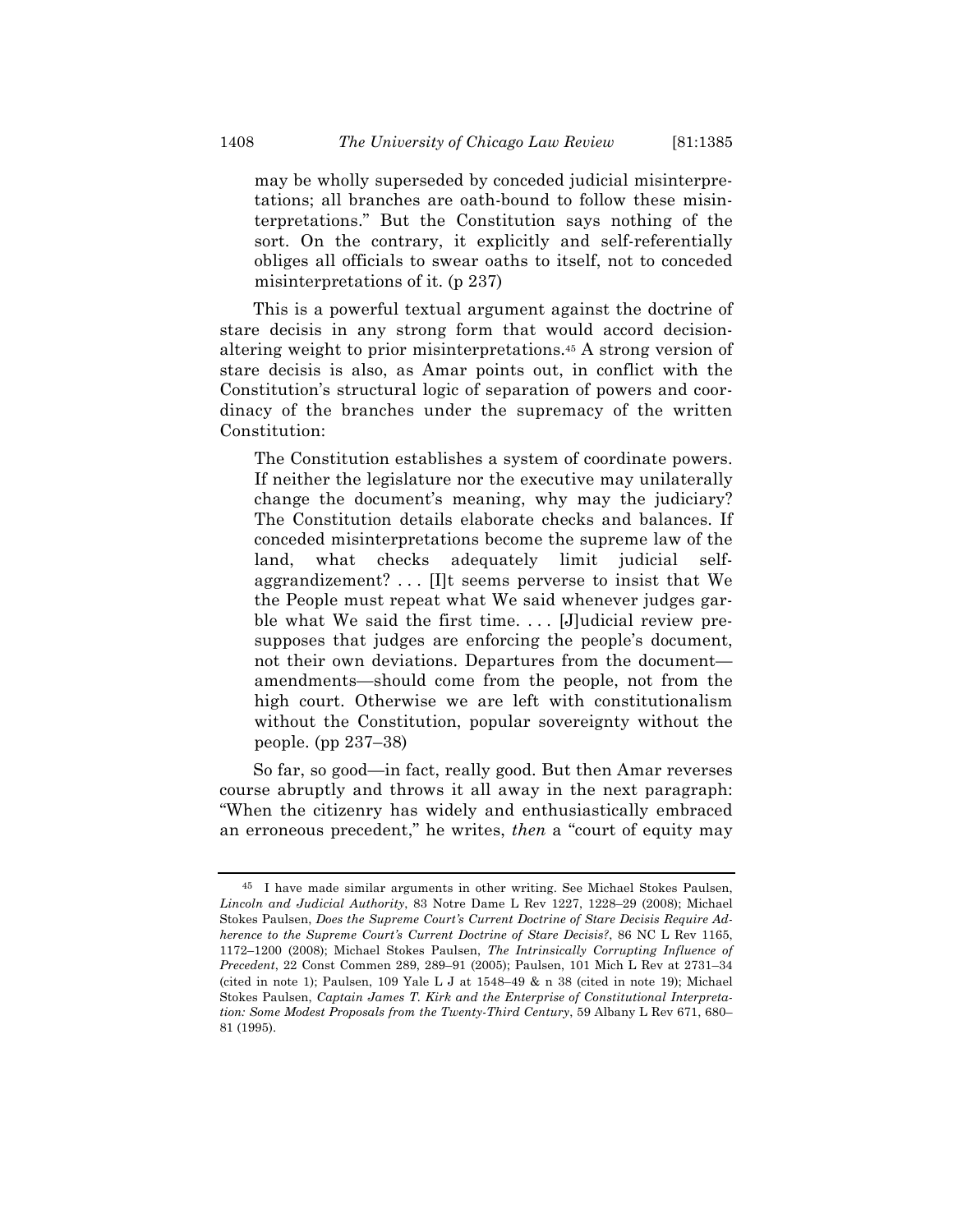sometimes" treat the precedent as "sufficiently ratified by the American people so as to insulate it from judicial overruling" (p 238).

Mind you, this is assuming that the precedent is flat-out wrong—in Amar's own words, a "conceded misinterpretation," a "judicial self-aggrandizement" that "unilaterally change[s] the document's meaning" in a way tantamount to "constitutionalism without the Constitution" (pp 237–38). No matter: "If enough people believe in a given right and view it as fundamental" *believe* in it?—"then that right is for these very reasons a right of the people," and it "does not matter how the people's belief arose—*even if it arose as a result of a Supreme Court case that was wrong as a matter of text and original intent when decided*" (p 239) (emphasis added). For Amar, two wrongs literally make a right: the Court should (sometimes) "affirm the originally erroneous precedent" because the case, "*though wrong when decided, has become right*" by virtue of the people's embrace of the judicial usurpation (p 239) (emphasis added).

Amar's stance on precedent resembles in certain ways his argument for recognizing "lived rights" generally (p 97)—a claim that I discuss in greater detail in Part II.46 In each instance, creation of unwritten constitutional law works in only one direction. Lived rights can be created but not rescinded; no new right can cut back on an existing one (p 136). Likewise, judicial decisions that arguably interpret rights "too broadly" can become binding precedents, and thus insulated from overruling, if citizens embrace them (pp 238–39). If courts interpret rights "too narrowly" and citizens enthusiastically embrace *those* holdings, however, that's a precedential horse of a different color: "Even if both cases come to be widely embraced by the citizenry, only the rightsexpanding case interacts with the text of the Ninth and Fourteenth Amendments so as to specially immunize it from subsequent reversal" (p 239).

Is this not obviously unprincipled and result-oriented? The problems with this position positively leap from the page. First, there is no principled metric for determining when the necessary citizen enthusiasm for embracing a wrong precedent exists, so as to transform judicial wrong into constitutional right. (Presumably,

<sup>46</sup> See notes 60–68 and accompanying text.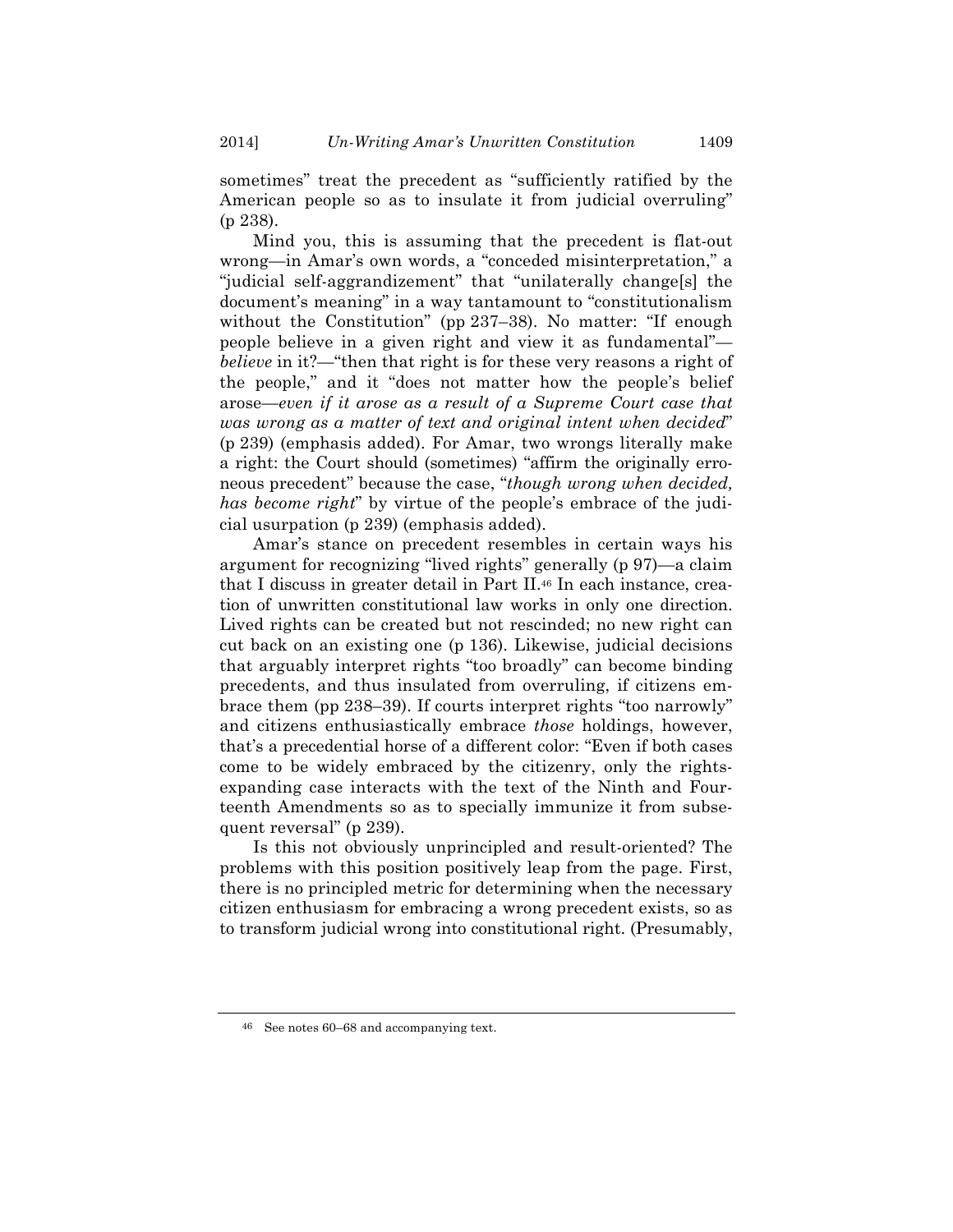though, judges know the citizenry's enthusiastic embrace of their erroneous precedents when they see it.)47

Second, it is a rather basic analytic mistake to think that "rights" flow in one political direction only, and that "broad" and "narrow" views of rights are self-defining. Whether a precedent expands or contracts rights depends entirely on one's characterization of the right (and the rights-bearer) in question. Does *Roe v Wade*<sup>48</sup> interpret "privacy" rights too broadly (a judicial error that can become an entrenched right)?49 Or did it interpret the "right to life" and to the equal protection of the laws too narrowly (an error that the Court can correct)?50 Does the exclusionary rule interpret Fourth Amendment rights too broadly (popularly embraceable error) or does it underprotect citizens' rights to justice and public safety (judicially correctable error)? Do cases withholding equal state benefits from students attending religious schools interpret Establishment Clause rights too "broadly" or Free Exercise and Free Speech Clause rights too "narrowly"? (What about decisions holding the reverse?) Even *Plessy* could be conceived of either as treating rights (of a certain kind) broadly or treating rights narrowly.51

<sup>47</sup> Amar's formula for unwritten "lived rights" generally is that they spring into being when there exists "[a] strongly held belief by 55 percent of Americans that they have a constitutional right" (p 136). Perhaps, on Amar's view, public opinion polls could be conducted measuring support for judges' erroneous constitutional decisions, and if the requisite 55 percent approval is obtained (at any point in time), then the decision (if "rights-expanding") would be deemed entrenched and permanent by virtue of the doctrine of stare decisis, no matter how wrong as an original matter (p 239).

<sup>48</sup> 410 US 113 (1973).

<sup>49</sup> Id at 152–53.

<sup>50</sup> Id at 156–57. For a discussion of the plausibility, on textual and historical grounds, of the position that the Court construed the rights of fetal human beings in an unjustifiably narrow fashion, see generally Michael Stokes, *The Plausibility of Personhood*, 74 Ohio State L J 13 (2013).

<sup>51</sup> Amar's other theory for how precedent legitimately might alter the written Constitution is that an otherwise-wrong judicial decision may become a legal right if litigants "may have reasonably relied upon prior case law" (p 239). That is, an erroneous decision may become a vested right not by virtue of broad popular acceptance but by virtue of special-case subjective private reliance. This is a more conventional position; the Supreme Court has often defended its practice of (selective) stare decisis by reference to the need to protect reliance interests. See Paulsen, 109 Yale L J at 1553–56 (cited in note 19) (collecting and discussing examples, and critiquing the analysis). But the justification for this position remains unclear, and Amar's two-paragraph discussion does not offer much enlightenment: precedents "create facts on the ground that properly influence" subsequent application of the law (p 239). Amar does not explain what "facts" judicial error creates aside from the erroneous precedent itself, why this should "properly influence" subsequent application of the law, or when, why, and how subjective private reliance should entrench constitutional error. Should *Brown* have reaffirmed *Plessy* on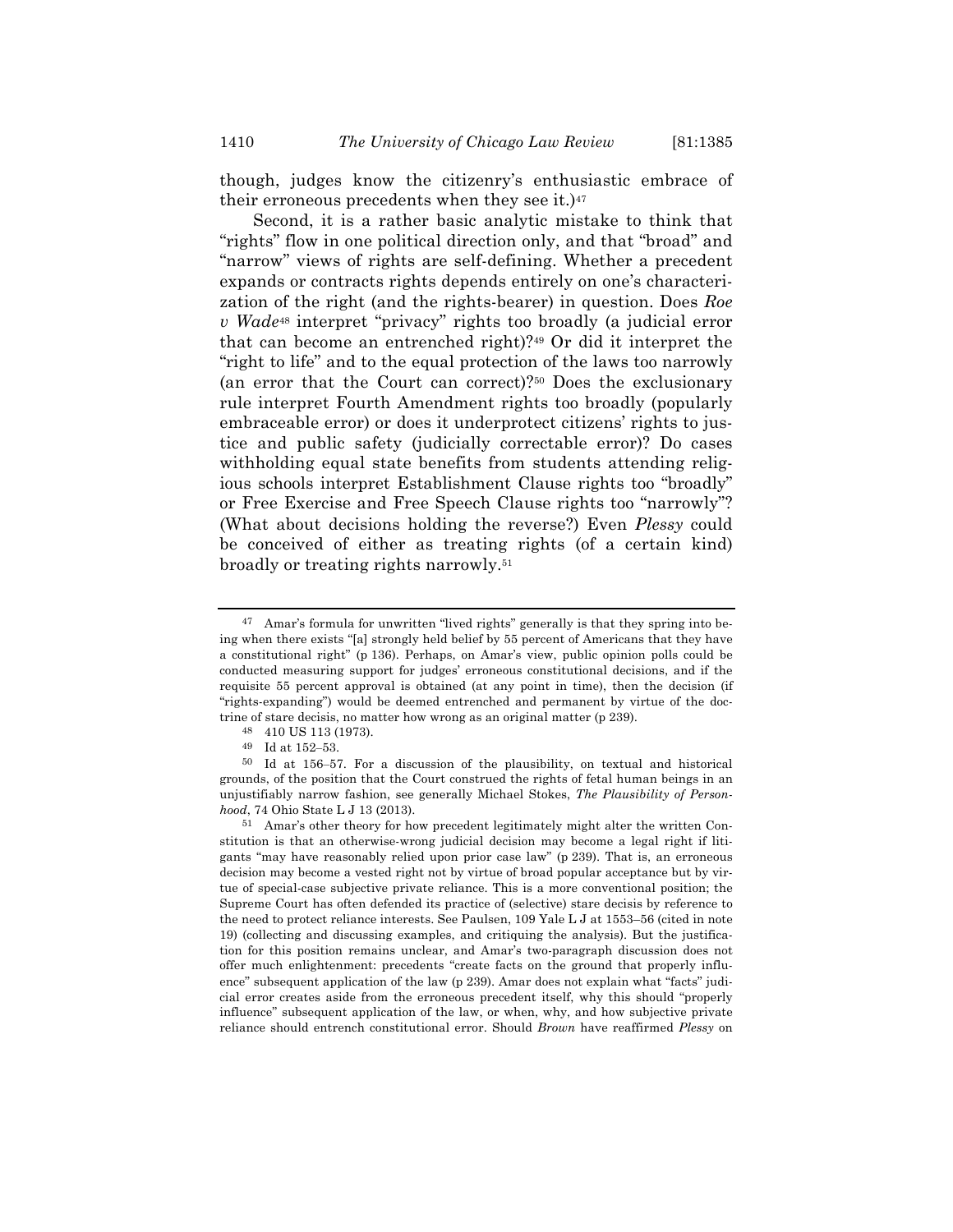Finally, again returning to *Plessy* and *Brown*, it is not at all clear why, on Amar's own criteria, *Plessy* would not be a good case for application of the doctrine of stare decisis. Recall that Amar does not even appear prepared to say that *Plessy* was wrongly decided as an initial matter.52 *Brown* was correct, but on the ground that it was a permissible (not a required) judicial "implementation" of equal protection, not on the ground that *Plessy* was an impermissible one (p 212). Yet Amar writes, further, that "if the current Court believes that the past Court did not err in interpreting the Constitution, but merely chose a suboptimal set of implementing sub-rules that nonetheless fell within the range of plausible implementations, the current justices may properly choose to let the matter stand" (p 234). Again: Why isn't this a description of *Plessy*? If what makes *Brown* right is that it is an allowable judicial doctrinal subrule—*not* the fact that *Plessy* was wrong from the get-go—why shouldn't *Brown* have stuck with *Plessy* on the ground that *Plessy*'s separate-but-equal doctrinal sub-rule likewise "fell within the range of plausible implementations"? Why wouldn't this be the perfect case for stare decisis? All of Amar's precedentfavoring factors are there: general public acceptance and embrace of *Plessy* as long-standing precedent; decades of vested private social and public reliance on the rule of *Plessy* as an established fact on the ground; and the principle of deference to a past decision that merely adopted a suboptimal set of implementing sub-rules that nonetheless fell within the range of plausible implementations of the indeterminate notion of "equal protection of the laws" (pp 234, 238–39).

Amar of course does not say that *Brown* should have reaffirmed *Plessy* on the basis of stare decisis. Instead, as noted, he says (generically and not about *Plessy* in particular) that "for reasons of institutional prestige, the Court might prefer, when overruling itself, to do so on grounds that downplay admission of past error" (p 236). But surely this is improper if anything is: In what sense is it faithful to the Constitution to overrule *Plessy* on less than perfectly honest and forthright grounds, piecemeal, in order to avoid acknowledging that *Plessy* was out-and-out error? Yet Amar seems to think that this might be proper. Not only do

the rationale that vested social and economic private reliance had been built up around legal segregation, or that the fact of the decision in *Plessy* itself created new "facts on the ground" requiring adherence to *Plessy* as a precedent?

<sup>52</sup> See note 79 and accompanying text.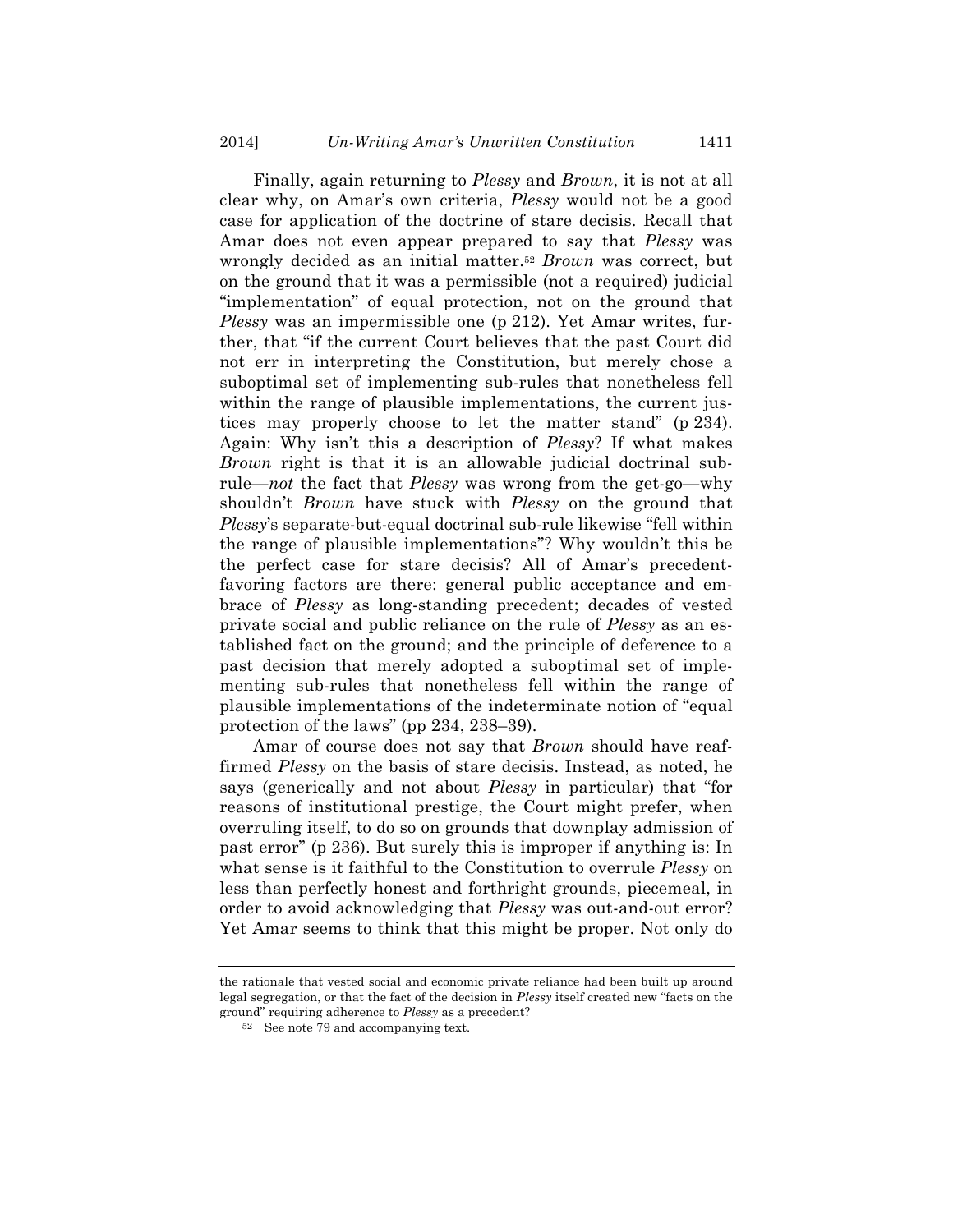two wrongs (sometimes) make a constitutional right, but dishonesty is sometimes the best judicial policy.

Amar's approach to doctrine and precedent thus permits the judicial interpreter to go in whichever direction he or she likes with precedent: overrule a prior case; dishonestly distinguish it (or take disingenuous baby steps toward overruling it) for the sake of preserving "institutional prestige"; or uphold a precedent as being "within the range" of plausible doctrinal "implementations" of an indeterminate text. Take your pick.53 In the end, Amar's theory of precedent is vulnerable to the same charges that can be leveled against his unwritten constitutionalism generally: it is inconsistent with constitutional text; it has no principled starting point or stopping point; and it is capable of being deployed to achieve any result and can justify entrenching the results the interpreter likes and overturning the ones he does not.

The right rule is the one that Amar started with before his exceptions ate it: judicial precedents in conflict with the Constitution *never* properly can be accorded precedence over the Constitution itself.54 Doctrine, practice, and precedent in conflict with the Constitution are not part of any "unwritten constitution." They are simply doctrines, practices, and precedents in conflict with our written Constitution. Stare decisis, in the strong sense of deliberate adherence to concededly wrong prior decisions, is simply unconstitutional.55

\* \* \*

There is a straighter path to each of these outcomes. An accused in a criminal proceeding has the right to testify in his own defense because he has the textual constitutional right to compel testimony in his favor, which would seem to include his own testimony, regardless of what common law rules had been, and the due process right to appear and be heard. Congress has the power to conscript men and women for the armed forces because it has the plain-text power to "raise and support armies" and the

<sup>53</sup> Why, for example, isn't the exclusionary rule a proper "implementation" of the Fourth Amendment's prohibition of unreasonable searches and seizures? Amar reserves peculiar ire for this particular doctrinal emendation of the text (pp 114–16, 172–81), but his commendable policy arguments against the rule—that it is contrary to the truthseeking function of criminal trials and does not serve to vindicate factual innocence—do not explain why it could not be considered an allowable (even if suboptimal) doctrinal sub-rule for implementing the Fourth Amendment's commands.

<sup>54</sup> See text accompanying notes 44–45.

<sup>55</sup> I have taken (and defended) this position before. See note 45.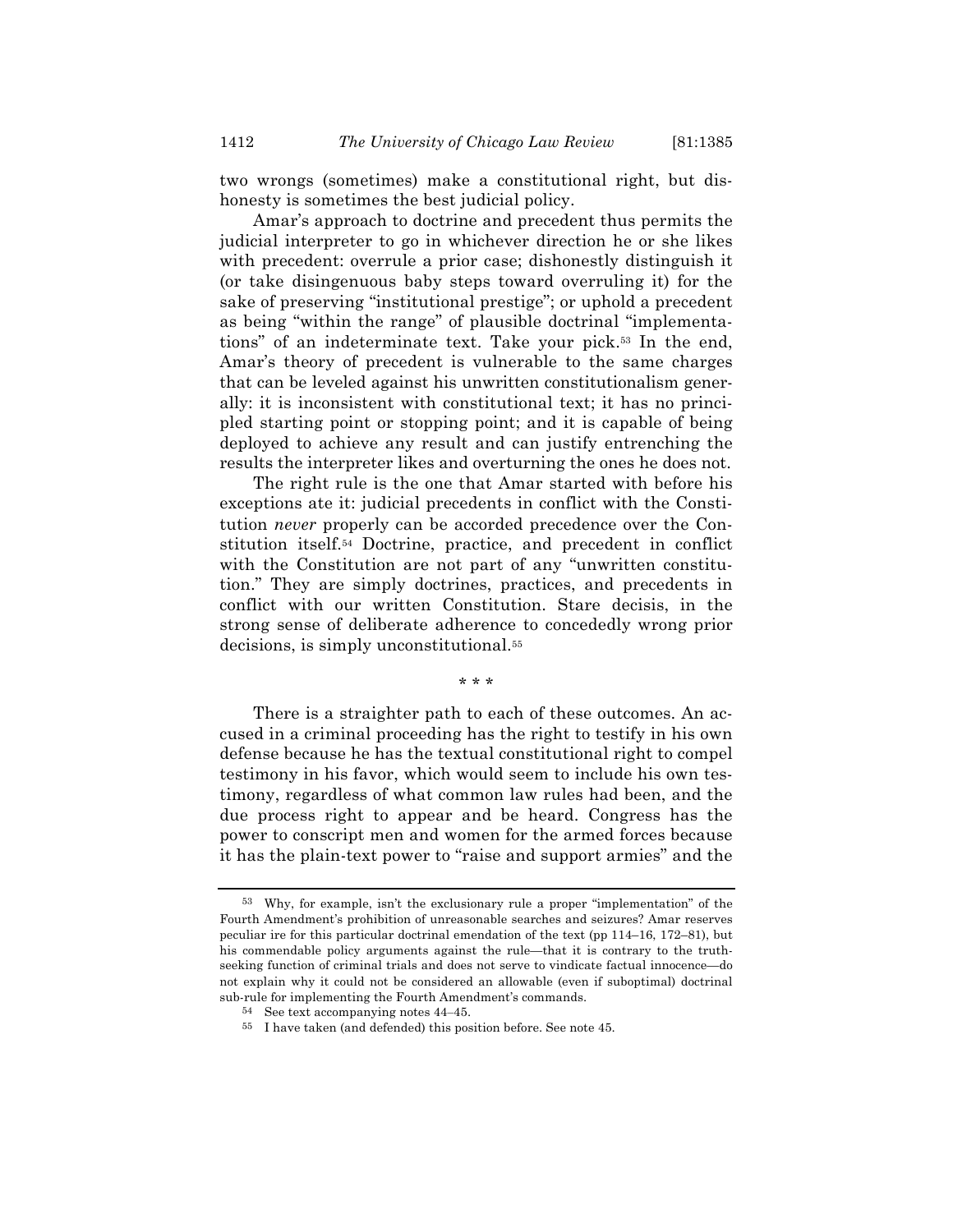further power to enact measures "necessary and proper" for carrying such power into execution. *Brown* is right because the meaning of "equal protection of the laws" excludes government discrimination based on race. *Plessy* was wrong because racial segregation by law violates that rule, not because it chose a suboptimal subdoctrinal rule. Wrong judicial decisions decisions contrary to the meaning of the text—should be overruled because the text controls over faithless decisions departing from the text.

One can repeat this exercise with Amar's arguments a number of times, on a number of different issues. Often, the text supports his conclusions better than his unwritten-ism does. And it does so in an altogether more straightforward fashion. One is left with a head-scratching question: Why not just employ Occam's razor and cut to the chase? Wouldn't it make more sense, as a matter of interpreting a written constitution, to hold that the text controls—rather than that the text, as glossed by unwritten constitutionalism in a variety of indeterminate and inconsistent ways, does not sufficiently undo the text so as to warrant the conclusion that the text does not control? Why not just stick with the text and cut off a couple of extra loops on the roundabout?

Why go off and write a six-hundred-plus-page ode to an unwritten constitution? Why did the (unwritten) chicken cross the road?

#### II. UNTENABLE, UNPRINCIPLED UNWRITTEN-ISM

*To get to the other side*. The reason Amar embraces unwritten constitutionalism is that the text alone simply does not produce all the results he thinks must be right: it produces some outcomes that strike him as absurd; it fails to justify our actual constitutional practice in certain meaningful respects; and it fails to produce other outcomes Amar thinks important, just, and good. To avoid such untoward consequences we need to "read between the lines" (p 31), Amar says. *A lot*, as it turns out. That, ultimately, is the motivation that drives the analysis of many specific issues in this book.

Before I take up a few examples, let me begin by conceding some ground. First, it is true that the objective linguistic meaning of the Constitution, even when read in context, as a whole, and giving full credit to its structure and logical inferences, will sometimes yield unfortunate or undesirable results. Some such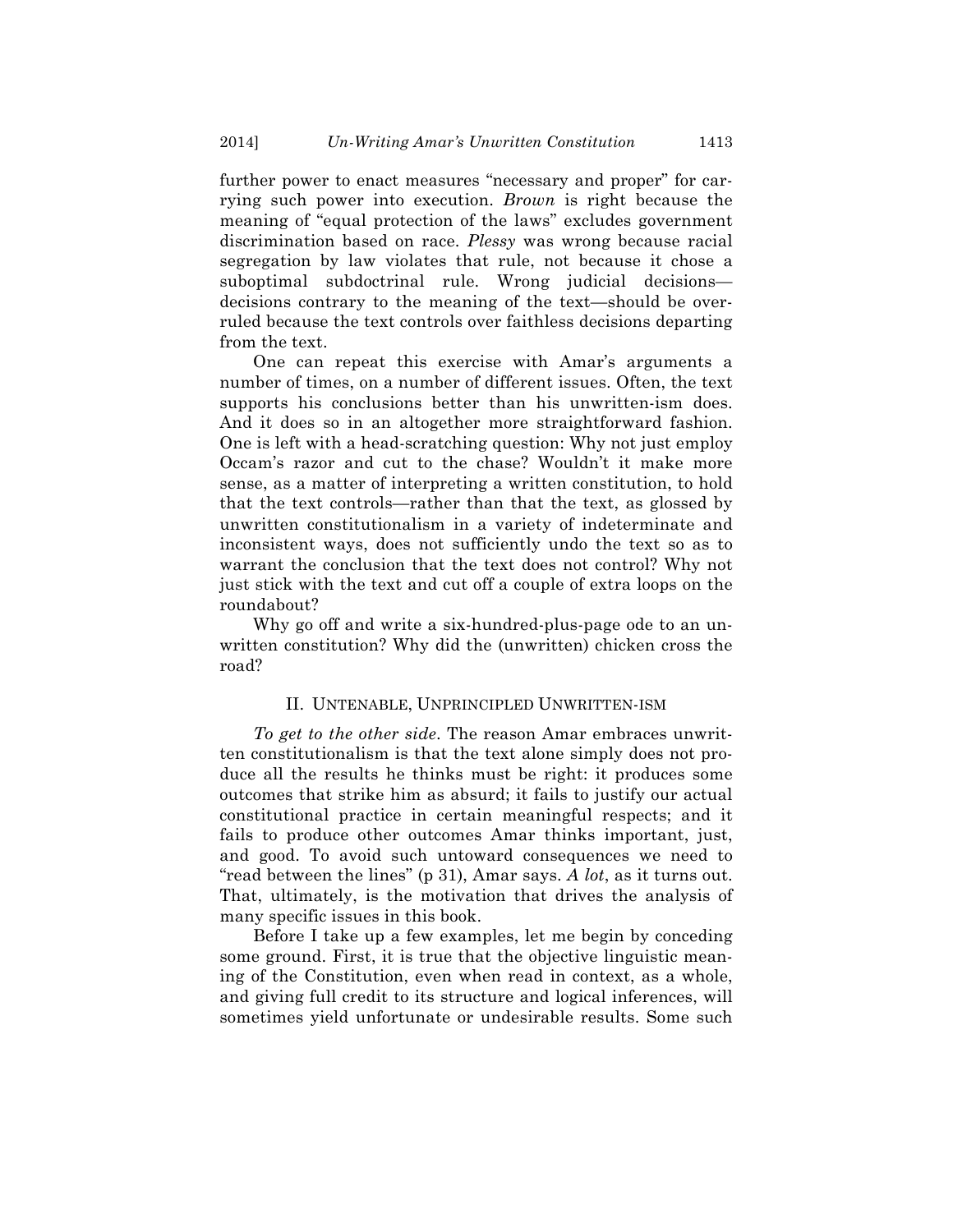results may even border on ridiculous—evidence that the Framers made some mistakes or got some things wrong. This is a genuine problem with an imperfect written constitution (like ours).56

Amar's solution is to find provisions in an unwritten constitution to correct such undesirable written constitutional outcomes whenever he finds them. But there is a better answer: recognize that the text occasionally produces unfortunate results and deal with such flaws directly. If the people judge the Constitution defective they can and should take action to amend the text. (In extreme cases, they might choose to abandon the written document entirely, as happened with the Articles of Confederation.)<sup>57</sup>

Let me concede some further ground: it is also true that some of our actual constitutional practice is in conflict with the Constitution. There is, perhaps, somewhat less conflict than many people think. As discussed above, much of our constitutional practice *is* consistent with the text of the Constitution, understood and applied in accordance with sound principles of original-meaning textual interpretation.58 There is, typically, no need to resort to roundabout arguments from a supposedly unwritten constitution in order to reach sound and desirable conclusions consistent with much of current practice. And it is often misleading and confusing to do so.59

<sup>56</sup> See generally Michael Stokes Paulsen, *Someone Should Have Told Spiro Agnew*, 14 Const Commen 245 (1997) (suggesting that, on the basis of the Constitution's text, the vice president would preside at his own impeachment trial). I take up the "absurdity" canon and the example of the vice president presiding at his own impeachment trial (an example Amar makes much of) in Part IV.

<sup>57</sup> The project of constitutional correction is best served by reading the Constitution in a straightforward manner, identifying problematic provisions, and fixing them. That task is made more difficult by imagining that the text might be read to mean what it does not say. (What if Madison, Hamilton & Company, rather than writing a new document, had argued that general principles of unwritten constitutionalism implicitly remedied certain defects of the Articles of Confederation, so that it meant something other than what it said? Would that have done the trick?)

<sup>58</sup> See Part I.B.

<sup>59</sup> For discussion of results consistent with original-public-meaning textualism, and refutation of common canards in this regard, see Paulsen, 103 Nw U L Rev at 898–909 (cited in note 1). The Ninth Amendment, as well as the Fourteenth Amendment's Privileges or Immunities and Due Process Clauses, often invoked as archetypes of constitutional indeterminacy, in fact have reasonably specific core meanings if properly interpreted in accordance with the original-public meaning of the text, in context. See id at 884–88, 895–98 (discussing the Ninth Amendment and the Fourteenth Amendment's Due Process Clause); Michael Stokes Paulsen, *Paulsen, J., Dissenting*, in Jack M. Balkin, ed, *What* Roe v. Wade *Should Have Said: The Nation's Top Legal Experts Rewrite America's Most Controversial Decision* 196, 198–207 (NYU 2005).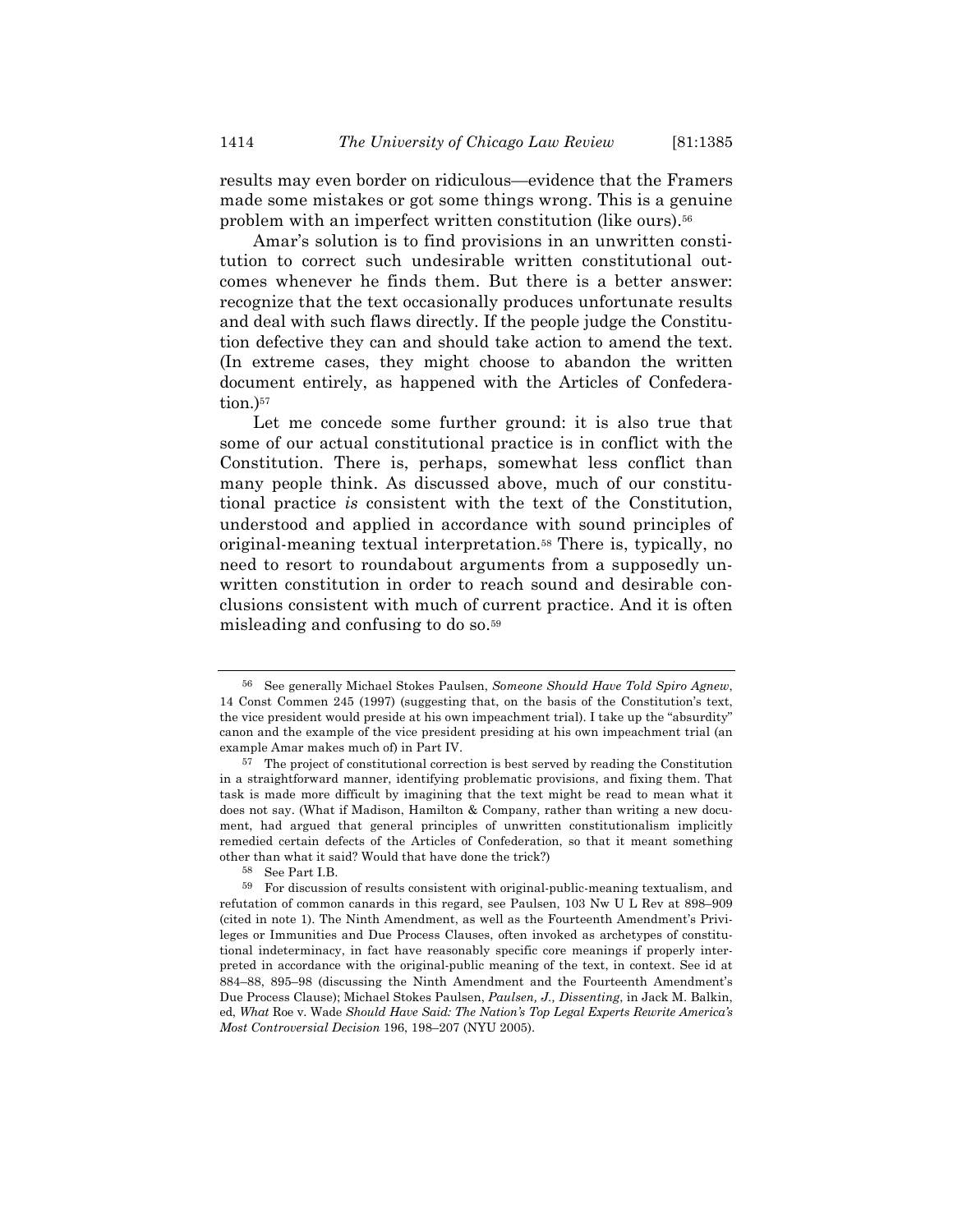Still, it is true that a fair amount of our accepted constitutional practice today—accepted by some, at least—is *not* fairly attributable to the words, phrases, structure, and history of the constitutional text or to logical inferences fairly derived therefrom. Amar's solution here is less clear. He rejects some of that practice as simply irreconcilable with the text, but accepts other parts (notwithstanding its irreconcilability with the text) as a "gloss" on the text that has become part of our unwritten constitution. Sometimes he accepts the gloss applied by the Supreme Court. Sometimes he re-glosses the Court's glosses. The choices of what to gloss, what not to gloss, what glosses to accept as glossed by the Court, and what glosses to re-gloss, are themselves a form of glossing. It's gloss all the way down.

That is hard to square with the idea of faithfulness to a written constitution. Once again, there is a better, straightforward answer: when practice conflicts with the written Constitution, one should simply acknowledge the conflict. The Constitution supplies an answer as to what to do in such situations: when practice including judicial precedent—conflicts with the Constitution, the Constitution's rule is that the Constitution prevails, not the faithless departure from it.<sup>60</sup>

Finally, it is true that the text itself will not support many of the outcomes Amar finds in his unwritten constitution. But this is as it should be. The Constitution is not an unwritten vessel into which to pour the objects of one's interpretive desires. And it is precisely on this score that *America's Unwritten Constitution* is most deeply and seriously flawed. For add up Amar's à la carte menu of unwritten constitutions—the unwritten "symbolic constitution" (pp 243–76), "feminist constitution" (pp 277– 306), "lived constitution" (pp 95–138), "doctrinal constitution" (pp 201–42), "'Warrented' constitution" (pp 139–200)—and it's off to the races. Amar's unwritten-ism yields unconstrained, unpredictable, unprincipled, untenable, and (literally) *unconstitutional* outcomes—results that simply cannot be reconciled with the written constitutional text. Consider just a few examples.

For openers, take Amar's formula for discovering "lived" unwritten constitutional rights (p 97). Amar reads the Ninth Amendment as a guarantee of "the people's right to discover and embrace new rights and to have these new rights respected by government, so long as the people themselves do indeed claim

<sup>60</sup> This is the argument of *Marbury*, reduced to its essentials. See note 1.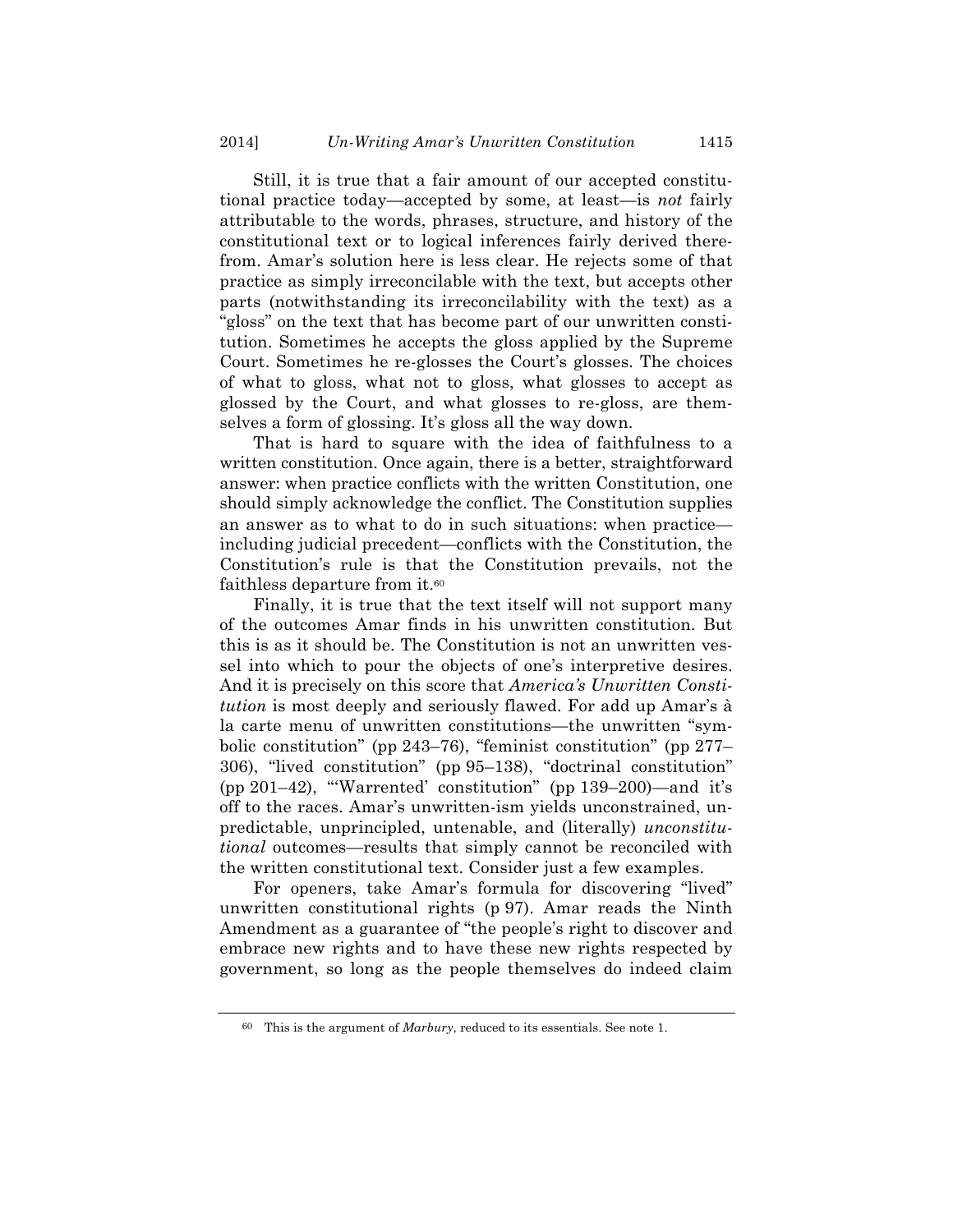and celebrate these new rights in their words and/or actions" (p 108). The content of such rights is "influenced by what the people believe their rights to be at any given moment" ( $p \frac{303}{6}$ .<sup>61</sup>) The Fourteenth Amendment likewise invites courts to "muse upon the wisdom of ordinary citizens" (pp 119–20). The "privileges and immunities *of* citizens may be found by paying heed *to* citizens—what they do, what they say, what they believe" (p 120). The document "invites careful consideration of contemporary social meanings and popular understandings" of rights and liberties (p 304). But that is "not to say that popular social movements may, as a general matter, amend the Constitution" (p 296).

If this is not very clear or precise—it isn't—perhaps a numerical formula might help. Amar links the Ninth Amendment to the Privileges or Immunities Clause of the Fourteenth Amendment and to the Eighth Amendment's ban on cruel and unusual punishments and plucks a magic number out of the air: 55 percent. "A strongly held belief by 55 percent of Americans that they have a constitutional right against abusive practice Y may suffice as a textual matter to recognize this right as a truly unenumerated right of 'the people,' a genuine privilege 'of citizens' recognized as such by citizens" (p 136).

Put to one side the not-exactly-clear hedges. (The 55 percent rule applies to "strongly held" beliefs, with no guidance as to how to gauge the requisite intensity. And the 55 percent trigger only "may" suffice to create a new right.) The more basic problem is that Amar's unwritten Eleven-Twentieths Clause is entirely arbitrary. It does not flow "as a textual matter" from anything (p 136). It is simply made up.  $62$ 

<sup>61</sup> As noted above, I have suggested in other writing that the Ninth Amendment has a clear, straightforward historical meaning as literally a rule of construction forbidding the inference that the Constitution's listing of *federal*-law rights preempts *other* rights derived from *other* sources of law (such as state law, common law, or natural law). The Ninth Amendment does not itself create any such rights or vest them with federal constitutional status, but simply declares that their preexisting legal status is unaltered by the fact that the US Constitution recognizes certain federal constitutional rights. See note 59. For elaboration, see Paulsen, 103 Nw U L Rev at 884–88 (cited in note 1); Paulsen, Book Review, 115 Yale L J at 2046–48 (cited in note 3); Paulsen, *Paulsen, J., Dissenting* at 198 (cited in note 59).

<sup>62</sup> John C. Calhoun at least had a reason, even if not a convincing one, for his threefourths ratio for when states' presumptive sovereign right to nullify federal law could be overridden by the views of other states of the Union: it was the ratio needed to ratify a constitutional amendment under Article V of the Constitution. See John C. Calhoun, *Exposition and Protest*, in H. Lee Cheek Jr, ed, *John C. Calhoun: Selected Writings and Speeches* 267, 304–05 (Regnery 2003). See also Paulsen, Book Review, 71 U Chi L Rev at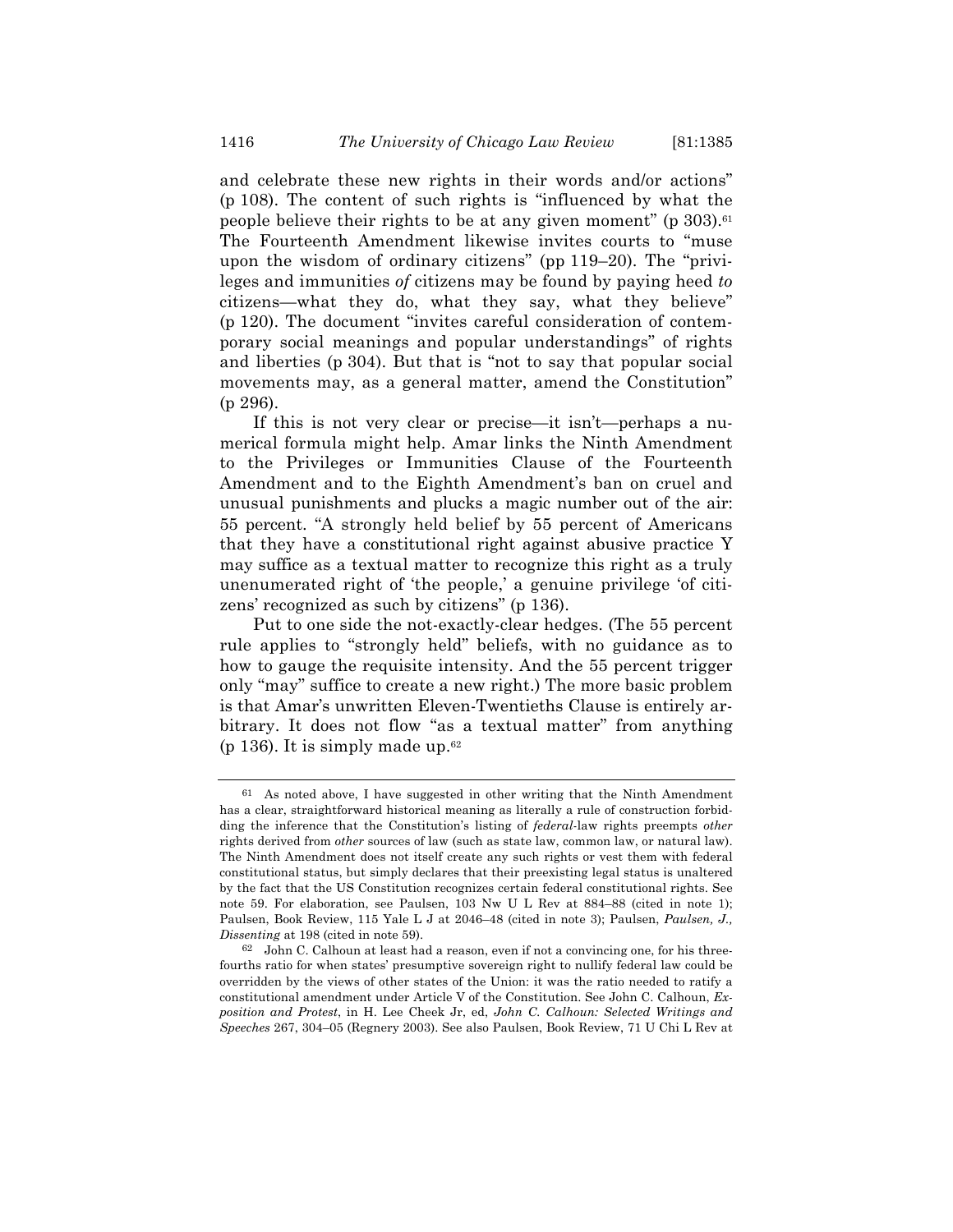It is also unprincipled. For no apparent reason, Amar's 55 percent rule works in one direction only. What if public opinion shifts and 55 percent no longer believe in a right they once valued (written or not)? Is the right now repealed? Amar's answer is *no*: such "concern about possible rights diminution is irrelevant" as rights can only "join the existing stock" of rights (p 136). Once created, they are locked in. But why this should be so is left unexplained and undefended: Does perceived popular consensus change our constitutional rights or not?

One is left to speculate that the reason for Amar's one-way street is to entrench current liberal-elite consensus, at least in most respects. For example, notwithstanding Amar's 55 percent rule, there must remain a "lived" constitutional right to abortion irrespective of popular opposition. (Majorities of 55 percent or more oppose abortion in most circumstances and have consistently done so since *Roe*, but Amar does not appear to countenance the prospect of a popularly supported, lived right to life for the unborn.)63 Amar's made-up exception to his made-up rule would appear to preclude other popular rights, too, in order to forestall certain outcomes: If the Constitution otherwise can be discovered to contain new, 55-percent-majority-approved rights, why isn't there a (consistently popular) lived constitutional right to school prayer, or to protect the US flag from desecration? The reason is the same as the reason for the 55 percent rule in the first place: Amar has said so.<sup>64</sup>

<sup>707–08 (</sup>cited in note 15). Amar explicitly rejects a three-fourths-of-the-states rule for recognizing new unwritten rights on the theory that that is the ratio for *amending* the Constitution, and judicial recognition of unwritten rights is merely *applying* the Constitution (p 136). Thus, the 55 percent rule is the one on which he settles (p 136).

<sup>63</sup> See note 77. As discussed presently, Amar defends a constitutional right to abortion in the Nineteenth Amendment's rule forbidding sex discrimination in the right to vote. See text accompanying notes 67–77. Amar argues that such a right exists if women supporting such a right think it should exist, as they supply the relevant "social meaning" of the Constitution (p 297). See text accompanying note 77 (discussing this position on its own terms).

<sup>64</sup> Amar makes the same claim a bit earlier in the book: "Various new unenumerated rights are one thing—a perfectly proper thing, thanks in part to these two amendments [the Ninth and the Fourteenth]. But new limits on ancient rights are something very different, something that the Ninth and Fourteenth Amendments, rightly read, do not support" (p 116).

The one-way nature of these rights resembles the one-way nature of new rights flowing from wrong judicial precedents, discussed above, and is subject to the same criticisms. See text accompanying notes 45–46. There is no principled metric for deciding when to recognize such rights, and the premise that rights are self-defining and run in only one direction is analytically flawed. See text accompanying notes 47–51.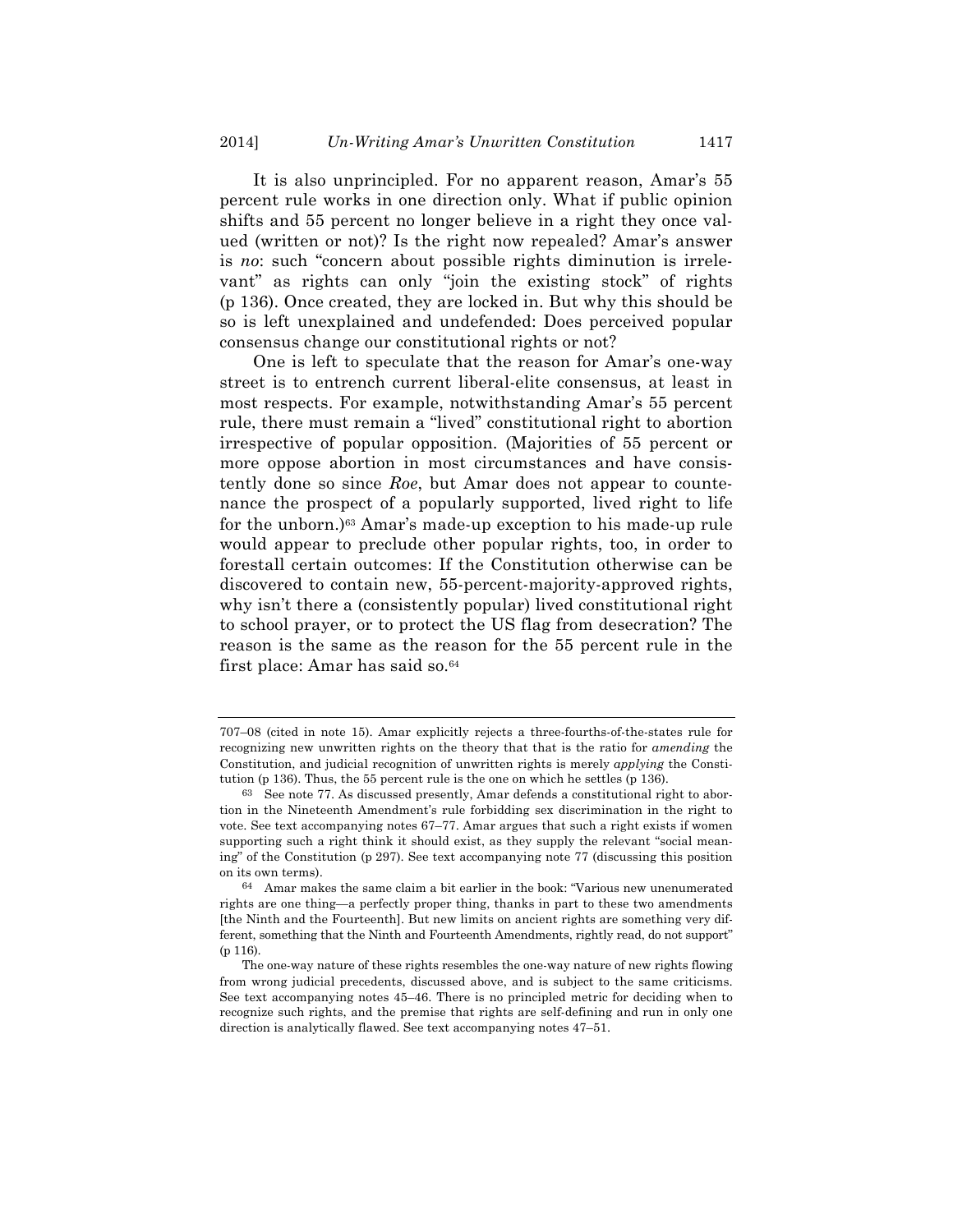In Amar's view, judges who selectively discover new rights "are not *amending* the document" (p 136). "Rather, they are *applying* it, construing directives in the Ninth and Fourteenth Amendments that call for protection of fundamental but nonspecified rights" (p 136). This is proper because the courts, in creating such rights, would be simply looking for "the same broad national support for a new right that would warrant a properly functioning Congress to recognize the right under its own authority" (p 136). Courts should, in Amar's view, recognize as constitutionally protected any right that Congress would have had the power to enact and ought to have enacted, but did not.

What might these rights be? Some concrete examples illustrate Amar's thinking. Here's my personal favorite: the Ninth Amendment (or perhaps the Privileges or Immunities Clause of the Fourteenth Amendment), with an assist from the Fourth Amendment's protection from unreasonable searches of people's "houses," apparently confers a lived-right constitutional entitlement to the home-mortgage-interest deduction from income taxes (p 129). I am not making this up. Amar is a bit cagey in how he puts this, but there it is, in his discussion of judicial recognition of lived, popular rights believed in and claimed by the American people:

[F]ederal facilitation of the home-mortgage market and federal tax deductions of home-mortgage interest payments and of local property taxes [ ] are virtually untouchable politically, and in this respect resemble relatively clear constitutional texts that place particular issues politically offlimits. . . . True, nothing in the written Constitution explicitly demands special protection of "houses" or "privacy," but surely the document invites judges (and other interpreters) to attend to this explicit word and this implicit concept in pondering which unenumerated rights are properly claimed by the people. (p 129)

In fairness, Amar does not quite say that judges *must* recognize such a home-mortgage-interest-deduction constitutional right; the document simply *invites* such action. Similarly, there is at least a potentially recognizable unwritten constitutional right to Social Security benefits, because these too "are politically entrenched in modern America for similar reasons" (p 129).

Some of the other rights that Amar says have "bloomed profusely" (p 116) may be more familiar in today's constitutional discourse. But Amar's arguments are not familiar. Take, for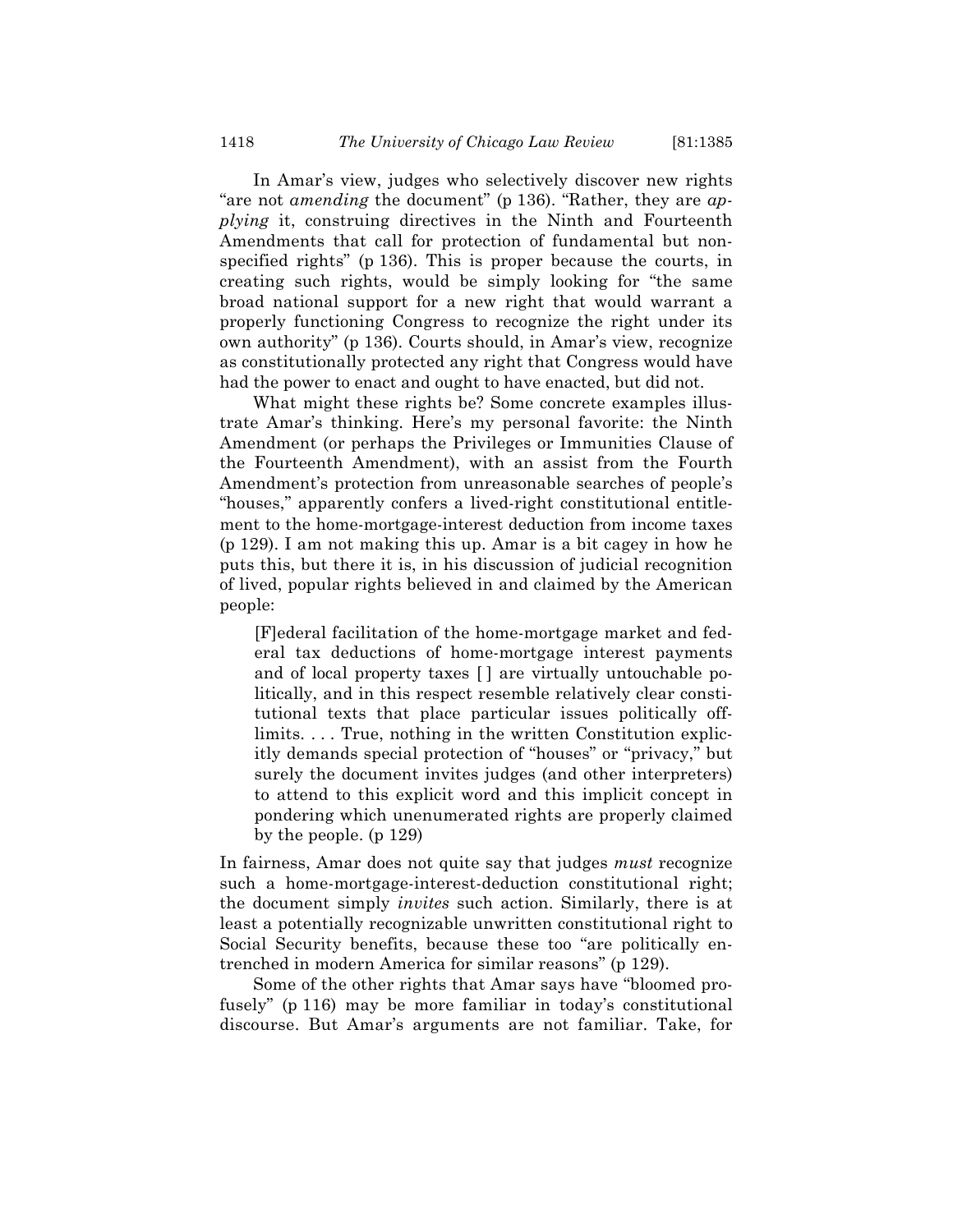example, his argument for why gay sex is a right discoverable in the unwritten constitution. Amar's argument here consists of a cringe-worthy pun on satirical remarks in a 1787 newspaper article in which the writer was mocking the Anti-Federalists' objection to the Constitution's lack of a bill of rights. The Ninth Amendment should be taken in general to mean what the newspaper satirist was scoffing at, Amar argues. Specifically, the Ninth Amendment encompasses a right to gay sex acts, by analogy to the satirist's reference to the need to specify rights of "eating and drinking" (pp  $124-26$ ).

Here's Amar's full argument in three easy steps. First: The Ninth Amendment embodies America's "lived experience" and that experience values the home (p 124). We should therefore read the Fourth Amendment's restrictions on searches through this lens and give them added heft by virtue of the Ninth Amendment (pp 124, 128).

Second: In a newspaper submission in 1787, Noah Webster, a Federalist supporter of the proposed new Constitution (but not a framer or ratifier of either the original document or its early amendments) spoofed Anti-Federalist objections that the Constitution did not contain a list of enumerated rights. Webster proposed the following faux amendment: "That Congress shall never restrain any inhabitant of America from eating and drinking, at seasonable times, or prevent his lying on his left side, in a long winter's night, or even on his back, when he is fatigued by lying on his right" (p 125).

Third: Webster's 1787 reductio ad absurdum should be taken to illustrate the unwritten meaning of the Ninth Amendment, proposed some two years later (and in which Webster seems to have had no direct role<sup>65</sup>). Webster's jest is incorporated by the Ninth Amendment as a gloss on the Fourth Amendment, protecting freedom in the home. (Why this intermediate step is needed is unclear.) Therefore, Webster's satire demonstrates the existence of an unwritten constitutional right to engage in whatever private sexual acts one chooses with whomever one wishes.

<sup>65</sup> Noah Webster was not a member of the First Congress or of any body that voted on the ratification of the amendments proposed by the First Congress, now understood to comprise America's Bill of Rights. He wrote a pamphlet endorsing ratification of the Constitution. See generally Noah Webster, *An Examination into the Leading Principles of the Federal Constitution* (Prichard & Hall 1787).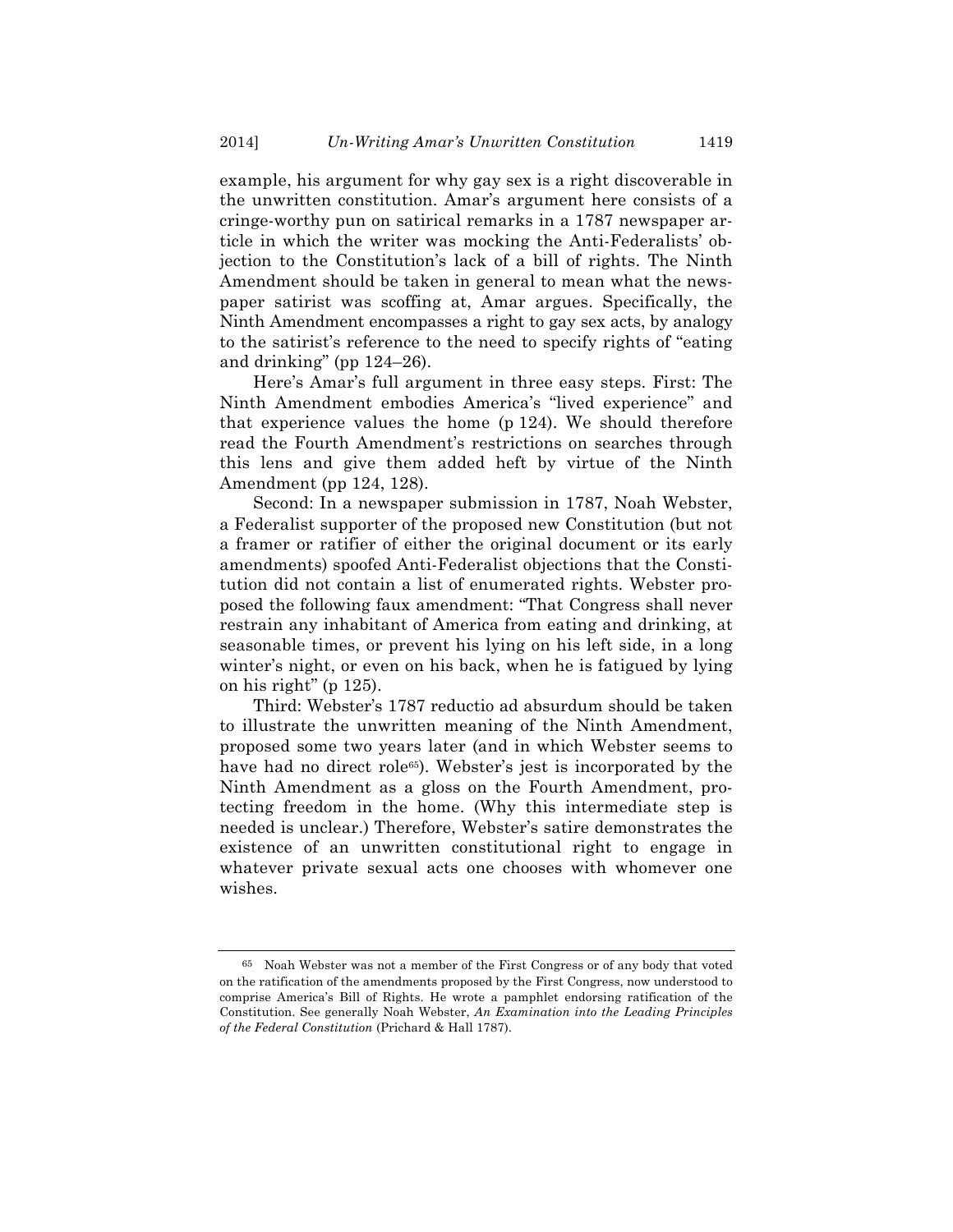Here's Amar's punch line:

True, governments have generally not regulated on which side a man may lie in his own bed or when he must rise from that bed. But governments have at times tried to dictate with whom he may lie in that bed and have also tried to outlaw certain physical positions in that bed. Contrary to Webster's sanguine expectations, governments have also sought to regulate what persons may place in their mouths—perhaps not with intrusive rules about "eating and drinking," but rather with detailed dictates about which body parts of fully consenting adults may not lawfully be brought into oral contact. (pp 125–26)

Get it? Oral sex is like "*eating*" or "*drinking*." Choosing one's sexual partners or sex acts is like sleeping on the "side" one prefers.

As constitutional analysis, this is of course ludicrous. Of all the arguments that one could make for the asserted rights in question—sexual-liberty rights in general, gay rights in particular—this is the oddest and least persuasive I have ever seen.<sup>66</sup>

Take another example: Amar argues that the Nineteenth Amendment's guarantee of the right of women to vote creates a constitutional right to abortion.<sup>67</sup> Here is how his argument unfolds: the Nineteenth Amendment guarantees women not only the right to vote in state and federal elections (p 286) but also a

<sup>66</sup> This is the point that Amar is trying to establish. Three pages earlier he discusses *Lawrence v Texas*, 539 US 558 (2003), (p 122) (referring to *Lawrence* as a "soaring philosophical ode to liberty and equality").

The correct answer is that the Constitution simply does not specify such a right, but, for better or worse, leaves such matters to the good (or bad) judgment of representative bodies that may seek to regulate private sexual (or other) conduct in the home if they consider it appropriate to do so. For all the Constitution says, government—state government, at least—may regulate eating, drinking, smoking or other ingestion of certain substances, and even sleeping or other private activity, in the home, if it chooses to do so. Such power admits of the possible enactment and enforcement of many potentially ridiculous laws, but that does not render such laws unconstitutional.

 $67$  The argument comes in the second half of Chapter Seven, entitled "Remembering the Ladies': America's Feminist Constitution" (pp 277–306). The abortion argument comes later (pp 291–306). The argument as presented in this chapter of *America's Unwritten Constitution* is vague and a bit cagey, but it is essentially the same argument that Amar presented in an earlier essay. See Akhil Reed Amar, *Amar, J., Concurring in the Judgment in Part and Dissenting in Part in* Roe v. Wade*, No. 70-18, and Dissenting in* Doe v. Bolton*, No. 70-40*, in Balkin, ed, *What* Roe v. Wade *Should Have Said* 152, 160–68 (cited in note 59).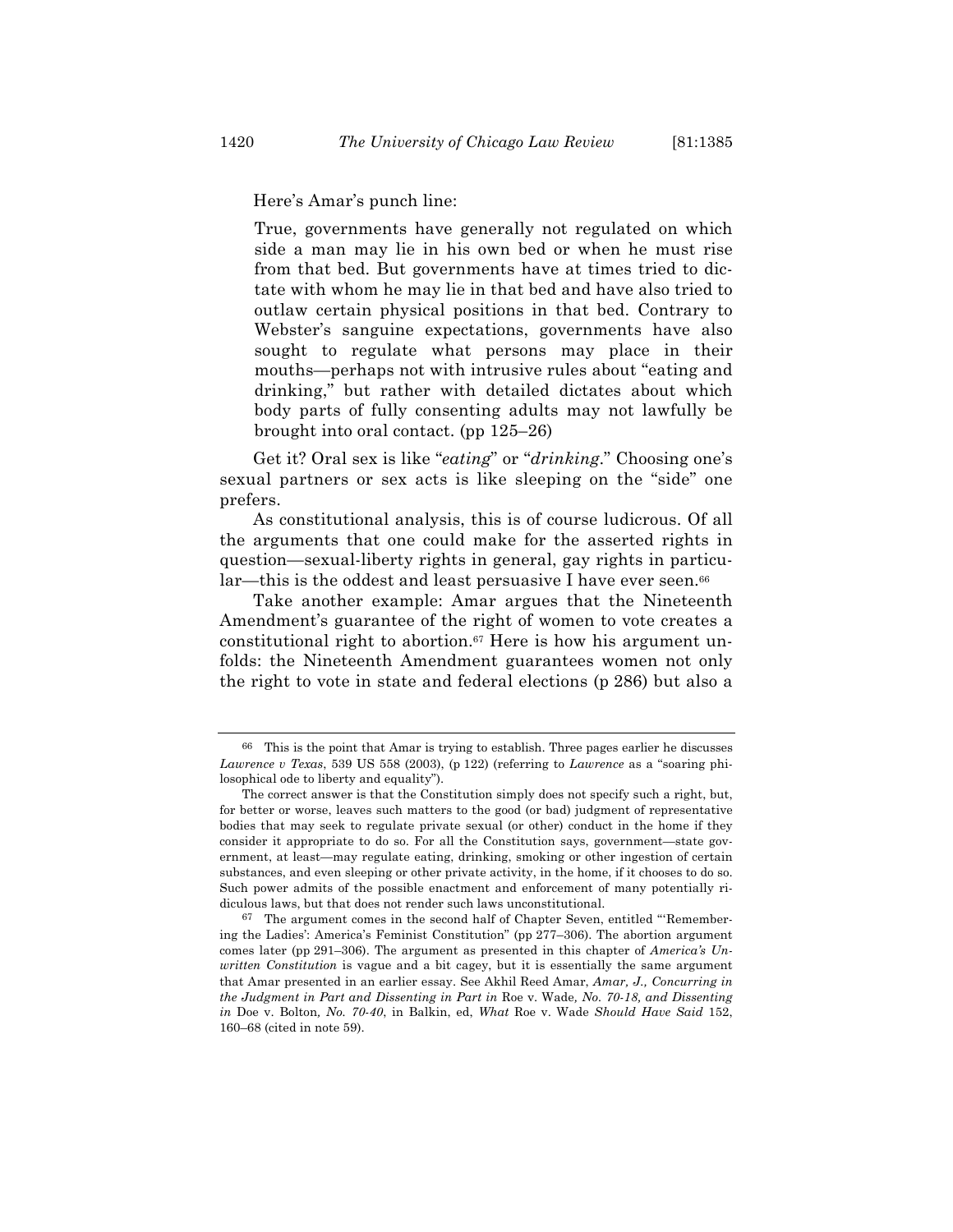correlative right of women to hold elected office and serve on juries (pp 287–89).

This much is probably within fair textual-interpretive bounds: a decent (if not quite unavoidable) whole-text, originalmeaning argument can be made that jury service and office holding are rights conceptually and historically linked to the franchise and embraced by it, and Amar makes just such a point (p 288).68

But then Amar takes a giant leap to the abstract principle that America therefore has an unwritten "Feminist Constitution" that can be read to stand for a great many other things (pp 277, 286–87). This is the oldest and lamest lawyer's trick in the book: take the words of a legal text, wave your hand and announce that the words stand for some "broader principle," formulate the principle as you will (making sure that it's broad enough to embrace the words of the text, but plenty more besides), then reread the text as if it contained the principle rather than the words. It is hard to think of a more transparent ruse than saying that the Nineteenth Amendment woman's suffrage guarantee stands for an amorphous principle of an unwritten Feminist Constitution, and then investing that constitution with whatever content one thinks goes along with feminism.

What does Amar's Feminist Constitution embrace? For one thing, it adopts the not-adopted Equal Rights Amendment (ERA). This is because the ERA was "a largely declaratory proposal" (pp 295–96)—a statement that surely would have come as news to those nearly three-fourths of the states that thought they were ratifying a constitutional text that would have meaning and effect, and to the just over one-fourth of the states that rejected the amendment for exactly that reason.69

The real agenda, however, appears to be finding an alternative roost for a constitutional right to contraception (to justify

<sup>68</sup> Again, however, there may be a more straight-line path to this result. The Equal Protection Clause specifies that no state may deny equal protection of the law to "any person within its jurisdiction." US Const Amend XIV. Women are persons, obviously. The dictates of the Equal Protection Clause thus apply to sex-based legal classifications, including state classifications with respect to jury service and the protection of jury trial. Consider *Strauder v West Virginia*, 100 US 303, 308–09 (1879) (holding that the equal right of all members of the political community to serve on juries is within Congress's power to enforce the equal protection of the laws).

<sup>69</sup> Does the now-magically-adopted ERA have bite or not? What's the point of Amar's exercise if the ERA adds nothing but verbiage?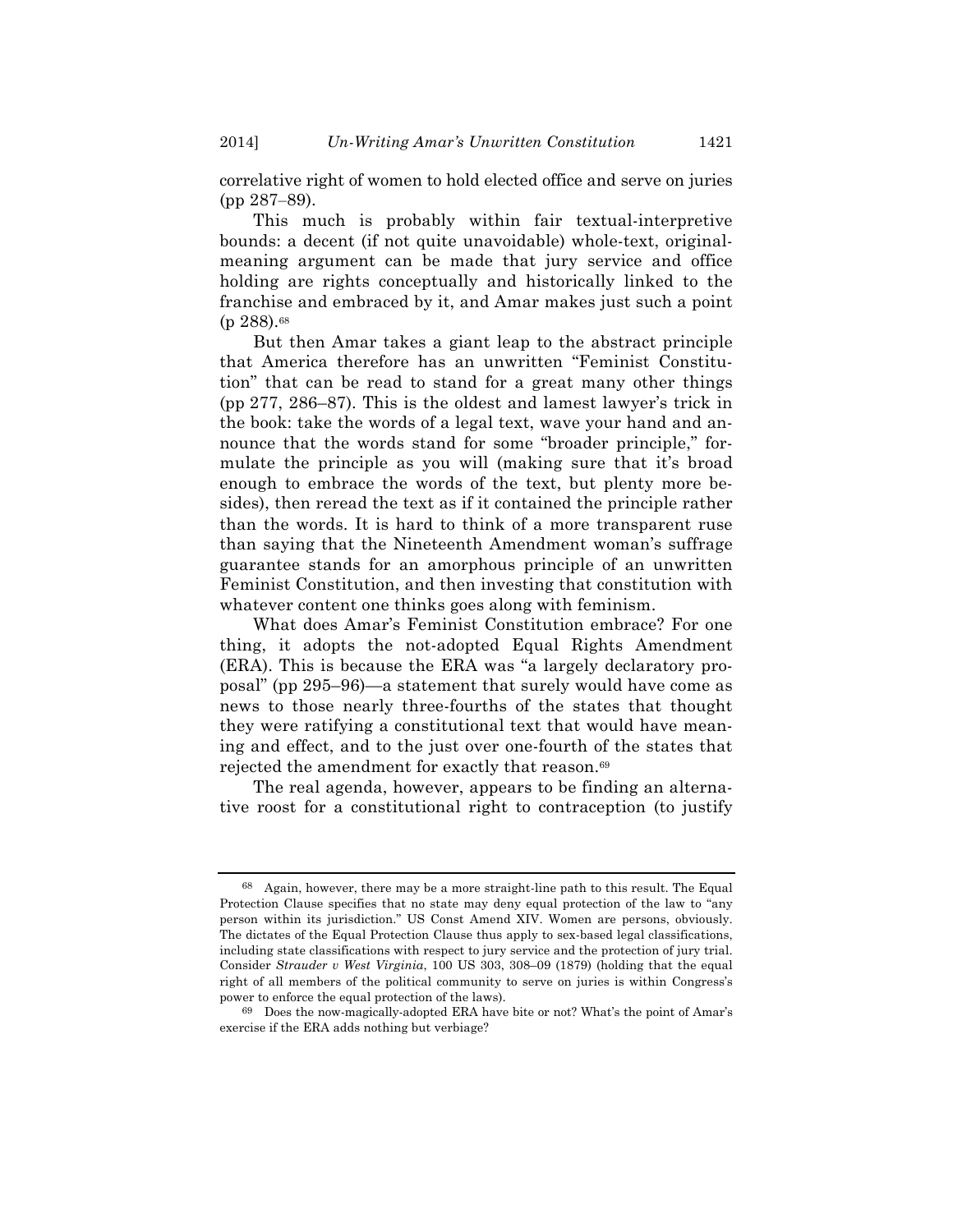the outcome in *Griswold v Connecticut*70) and to abortion (to justify the outcome in *Roe*). Here is where the chain of reasoning becomes unbearably strained.

First, Amar posits, the adoption of the Nineteenth Amendment presumptively invalidated all pre-1920 laws adopted by all-male Congresses and state legislatures that affect women in identifiable ways (pp 291–92). Because such laws were adopted by legislatures under what Amar argues should be regarded—by virtue of the subsequent adoption of the Nineteenth Amendment—as an illegitimate political process from which half the rightful electorate was excluded, all such laws should be deemed retroactively vacated. *Poof*!

To say that this is a creative proposition is something of an understatement. The text of the Nineteenth Amendment reads as a purely prospective prohibition of state or federal denial of *voting* (and perhaps allied) rights to women: "The right of citizens of the United States to vote shall not be denied or abridged by the United States or by any State on account of sex." This prohibition comes with a purely prospective grant of legislative power to Congress to enforce this equal right to vote: "Congress shall have power to enforce this article by appropriate legislation." The Nineteenth Amendment does not retroactively do anything; it does not retroactively confer voting rights, let alone retroactively scotch selected laws. Tellingly, Amar nowhere quotes the language of the Nineteenth Amendment itself. Instead, he latches onto what he asserts to be its unwritten "underlying logic" (p 282) (emphasis omitted).

Amar's absurd starting premise forces him to craft an enormous exception taking back some of the absurdity: not all pre-1920 legal enactments are invalid, because that would make the Nineteenth Amendment itself unconstitutional (to say nothing of the entire original Constitution, Bill of Rights, and Reconstruction Amendments). Rather, the Nineteenth Amendment right to vote invalidates only pre-1920 laws that burden women in specific ways, on account of such laws having been adopted by (retroactively) unconstitutional all-male legislatures (pp 293– 94). The Nineteenth Amendment is thus the fount of a principle invalidating pre-1920, gender-discriminatory laws (pp 292–93). This, Amar then concludes, establishes the existence of a consti-

<sup>70</sup> 381 US 479 (1965).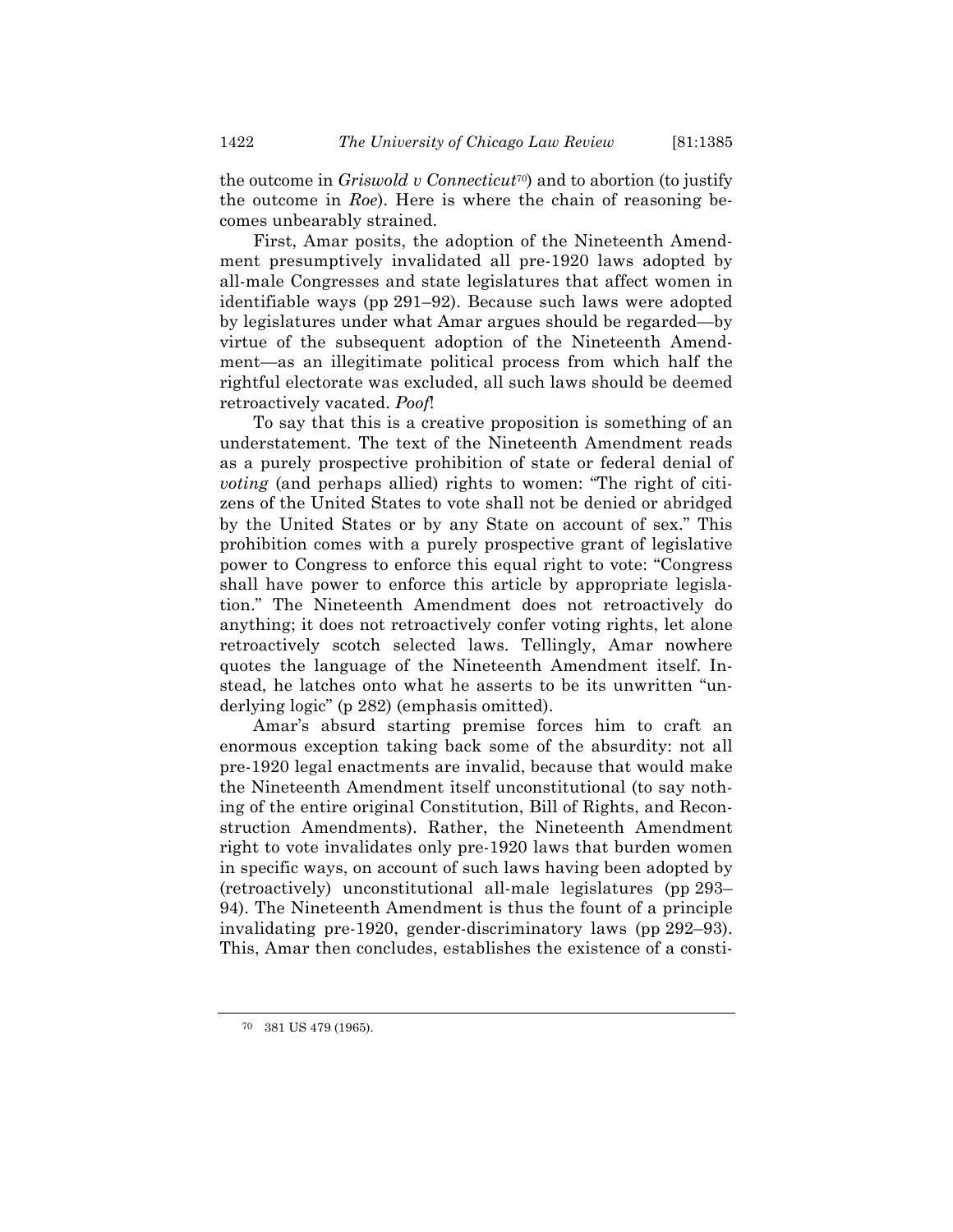tutional right to abortion—at least as against pre-1920 laws because restricting abortion burdens women (p 292).

This is an odd recycling, in Nineteenth Amendment form, of a tired argument usually cast in terms of the Equal Protection Clause. The assertion is that abortion restrictions discriminate on the basis of sex because only women become pregnant.71 That claim is obviously superficial and specious, however. Abortion restrictions do not regulate on the basis of sex—that is, they do not regulate women because they are women—but on the basis of pregnancy and the asserted need to protect another human life, present in the womb. Whatever one thinks of such a moral or policy view, abortion restrictions are not gender based. They restrict the conduct of one subclass of women—those who desire abortions—but they do not regulate women as a class, and they regulate the conduct of men with respect to abortion, too.72 The sex-discrimination/equal protection argument for abortion rights fails as a matter of straightforward discrimination-law principles.73 (Indeed, a sad irony is that the argument for abortion rights on grounds of "women's equality" ends up justifying a constitutional right to abortion of human females for being female.)74

The Nineteenth Amendment gambit has yet further problems—problems that lead Amar yet further away from the text. Amar's argument so far leads to the (already dubious) conclusion that abortion laws adopted by all-male legislatures, elected under pre–Nineteenth Amendment voting rules, are unconstitutional (p 292). That only gets him so far: 1920 was a long time

<sup>71</sup> See Anita L. Allen, *The Proposed Equal Protection Fix for Abortion Law: Reflections on Citizenship, Gender, and the Constitution*, 18 Harv J L & Pub Pol 419, 435–39 (1995); Ruth Bader Ginsburg, *Some Thoughts on Autonomy and Equality in Relation to*  Roe v. Wade, 63 NC L Rev 375, 382–83 (1985). For a powerful recent refutation of this sex discrimination argument from a different feminist perspective, see generally Erika Bachiochi, *Embodied Equality: Debunking Equal Protection Arguments for Abortion Rights*, 34 Harv J L & Pub Pol 889 (2011). It is difficult to see how the sex discrimination argument is improved in the slightest by transposing it from the Equal Protection Clause to the seemingly even less apt key of the Nineteenth Amendment right to vote.

<sup>72</sup> See *Bray v Alexandria Women's Health Clinic*, 506 US 263, 267–74 (1993) (stating that action predicated on opposition to abortion is not gender-based "discrimination"); *Geduldig v Aiello*, 417 US 484, 494–97 & n 20 (1974) (holding that classification based on pregnancy is not sex-based classification subject to heightened scrutiny under the Equal Protection Clause).

<sup>73</sup> For further discussion of these points, see generally Bachiochi, 34 Harv J L & Pub Pol 889 (cited in note 71). See also Michael Stokes Paulsen, *The Worst Constitutional Decision of All Time*, 78 Notre Dame L Rev 995, 1009 n 35 (2003).

<sup>74</sup> See Paulsen, 78 Notre Dame L Rev at 1009 n 35 (cited in note 73); Michael Stokes Paulsen, *It's a Girl* (Public Discourse Oct 24, 2011), online at http://www.thepublicdiscourse .com/2011/10/4149 (visited Aug 12, 2014).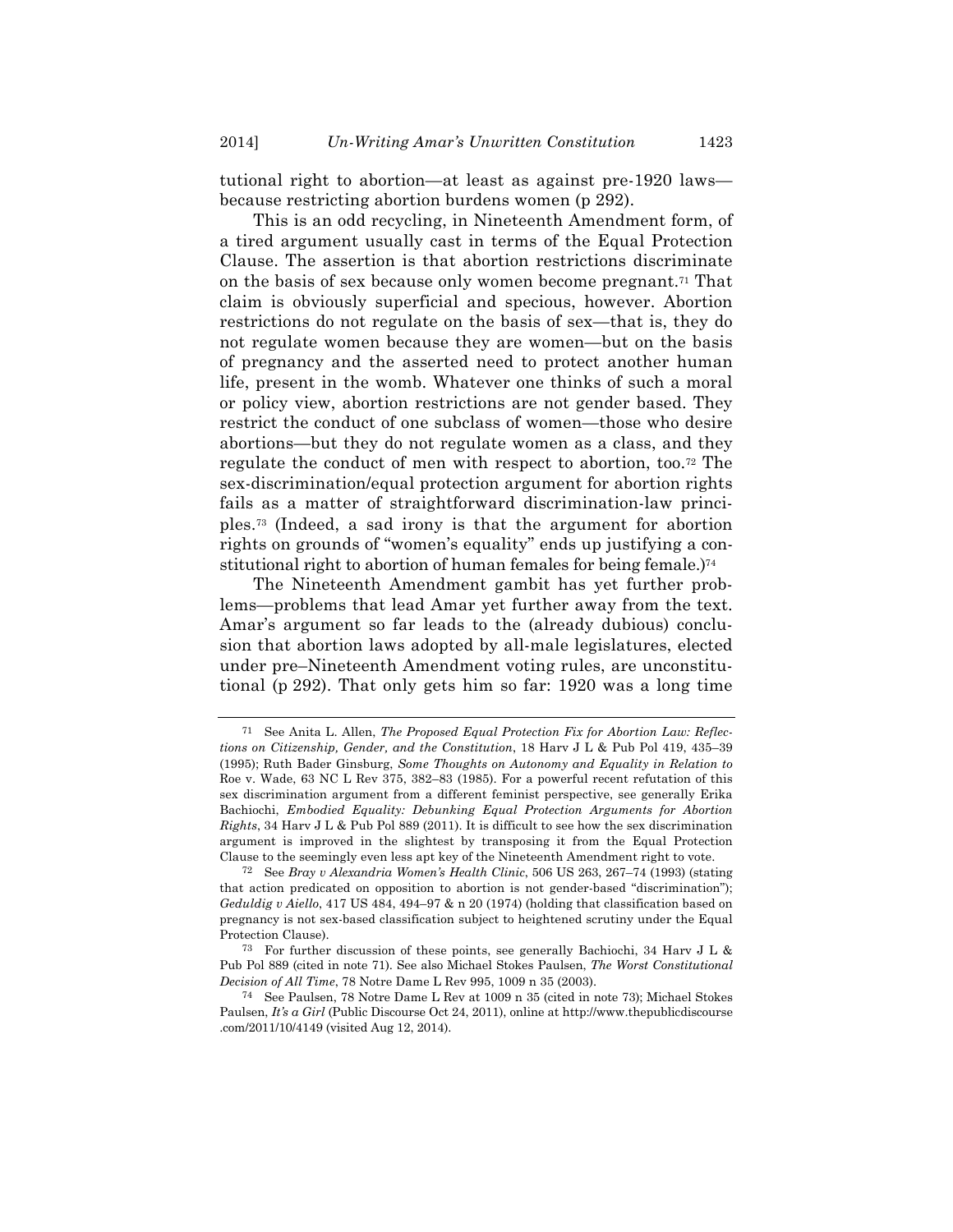ago. What about abortion restrictions enacted *after* 1920? Even under Amar's Nineteenth Amendment partial retroactivity principle, modern abortion restrictions should be constitutional, shouldn't they?

To avoid this result, Amar argues (and has argued for more than a decade) that newer abortion restrictions are invalid under the Nineteenth Amendment—even after equal suffrage, even if supported by a majority of women—*because pregnancy and childbirth make political participation more difficult and therefore violate the Nineteenth Amendment right to vote*.75 Amar evidently intends this argument to be taken seriously. He repeats it in this book (p 292) but shies away, slightly, from stating it quite as overtly as he has before, instead voicing it through his fictitious, feminist alter ego character, "Eve," engaged in an imagined debate with the awful male chauvinist "Adam" (pp 297–302).76 But in the end, Amar sticks to his outrageous claim: abortion restrictions in force today, ninety-plus years after the constitutional grant of equal women's suffrage, violate the Nineteenth

Amar, *Amar, J., Concurring* at 164 (cited in note 67).

<sup>75</sup> See, for example, Amar, *Amar, J., Concurring* at 166 (cited in note 67) (arguing that some laws "continue[ ] to impose serious and gender-specific burdens on women . . . that, by disrupting women's lives and careers, may make it less likely that they will be able to be full political equals in legislatures, judiciaries, and other positions of government power").

<sup>76</sup> Adam denied that laws restricting or prohibiting abortion discriminate on the basis of sex and argued that these laws simply treat *pregnancy* differently because of the different reality created by the fact of pregnancy (including, obviously, the existence of a new human embryonic life) (p 298). Eve's rejoinder speaks for Amar here and presents his Nineteenth Amendment argument:

Adam, you can't really mean that last point. Surely government should not be free to subordinate women so long as it does so via laws that use women's unique biology to disadvantage them as a class! Imagine, for example, a law that said pregnant people may not vote, or serve on juries, or be elected to office. Wouldn't such a law plainly violate the Nineteenth Amendment? If so, isn't this a square admission that laws heaping disabilities on pregnant persons as such are indeed laws discriminating "on account of sex"? (p 300)

Amar wrote nearly identical words in a hypothetical alternative abortion-rights opinion in *Roe* by "Justice Amar" ten years ago:

Surely, government should not be free to subordinate women so long as it does so via laws that use women's unique biology to disadvantage them as a class. Imagine, for example, a law that said that pregnant people cannot vote, or cannot serve on juries, or be elected to office. Would not such a law plainly violate the Nineteenth Amendment? But, if so, isn't this a square admission that laws that heap disabilities on pregnant persons are indeed laws that discriminate "on account of sex"?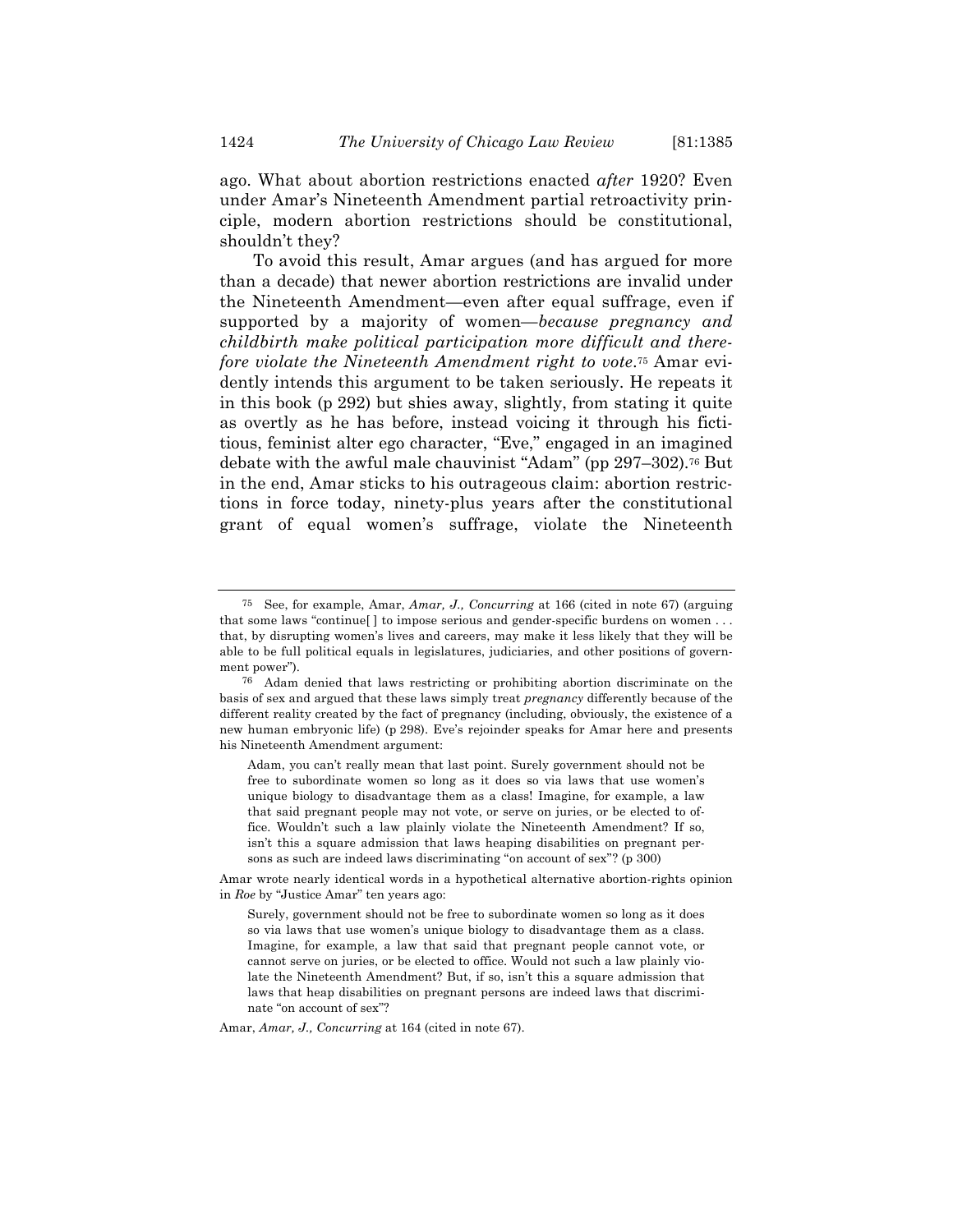2014] *Un-Writing Amar's Unwritten Constitution* 1425

Amendment right to vote and the Feminist Constitution unwritten between the lines.

If that isn't fully persuasive—Amar seemingly recognizes that it isn't (p 302)—he offers a fallback proposition that blithely abandons text, logic, and principle altogether: "*Where pure logic runs out, social meaning often fills the gap to complete the circle of proper constitutional analysis*" (p 302) (emphasis added). Talk about (literally) circular reasoning! If the text does not specify a desired result, and if logic does not yield it either, "social meaning" can supply the preferred outcome by supplying all of the missing steps. And the relevant "social meaning of contraception and abortion laws" is to be found "in the eyes of women themselves" (p 297)—or at least in the eyes of those who support abortion: abortion laws are unconstitutional because they are so viewed by those women who support abortion rights (as it turns out, a minority of women).77 The fact that the written text does not contain any such rule does not really matter: "Whether or not the written Constitution compels this feminist rule of construction, this approach redeems the document's deepest principles" (p 305).

\* \* \*

What is one to do with all this? In each of the instances described—a 55 percent formula for new, one-way-street lived rights; the claimed unwritten constitutional right to mortgageinterest deductions; an all-purpose Ninth Amendment; gay rights by analogy to eating and drinking; a Nineteenth Amendment right to abortion because pregnancy makes it harder for women to vote—Amar's unwritten-ism becomes practically a parody of itself. As noted above, in many instances it generates an utterly unnecessary excursion. In many others, it appears to

<sup>77</sup> As far as relevant "social meaning" goes, it turns out empirically that women are decidedly more pro-life (or anti-abortion) than men: most women oppose most abortions. Indeed, the most consistently pro-abortion-rights demographic group is (perhaps not entirely surprisingly) young males. For a collection of the relevant studies, see Clarke D. Forsythe, *Abuse of Discretion: The Inside Story of* Roe v. Wade 305 & n 32, 332–33 (Encounter 2013). For analysis, see Richard Stith, *Her Choice, Her Problem: How Abortion Empowers Men* (First Things Aug/Sept 2009), online at http://www.firstthings.com/ article/2009/07/her-choice-her-problem (visited Aug 12, 2014). Amar's "social meaning" argument is strange indeed. Only if one defines the relevant social meaning as that expressed by persons who agree with your position—"to complete the circle of proper constitutional analysis" (p 302)—can one disregard the position of the majority of women as part of the relevant social meaning.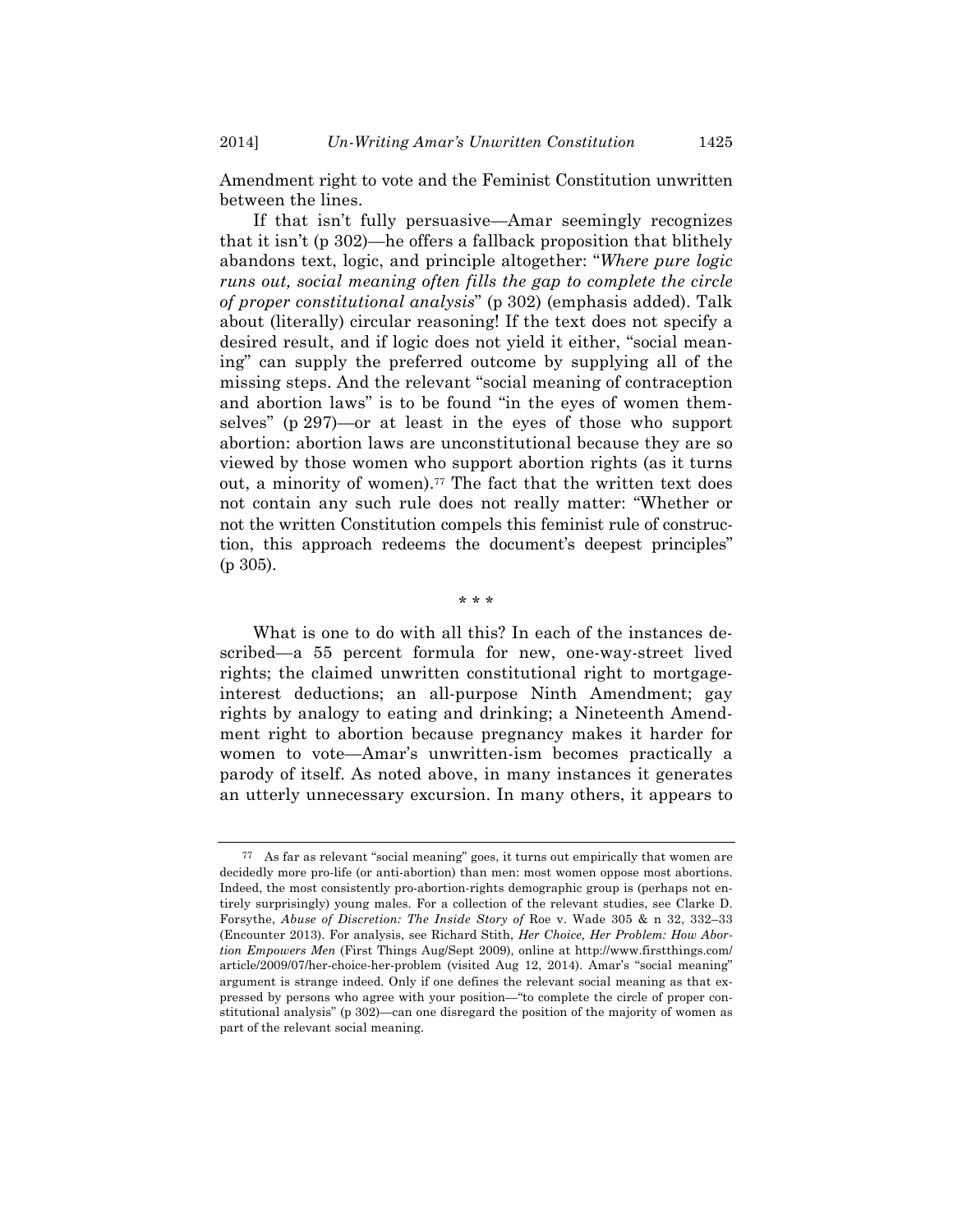license a silly, child's wordplay game that anyone can play and that can produce practically any desired result. As a matter of analysis of the actual Constitution, this is wholly indefensible. With distressing frequency, Amar's reasoning appears rather transparently, even embarrassingly, result-oriented. One need not work very hard to imagine slippery slope scenarios of what a willful interpreter might do with the unwritten constitution described by Amar. Akhil Amar races to the bottom of the slope straightaway.

#### III. ROGER TANEY WOULD HAVE LOVED THIS BOOK

The problem is not only with the specific untenable results that Amar reaches. It is that an interpretive method that can yield these results can yield *any* result. Amar's unwritten-ism is so malleable, so unmoored from the text, that it allows practitioners of it to reach almost any conclusion they want, including some fairly hideous ones.

We have already looked at *Plessy*: if the unwritten constitution permits judges to fill in, with doctrines of their devising, perceived gaps in unspecific texts, and promulgate such doctrines as if they were constitutional rules, there is no sound and sure basis for saying that *Plessy* was wrong, and no secure justification for not according it stare decisis effect as precedent.78 Simply put, if unwritten-ism is right, *Plessy* was not wrong. Nothing in Amar's interpretive methodology—as opposed to his simple declaration to the contrary  $(p 273)$ <sup>79</sup>—forecloses such a result.

The same could be said for that granddaddy of judicial atrocities, the Supreme Court's 1857 decision in *Dred Scott*. Amar himself denies this, but, again, there is nothing in his articulated methodology that actually forecloses such a result and a great deal that could be used to support it.

<sup>78</sup> See text accompanying note 42.

<sup>79</sup> In his chapter on the "Symbolic Constitution," Amar says that *Plessy* "disregarded the rather plain facts that: (1) the written Constitution promised that blacks would be treated as equal citizens, and (2) the whole point of Jim Crow was to deny black equality—to treat blacks as inferior" (p 273). He then offers a conclusory observation that, taken seriously, seems to walk back everything else he says in the book: "This judicial disregard cannot be justified by appealing to some vague notion of an 'unwritten Constitution' that must be given its due" (p 273). It is difficult to know what to make of this. It is either an obligatory, defensive hedge, or a simple self-contradiction. See also p 149 (making a passing remark that the Court "wrongly upheld segregation in *Plessy v. Ferguson*").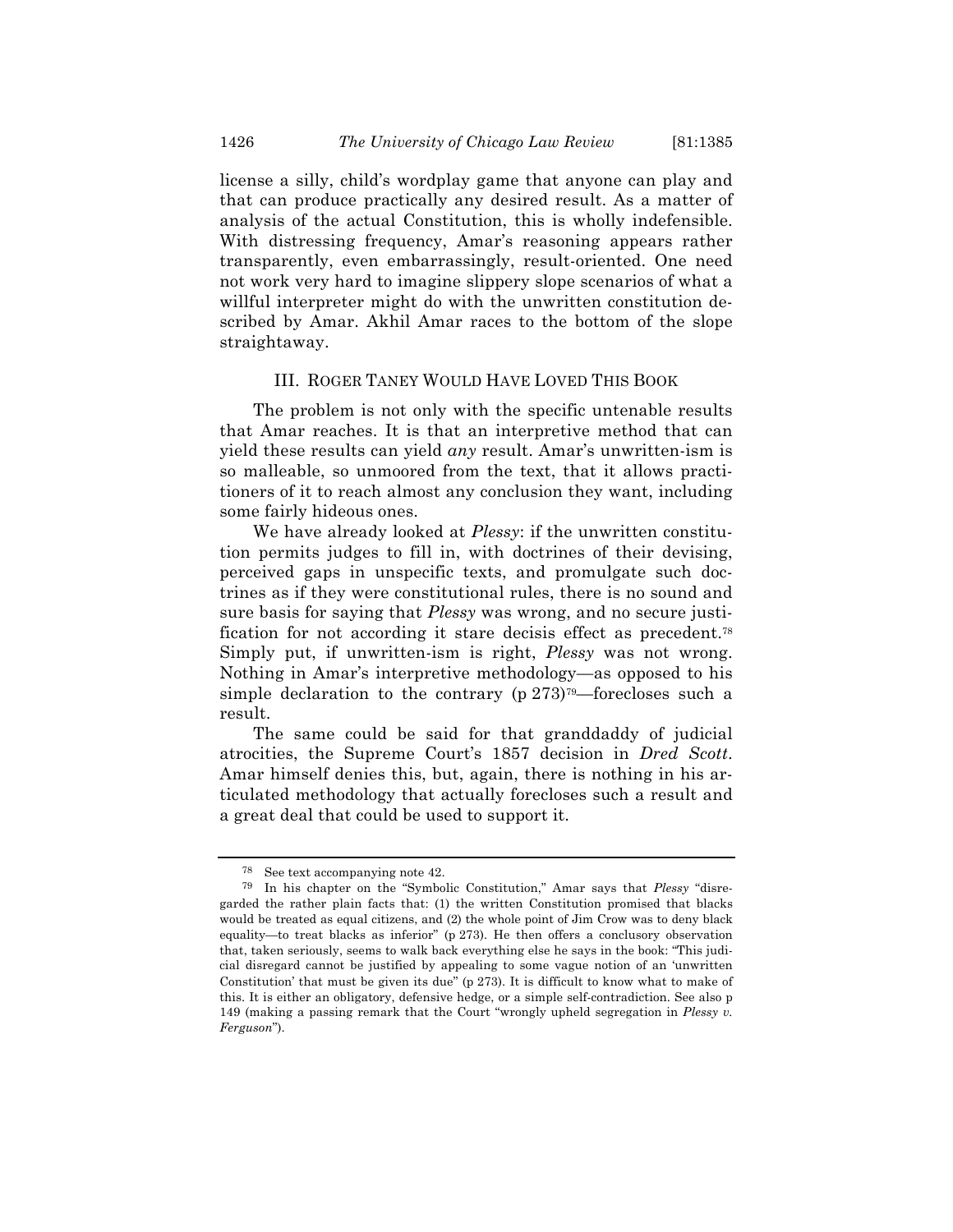You be the judge. I offer here an unwrittenconstitutionalism, reading-between-the-lines argument for the conclusions in Chief Justice Roger Taney's infamous opinion in *Dred Scott*, making straightforward use of Amar's methodological toolkit:

While the text of the Constitution (circa 1857) did not *explicitly* grant a constitutional right to own black slaves, free of federal intrusion, such a right was implicit in the provisions that the document did contain with respect to slavery. Reading between the lines, we can see this rather clearly: the Constitution affirmatively protected slavery in undeniable ways. It provided an absolute constitutional right to recapture fugitive slaves, trumping state laws prohibiting slavery. It protected the right to import slaves for the first twenty years under the new Constitution—the first individual "constitutional right" in the Constitution.80 It provided enhanced representation, and political power, for slave states, to the tune of three-fifths of a vote per head of slave chattel. It is simply *absurd* (is it not?) to think that this did not mean that the Constitution implicitly recognized an affirmative constitutional right to own slave property. It is simply *absurd* (is it not?) to think that the national government could then turn around and ban such constitutionally protected property ownership in federal territories.

This result is confirmed by our unwritten "enacted" constitution: the very fact of adoption of these new, slavery-reinforcing provisions into the new Constitution shows that this is what "We the People" wanted—an enacted proslavery constitution.81 This result is also confirmed by our unwritten "lived" constitution: for threescore and ten years, the written Constitution had been understood and applied, repeatedly and consistently, to preserve, protect, and extend the legal right to the institution of slavery. Both congressional practice and the "doctrinal" judicial constitution of precedent merged in support of this lived consensus.82

The text may have been, slightly, underspecified with respect to slave-owners' full rights, but it is a fully appropriate part of the judicial role to fill in these interstices. Thus, while Article IV of the Constitution, which specifies the power of the national government to admit new states and legislate for the territories,

<sup>80</sup> US Const Art I, § 9, cl 1.

<sup>81</sup> For a powerful demonstration that the act of adopting the new Constitution introduced new proslavery fundamental national law, going beyond the Articles of Confederation, see Amar, *America's Constitution: A Biography* at 20–21, 256–57, 473 (cited in note 2).

<sup>82</sup> See id at 113, 119–20, 260–64.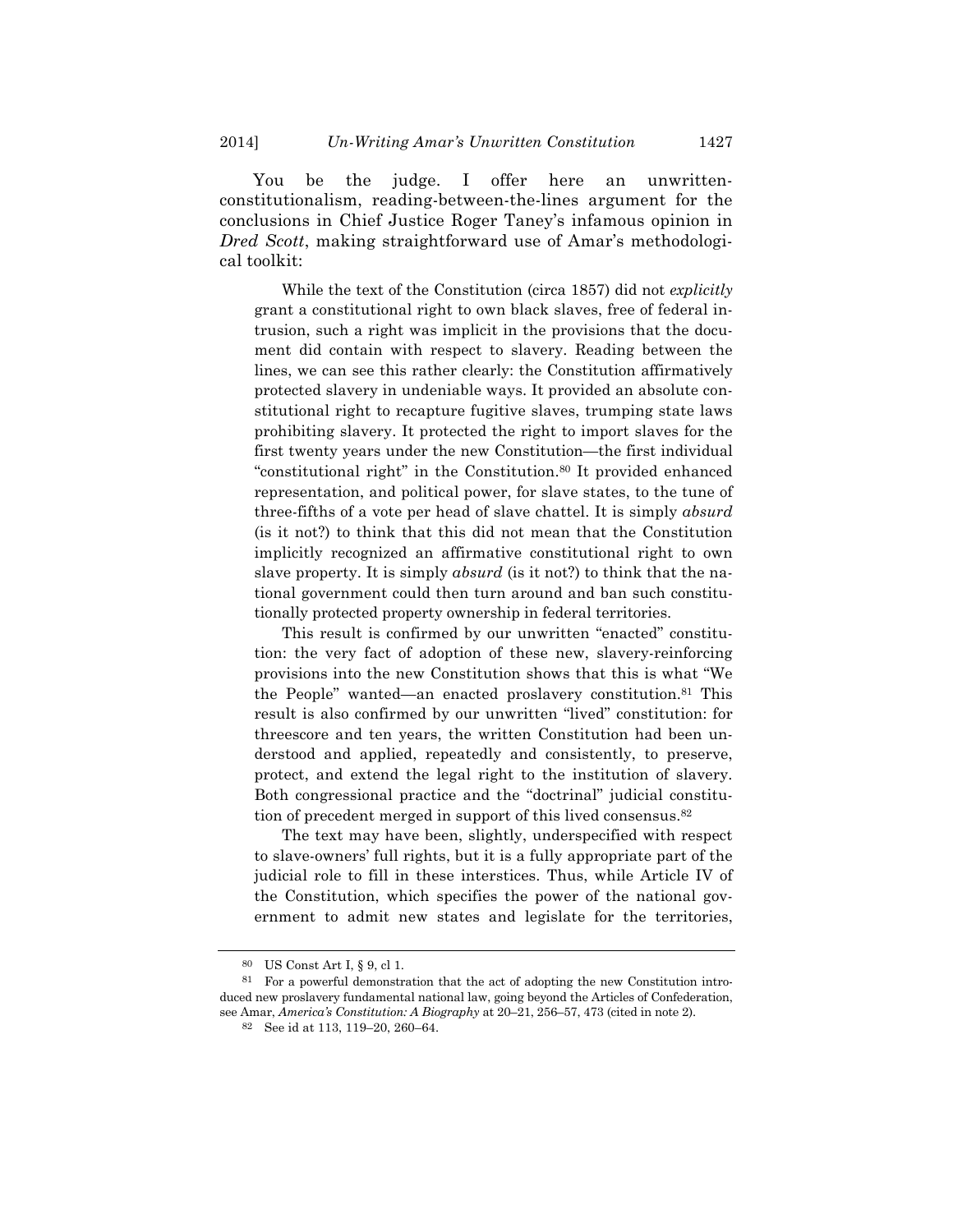might not explicitly say that such territories are the common property of *all* the current states of the union, or that newly formed states must have the full equal rights of existing ones, surely that is the un-written message between the lines. It follows that existing slave states must have the equal right to transport their social and economic institutions to federal territories; that newly admitted states formed from those territories must possess the equal constitutional right to be admitted as slave states; and that the national government, in its temporary guardianship of the common territory of the nation, must take no action to interfere with such right to extend the institution of slavery, in accordance with the will of the people in any national territory or new state, under Article IV.

Moreover, the Fifth Amendment's prohibitions on the national government depriving anyone of property without due process of law, or of "taking" property without just compensation, forbid—at least implicitly, if not quite explicitly—national laws restricting the travel, transfer, or alienation of constitutionally protected property such as human slaves. Could anyone really fairly say that a law of the nation depriving a man of his property for the offense of travelling with that property to the common territory of the nation could be deemed consistent with the notion of "due process of law"?83

Finally, this right to own and take one's constitutionally recognized property in slaves to federal territories, immune from interference by the national government, is reinforced by perhaps the most comprehensive constitutional protection of all: the Ninth Amendment—a text that seems positively to *direct* us to look outside the text, to preconstitutional and "natural" rights, to fill in the "gaps" of what the text explicitly says with the rights we *know* simply *must* be included as well.<sup>84</sup> The Ninth Amendment, especially in light of all the other proslavery provisions in the Constitution, means that it literally went without saying that the national government could not interfere with the right to own slave property and take it with you wherever you went throughout the nation. One would no more need to say so specifically than one

<sup>83</sup> The arguments of the two preceding paragraphs track—fairly closely—standard Southern arguments at the time for the right to bring slaves into the "common property" of the nation and Taney's argument in *Dred Scott* for the unconstitutionality of the Missouri Compromise's prohibition of slavery in certain Northern territories. *Dred Scott*, 60 US at 434–39, 450. They are simply expressed here in the terms of Amar's various unwritten constitutions.

<sup>84</sup> Compare with Amar's discussion (pp 97–138).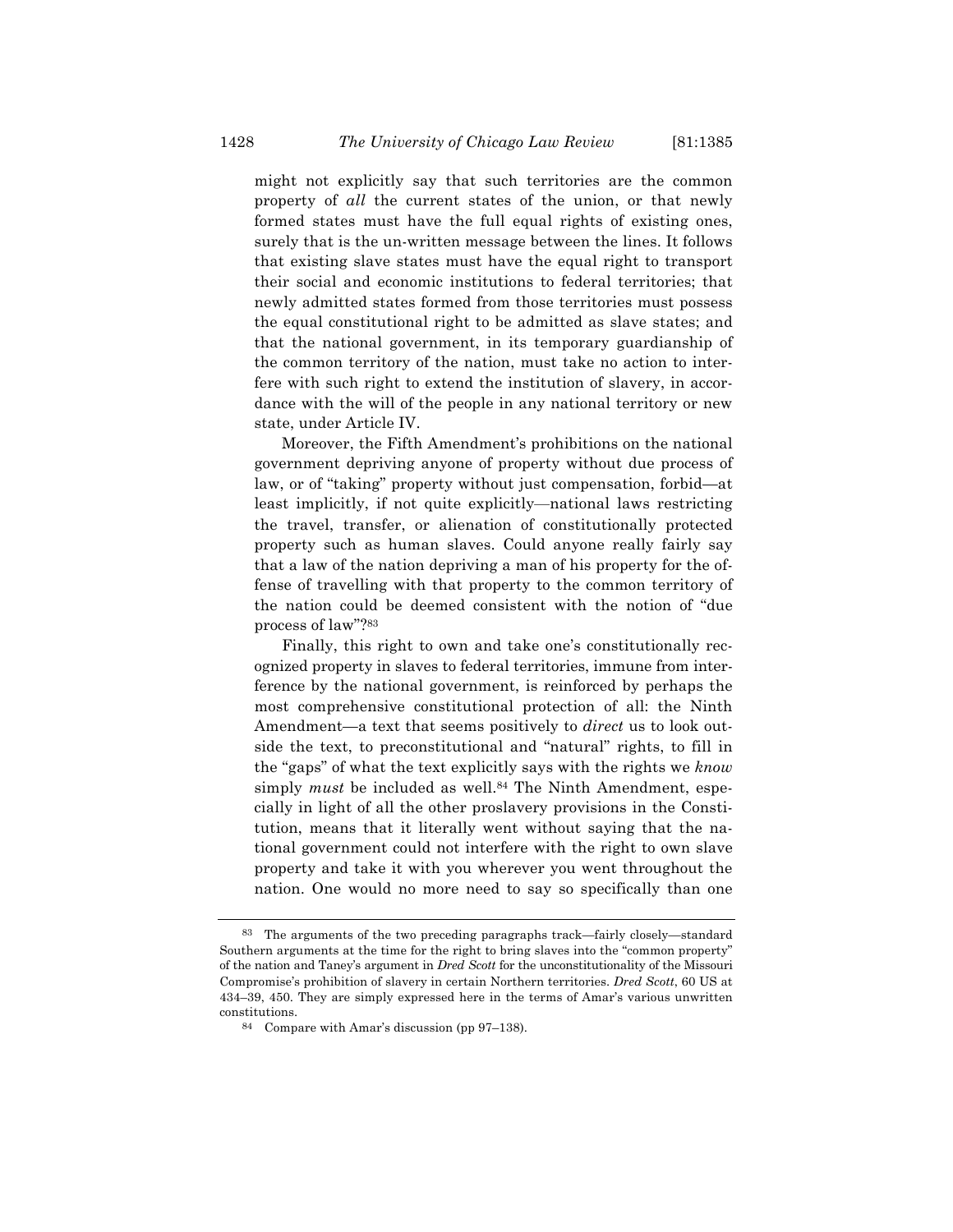would need to recite that a man can change sleeping positions or decide what to eat or otherwise put in his mouth. The right to own slaves, recognized in the Constitution, was clearly a *preconstitutional* right of the people of every state. Because the text did not withdraw it specifically, the unwritten constitution (and the written Ninth Amendment) necessarily preserves it inviolate.

Slavery was initially, of course, an integral part of America's "symbolic" constitution.85 The men who wrote the Declaration of Independence in 1776 recognized and accepted the institution of human chattel slavery based on race. It is thus part of the background understanding of American democracy and constitutionalism. It is impossible to believe that those men could have understood the right to own slaves as anything other than one of those self-evident inalienable rights of property not rightfully within the power of government to limit or restrict. These men were not hypocrites. They understood that the principles that they were declaring were principles governing free, white men. They did not say it in quite those terms, but it is written between the lines of the Declaration of Independence, every bit as much it is written between the lines of the Constitution.86

And while we're at it: Could a *state* law, forbidding a fellow citizen of the nation from travelling with his constitutionally protected property to that state, truly be thought consonant with Article IV's Comity Clause, which commands reciprocal recognition of basic rights by every state of the union for the citizens of every other state? The Privileges and Immunities Clause—the Comity Clause—might not explicitly *say* that, precisely, but the whole idea, written in the sticky hidden ink between the words of the written text of this fundamental provision cementing us together as a nation, is that the citizens of slave states must find their constitutional property rights respected in the other states of the union. How could it be otherwise and still preserve a "more perfect Union," as the Preamble of the Constitution so augustly proclaims?

It follows from all this that the Constitution clearly and unavoidably recognizes a constitutional right to own blacks as slave property, a right immune from federal interference or prohibition in the states where it exists, a right that extends to common property of the union without discrimination against citizens of slave

<sup>85</sup> Compare with Amar's discussion (pp 245–75).

<sup>86</sup> Taney's opinion makes essentially this same argument from the symbolic force of iconic American nonconstitutional texts like the Declaration of Independence. See *Dred Scott*, 63 US at 407–12.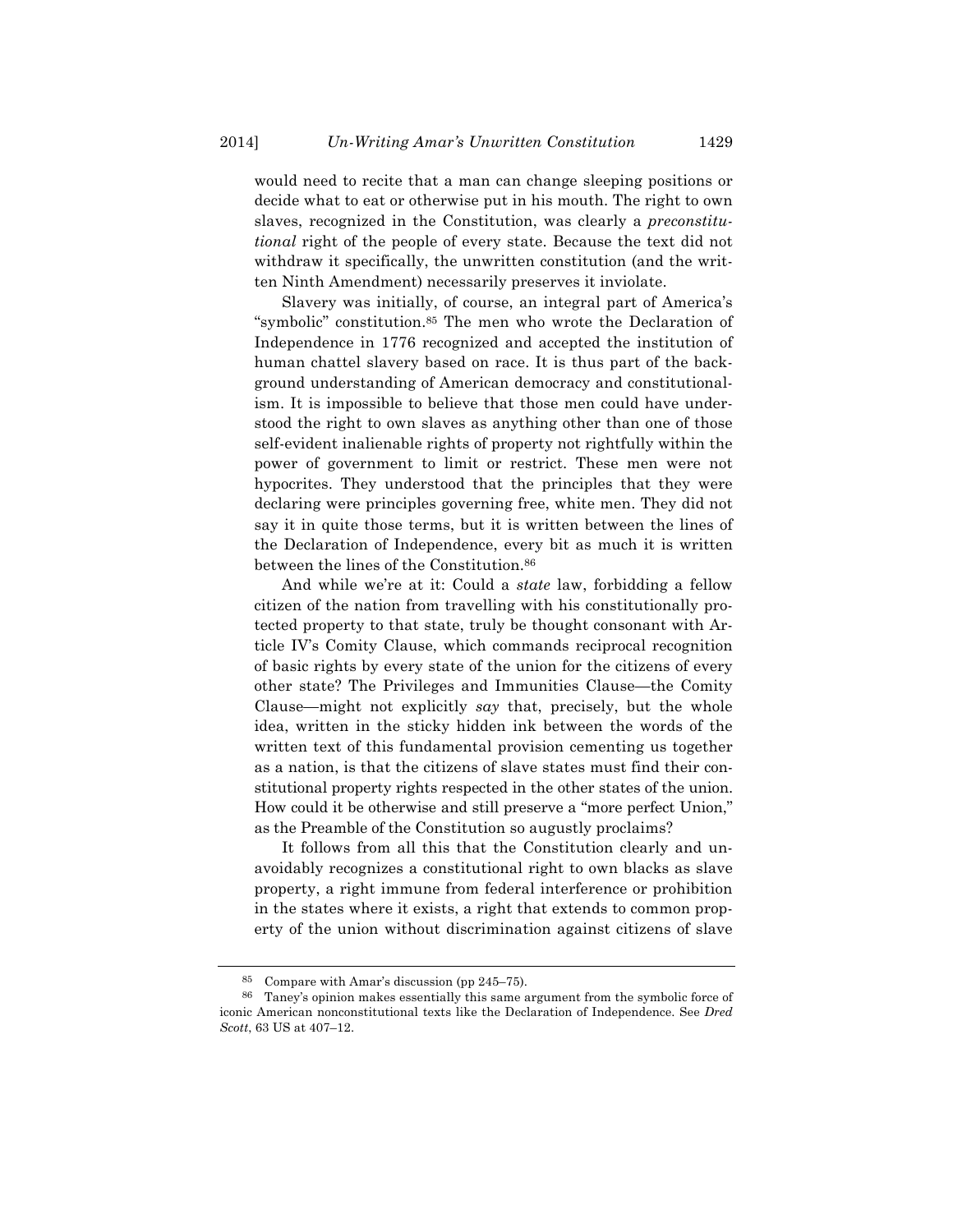states, and a right that extends to every state of the union by virtue of the rights that citizens of slave states carry with them throughout that union of states. It follows, then, that *Dred Scott* was rightly decided in its core holdings: that blacks, the race suited for slavery and not citizenship, cannot sue as citizens in the courts of the United States; that the Missouri Compromise, which purported to abolish slavery in certain territories of the United States, is an unconstitutional denial of the rights of property and equality of slave owners; and that the same right to slavery extends to require so-called "free states" to recognize the right to slavery conferred by the laws of their sister states.

Is this absurd and outrageous? Not at all—not if Amar's methodology is appropriate. Indeed, I submit that these arguments are *far less* of a stretch, *far less* extravagant and implausible, than some of Amar's arguments for the unwritten constitutional rights he finds. (A Nineteenth Amendment right to abortion comes to mind,<sup>87</sup> as does his Ninth Amendment–Fourth Amendment argument for various sexual-liberty claims<sup>88</sup> and for the lived-right entitlement to the mortgage-interest tax deduction.89) Amar's methodology, if widely accepted, would have given Taney quite a hand.

*Dred Scott* was wrong—on all of the points on which I have attempted to enlist Amar's approaches in its behalf. But it is wrong *only* if one rejects Amar's arsenal of interpretive weapons and instead adheres, in a reasonably strict fashion, to the original linguistic meaning of the constitutional text: the national government has power to legislate for the territories (and state-law-conferred rights do not control federal-governance choices); the text's slavery protections extend only as far as their words' meanings provide and do not properly provide a springboard for more; it is not the job of courts to fill in perceived "gaps" in the text, but the right of the people, acting through representative institutions, to legislate policy, within the scope of enumerated powers, in whatever interstices remain after the text's specification of individual rights; the Ninth Amendment is, literally, a rule of construction about the (non)effect of listing other rights in a bill of rights (doing so does not *rescind* statelaw or common law rights), not a blank check for judicial writing

<sup>87</sup> See text accompanying notes 68–77.

<sup>88</sup> See text accompanying notes 65–66.

<sup>89</sup> See pp 1420–21.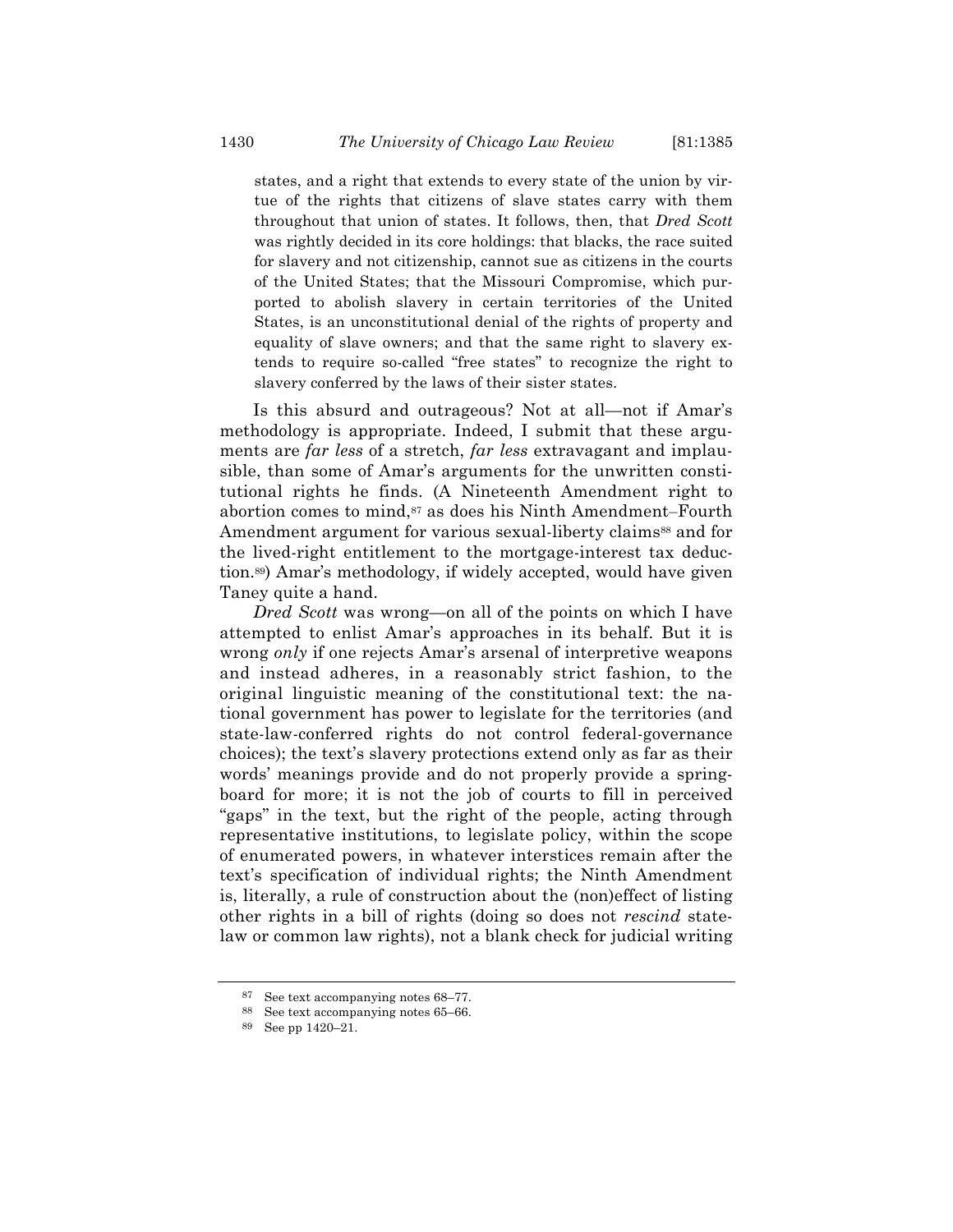of new, unwritten federal constitutional rights; and the Due Process Clause of the Fifth Amendment plainly does not confer (unwritten) substantive rights to be discovered and applied by the judiciary.90

Amar of course thinks that *Dred Scott* was wrongly decided one of three Supreme Court opinions rightly thought to "occupy the lowest circle of constitutional Hell" (p 270).<sup>91</sup> But that is not really the point. The point is that, in the wrong hands—in the hands of any even reasonably skillful player intent on reaching a predetermined outcome—Amar's unwritten constitution admits of virtually any result. Give me Amar's interpretive methodology as a lever and a place to stand, and I can move the constitutional world.

## IV. CONSTITUTIONAL RULES FOR CONSTITUTIONAL **CONSTRUCTION**

Still, Amar does have a fair point. In fact, he has a number of them. First, the text of the Constitution, understood according to the original linguistic meaning of its words and phrases, does not always supply determinate answers to important questions. There is *ambiguity*, there is *indeterminacy*, and there is *uncertainty* as to proper application of the text. What does one do in these situations? Second, there is the lurking specter of *absurdity*:

<sup>90</sup> Justice Benjamin Curtis's dissent in *Dred Scott* puts the point perfectly and succinctly—and also serves as a fitting critique of the consequences of Amar's thesis:

<sup>[</sup>W]hen a strict interpretation of the Constitution, according to the fixed rules which govern the interpretation of laws, is abandoned, and the theoretical opinions of individuals are allowed to control its meaning, we have no longer a Constitution; we are under the government of individual men, who for the time being have power to declare what the Constitution is, according to their own views of what it ought to mean.

*Dred Scott*, 60 US at 621 (Curtis dissenting).

<sup>91</sup> Amar calls *Dred Scott* a "preposterous garbling of the Constitution as that document was publicly understood when ratified" (p 271). (He appears not to recognize the irony of this condemnation in light of arguments for a Nineteenth Amendment right to abortion and a Fourth Amendment–Ninth Amendment argument for a right to the homemortgage interest deduction.) *Plessy*, 163 US 537, and *Lochner v New York*, 198 US 45 (1905), are the two other cases in Amar's Unholy Trinity (pp 270, 273–74). His brief discussion of why he thinks these cases are wrong comes in his chapter on the so-called Symbolic Constitution. These cases have become *negative* icons (pp 270–74). "Each case presents an example of unwritten constitutionalism run amok, and thus powerfully reminds us of the need to place principled limits on judges who venture beyond the text and original understanding of the written Constitution" (p 270). *Exactly*. The problem, however, is that Amar's unwritten-ism imposes no such principled limits and could just as well justify these negative icons as condemn them.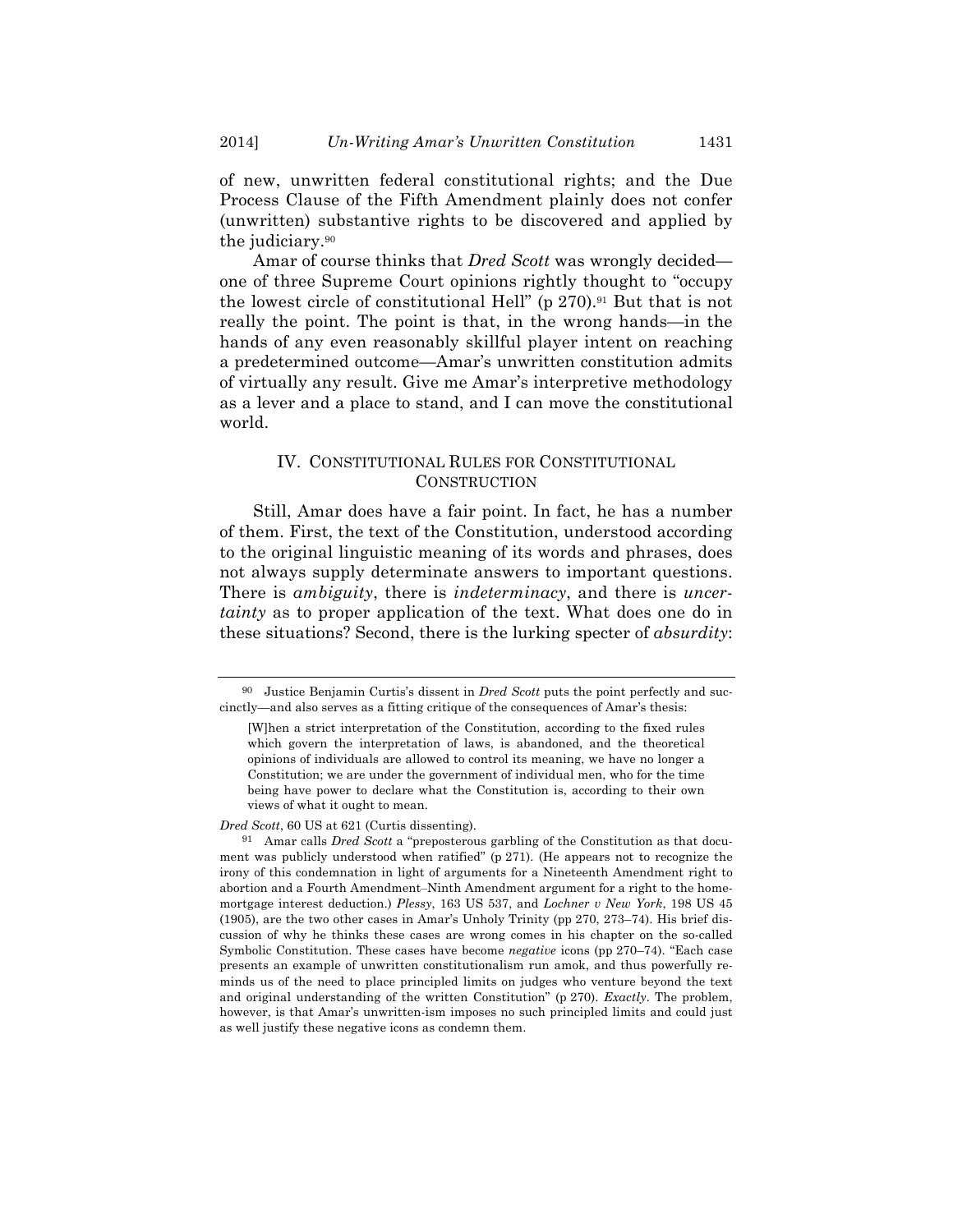sometimes the text, on its own, appears to permit or even require foolish outcomes; only by indulging background premises not specified in the literal text, or by adopting an interpretive canon of seeking to avoid absurdity, can we make good practical sense of the text. Third, there is the problem, already noted, of *incongruity* between literal text and actual practice: a considerable amount of our practice under the Constitution, of judicial precedent interpreting it, of the nation's lived experience in implementing it, and of popular sentiment concerning it, simply does not square very well with the original meaning of the document itself. What does one do when textual meaning runs out (as it always does, eventually) or runs into trouble (as it does with enough regularity to be troubling)? What does one do with ambiguity, indeterminacy, uncertainty, absurdity, and incongruity?

It has become common in recent constitutional scholarship to distinguish "interpretation" of the text—the attempt to discern objective linguistic textual *meaning*—and "construction," the enterprise of *applying* the text's meaning.92 (I somewhat prefer the terms "exegesis" and "hermeneutics" to capture this distinction—terms customarily used in scholarly discourse concerning interpretation of biblical and other types of literature. Though more technical and fancy-sounding, exegesis and hermeneutics convey the same intended meaning, presumably, but are less vague, ambiguous, and subject to manipulation than "interpretation" and "construction."93)

There is always, inevitably, *some* "construction zone" (to borrow Professor Larry Solum's wonderfully felicitous term)<sup>94</sup>:

<sup>92</sup> See, for example, Lawrence B. Solum, *The Interpretation-Construction Distinction*, 27 Const Commen 95, 100–08 (2010); Randy E. Barnett, *Interpretation and Construction*, 34 Harv J L & Pub Pol 65, 69–70 (2011).

<sup>93</sup> The word "construction" is both vague and ambiguous: in common usage it has a connotation fairly close to "interpretation"—as in "construing" the text—which can create confusion over what are in theory discrete tasks; moreover, "construction" also has connotations of "creating" or "building" something, which gives *constitutional construction* a slight aura of allowable malleability, even creativity. In short, the term "construction" tends to be something of a mash-up, conflating textual interpretation with a certain freedom—even willfulness—in the task of applying the text to a specific problem or situation. (A former faculty colleague of mine at the University of Minnesota Law School once had on his door a copy of an amusing typographical error, or unwitting misquote, of *M'Culloch*, from a brief in an actual case, rendering John Marshall's statement as "We must never forget that it is *a Constitution* we are expanding.")

<sup>94</sup> Lawrence B. Solum, *Originalism and Constitutional Construction*, 82 Fordham L Rev 453, 458 (2013). But note how the term's charm in part lies in that it is a play on words—that it *makes use* of the fact that the word "construction" has dual meanings and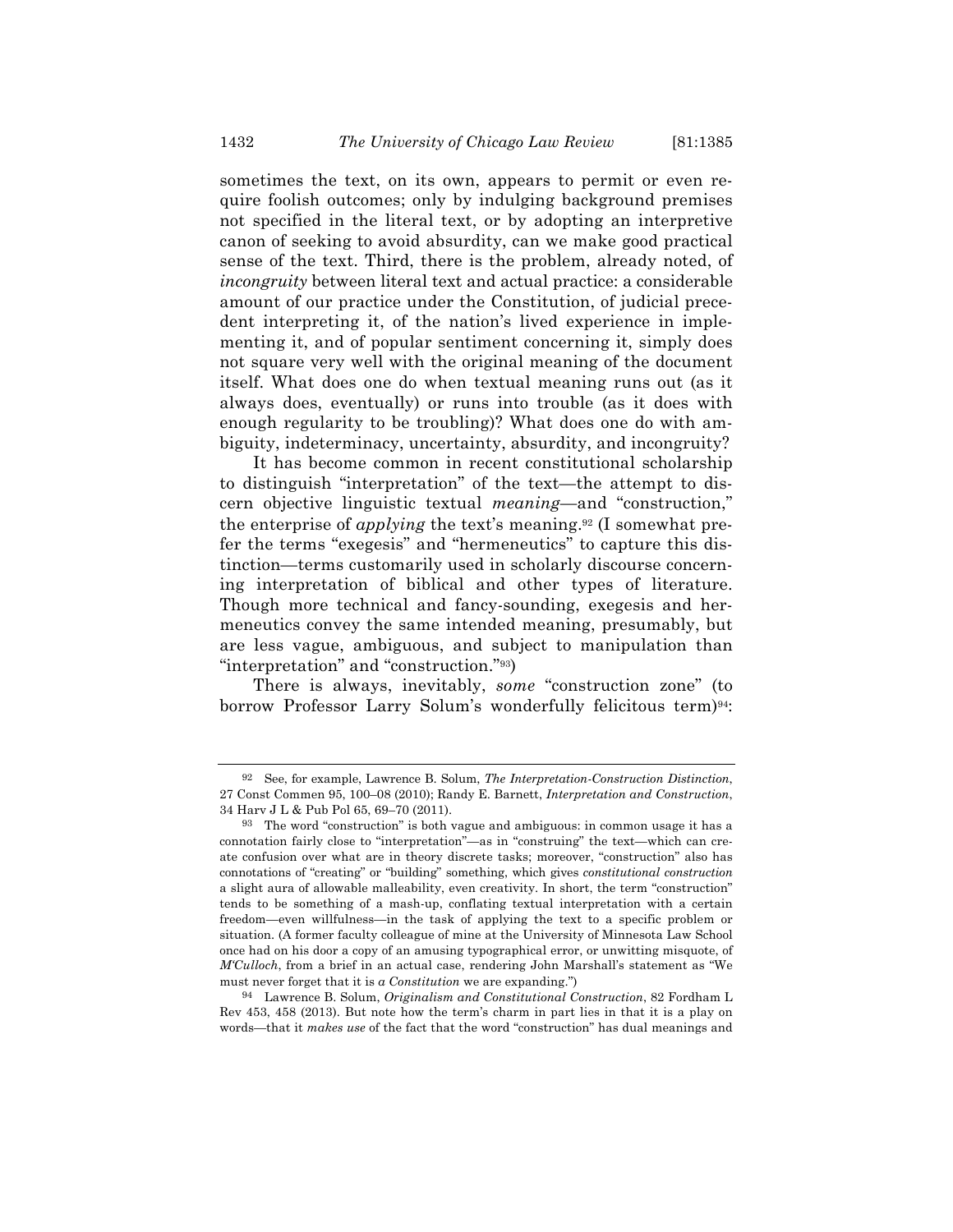the hermeneutic task of deciding how to bring the meaning of the text to bear on the situation at hand. Meaning gets you only so far. You then have to decide what to *do* with that meaning once you have found it.

Sometimes the construction zone is small, because the text is clear and its application to the problem at hand is straightforward, so that the only hermeneutic decision is the decision whether or not to be governed by the meaning of the written constitutional text in a straightforward fashion. Sometimes the construction zone at least appears larger than this, however, because the text is vague, ambiguous, or in some other fashion bears a range of meaning. The hermeneutic question is what one should do with such texts. What principles should direct those called upon to apply the written text to the practical task of governance, where the text is in some fashion or to some degree indeterminate, and should those principles be different for different institutional actors?

A few years back I wrote an article entitled *Does the Constitution Prescribe Rules for Its Own Interpretation?*<sup>95</sup> My answer was *yes*: the Constitution contains explicit and implicit general, global interpretive instructions for how to ascertain, faithfully, the meaning of the Constitution's words;96 the document also contains a surprising number of specific interpretive instructions concerning the proper way to understand the meaning of specific provisions.97 I did not draw a crisp distinction between instructions concerning faithful constitutional *interpretation* (the task of textual exegesis) and instructions concerning constitutional *construction* (the hermeneutic task of appropriating and applying texts' meaning on the ground, so to speak). Perhaps I should have, for in some sense that is a distinct question. The Constitution's core instruction with respect to *interpretation* is that the words and phrases of the document should be accorded their original meaning, in context; that is how to understand what the text says.<sup>98</sup> Does the Constitution also specify, or im-

may to that extent be ambiguous. Literal "construction zones" involve building, making, or repairing something. (They are not "construing" zones.)

<sup>95</sup> Paulsen, 103 Nw U L Rev at 857 (cited in note 1).

<sup>96</sup> Id at 864–72.

<sup>97</sup> Id at 884–93.

<sup>98</sup> That is the position I defend in *Does the Constitution Prescribe Rules for Its Own Interpretation?* Paulsen, 103 Nw U L Rev at 920–21 (cited in note 1). In that article I sometimes address, implicitly or explicitly, questions of "construction," or application, of the document. Id at 858.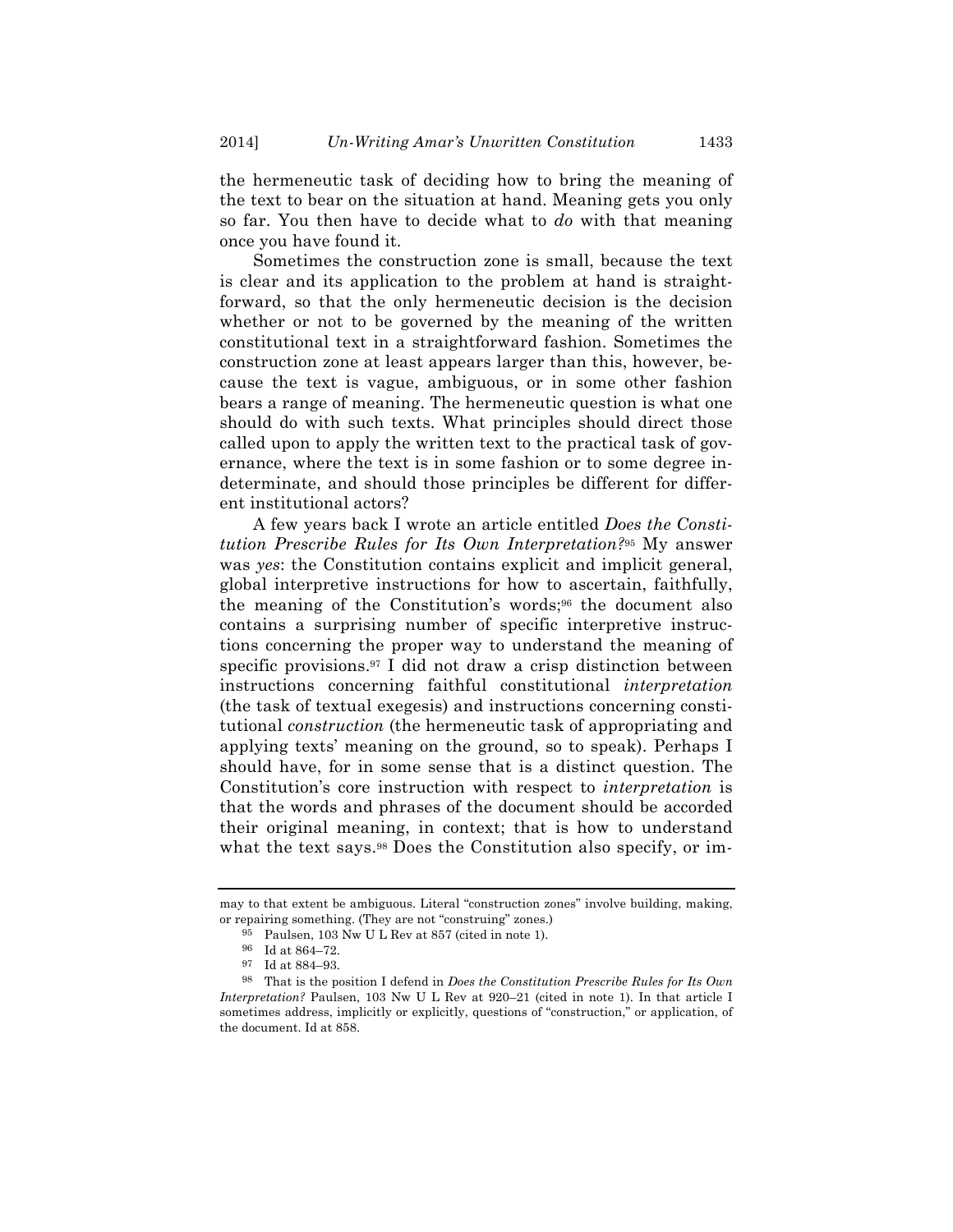ply, rules for its *application*? It might not make for a catchy article title, but maybe I should have posed as a separate question: "Does the Constitution Prescribe Hermeneutic Principles for Applying Textual Meaning to the Practical Tasks of Constitutional Governance and Adjudication of Cases by Courts?"

Akhil Amar's answer is *no*: this is *all* up for grabs, the text is indeterminate, the resulting construction zone is vast, and the room for intellectual play within the construction zone is essentially limitless. Because construction is inevitable, at least to some degree, and because there have always been *some* recognized rules of construction in law—the rule against absurdity,<sup>99</sup> for example—we therefore have an unwritten constitution. The logical leap to "anything (clever) goes" is an enormous one, of course, and the enormous problems with Amar's book demonstrate the hazards of taking such a leap with no textual net.

I would like to suggest a different general answer. To be sure, construction is inevitable to some degree. But written constitutionalism itself strongly suggests, and our specific written Constitution confirms, that there are meaningful boundaries on any such construction projects. These boundaries are not imported from outside the text but are *implicit in the text, structure, and logic of the document itself*. Put differently, the Constitution supplies not only interpretive instructions—rules directed toward correctly ascertaining textual meaning—but also hermeneutic principles constraining what faithful appliers (of various kinds) properly can *do* with that meaning, and what they should do when that meaning runs out. Here are a few such hermeneutic principles:

First, the whole project of written constitutionalism is, as it were, *construction-reduction*: the purpose of reducing decisions to writing is to reduce decisions. Those decisions made by the Constitution are settled and binding. That is a rule of construction of sorts—it is a hermeneutic rule that, when exegesis of the text supplies an applicable rule of law, that rule must be followed as a rule of governance. This rule of construction, however, is plainly one that is warranted by the text. The Supremacy Clause of Article VI specifies that "[t]his Constitution . . . shall

<sup>99</sup> See William Blackstone, *Commentaries on the Laws of England* 60, 91 (Chicago 1979) ("[T]he rule is, where words bear either none, or a very absurd signification, if literally understood, we must a little deviate from the received sense of them."). Amar discusses the rule against absurdity in particular (pp 7–9).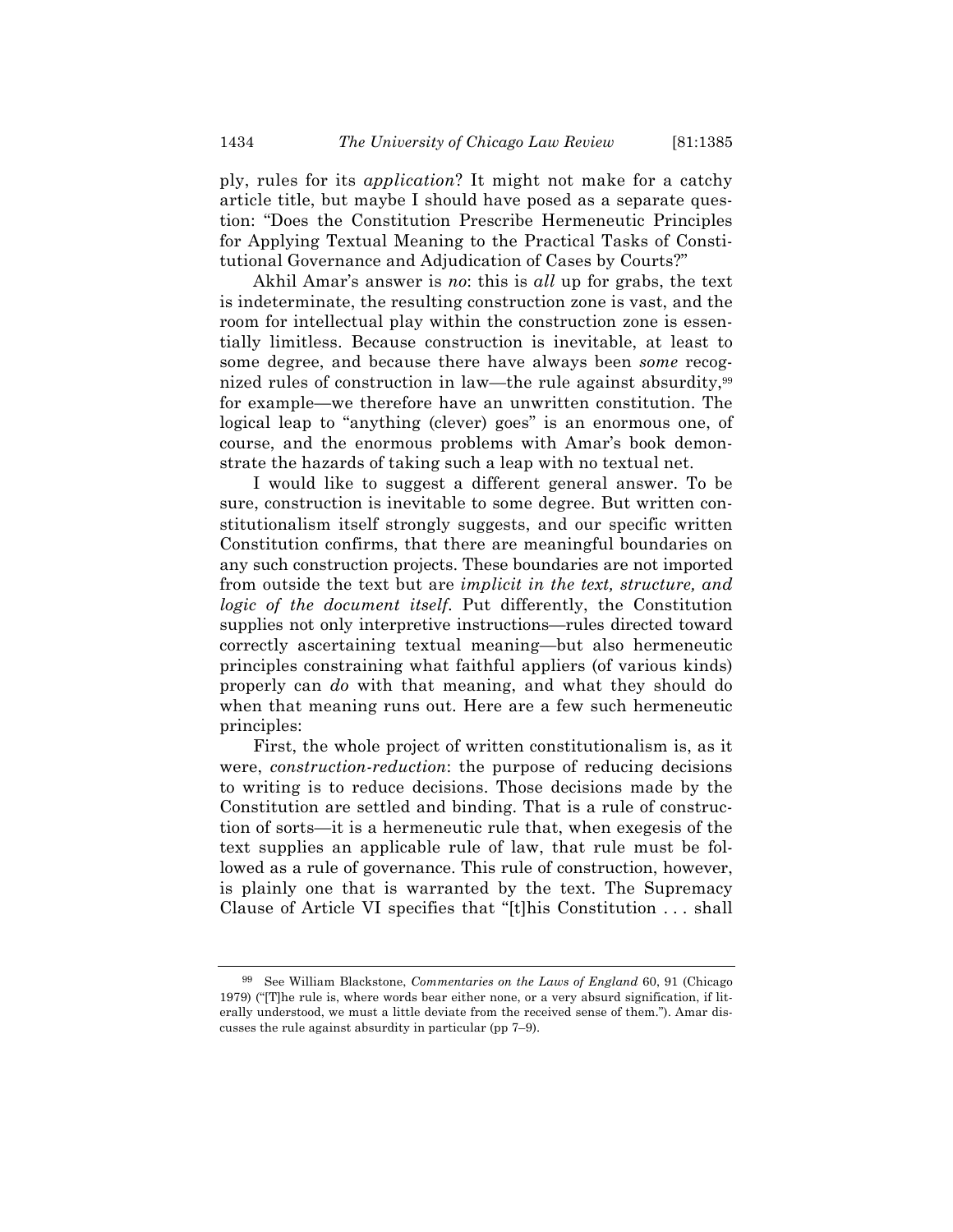be the supreme Law of the Land."100 The Supremacy Clause is most naturally read as supplying a simple hermeneutic rule for applying our written Constitution: where the Constitution supplies a rule, that rule governs.

This hermeneutic rule is reinforced, in the very same sentence of Article VI, by what appears to be a rather specific hermeneutic directive to judges to treat the *meaning* of the document, once ascertained according to correct principles of interpretation, as binding in their *application* of it to specific cases: the text specifies that the "Judges in every State" shall be "*bound thereby*," notwithstanding any possibly inconsistent state law.101 And immediately after that, the Constitution prescribes that *all* government officials swear an oath to support "this Constitution" (including its Supremacy Clause),102 a provision that would appear to offer at least some further evidence supporting a hermeneutic principle of direct-and-binding application of the Constitution's meaning, once properly ascertained, to all tasks of governance for which it supplies a rule. In short, if we purport to be governed by a written constitution—a political decision extrinsic to the text—then that written constitution says that the written constitution is supreme governing law binding on those who invoke its authority. That is the first core rule of constitutional "construction": where the Constitution supplies a determinate rule, that rule governs.

Second, implicit in the structure and logic of written constitutionalism, and in the nature of the governmental arrangements that our Constitution creates, is a corollary rule of construction about what to do *when textual meaning runs out*: when exegesis of the text does not supply a rule of law, the logic of the governmental structure created by the Constitution indicates that the democratic, republican institutions vested with legislative and executive power concerning such matters get to do the "constructing," within the range of any construction zones afforded by a partially indeterminate text. The structure of the Constitution—its separation, division, and limitation of powers among the three branches of the national government and the nature of the republican government it creates—strongly supports this

<sup>100</sup> US Const Art VI, cl 2.

<sup>101</sup> Id (emphasis added). One can probably infer—without going all the way down the road to an unwritten constitution—that this applies to federal judges as well as state judges.

<sup>102</sup> US Const Art VI, cl 3.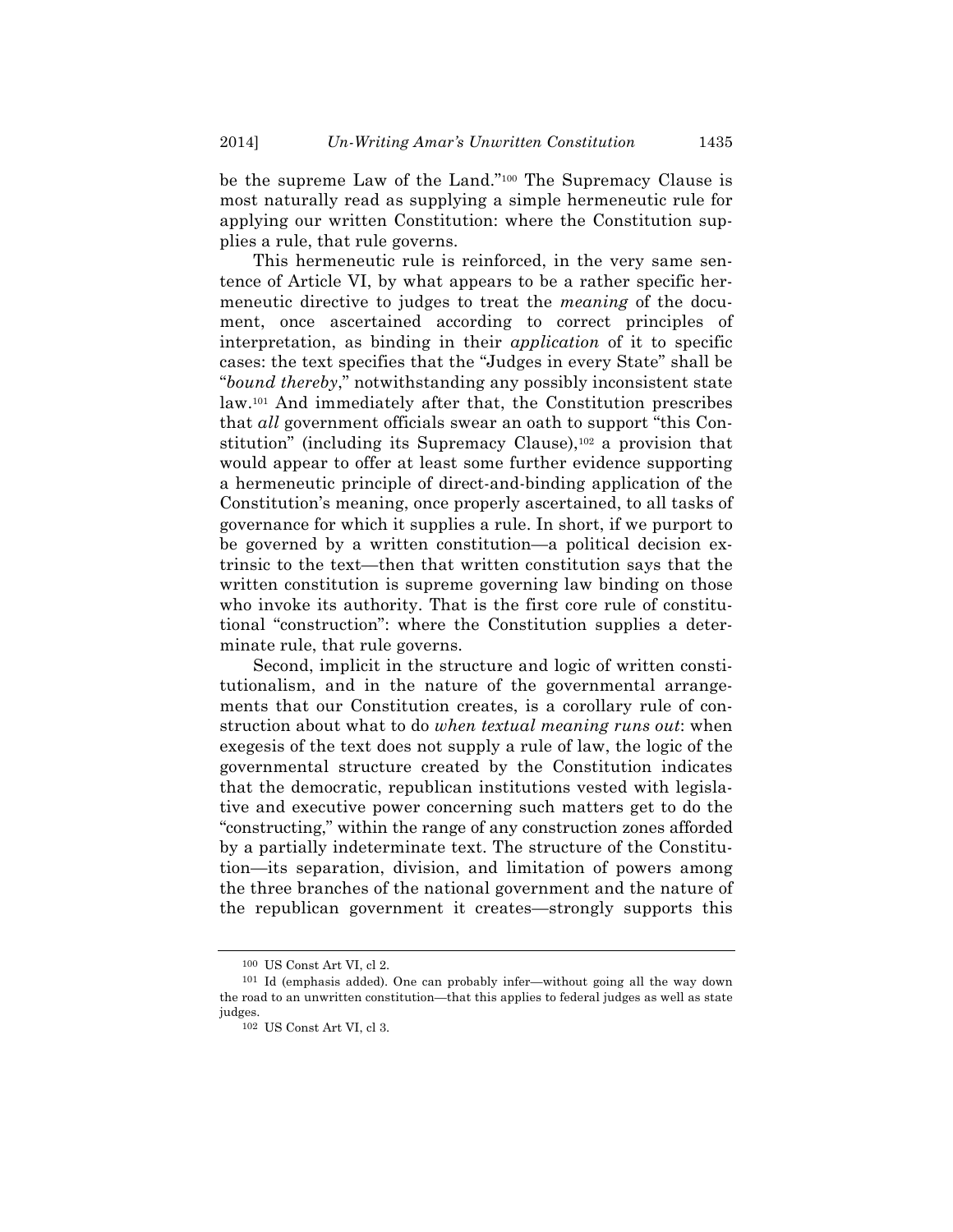hermeneutic principle. (So do limitations on the nature of judicial power, and limitations implicit in the structural-textual argument for judicial review, as I discuss next.)

This second hermeneutic principle of written constitutionalism is linked to the specific structure and nature of the *US* Constitution. While a written constitution might choose to vest all interpretive power, or power to fill in all uncertainties, in a specific body or actor (like a "constitutional court"), our system of separation of powers does not assign plenary interpretive power—or "construction" power—to any one branch but leaves the power to interpret and apply the Constitution to the respective powers of multiple actors, with none granted supremacy over the others.103 A construction zone is simply not, under the political theory of the American Constitution, a grant of judicial lawmaking power.

This would seem to furnish the proper basis for the intuition that a "presumption of constitutionality" should attach to the considered actions of Congress and the president.104 The principle is sometimes stated in such a way as to imply (incorrectly) that this is merely a judicially devised rule of restraint extrinsic to the constitutional text, rather than a rule fairly discerned from the text itself. Strictly speaking, however, it is not that there is literally a *presumption* of correctness attached to another branch's actions or some vaguely neo-Thayerian principle of judicial "deference" to the political branches' choices.105 Rather, it is simply that, as a matter of correct interpretation of the text, the proper hermeneutic principle is that indeterminacy does not

<sup>103</sup> As famously expressed by James Madison, "The several departments being perfectly co-ordinate by the terms of their common commission, neither of them, it is evident, can pretend to an exclusive or superior right of settling the boundaries between their respective powers." Federalist 49 (Madison), in *The Federalist* 338, 339 (cited in note 1). For a detailed explication of this position, see generally Paulsen, 83 Georgetown L J 217 (cited in note 1).

<sup>104</sup> See, for example, *Walters v National Association of Radiation Survivors*, 468 US 1323, 1324 (1984).

<sup>105</sup> See James B. Thayer, *The Origin and Scope of the American Doctrine of Constitutional Law*, 7 Harv L Rev 129, 144 (1893). In earlier writing I have objected to use of the term "deference" if it refers to a decision contrary to one's settled conviction as to the right answer to a legal question on account of the contrary position of another constitutional actor. See Paulsen, 83 Georgetown L J at 336 n 413 (cited in note 1) ("I emphatically reject the view, which sometimes travels under the name of deference, that an interpreter (typically, a judge) should reach a conclusion different from the one produced by her best legal analysis, or should refrain from reaching any conclusion at all, because of the views of another.").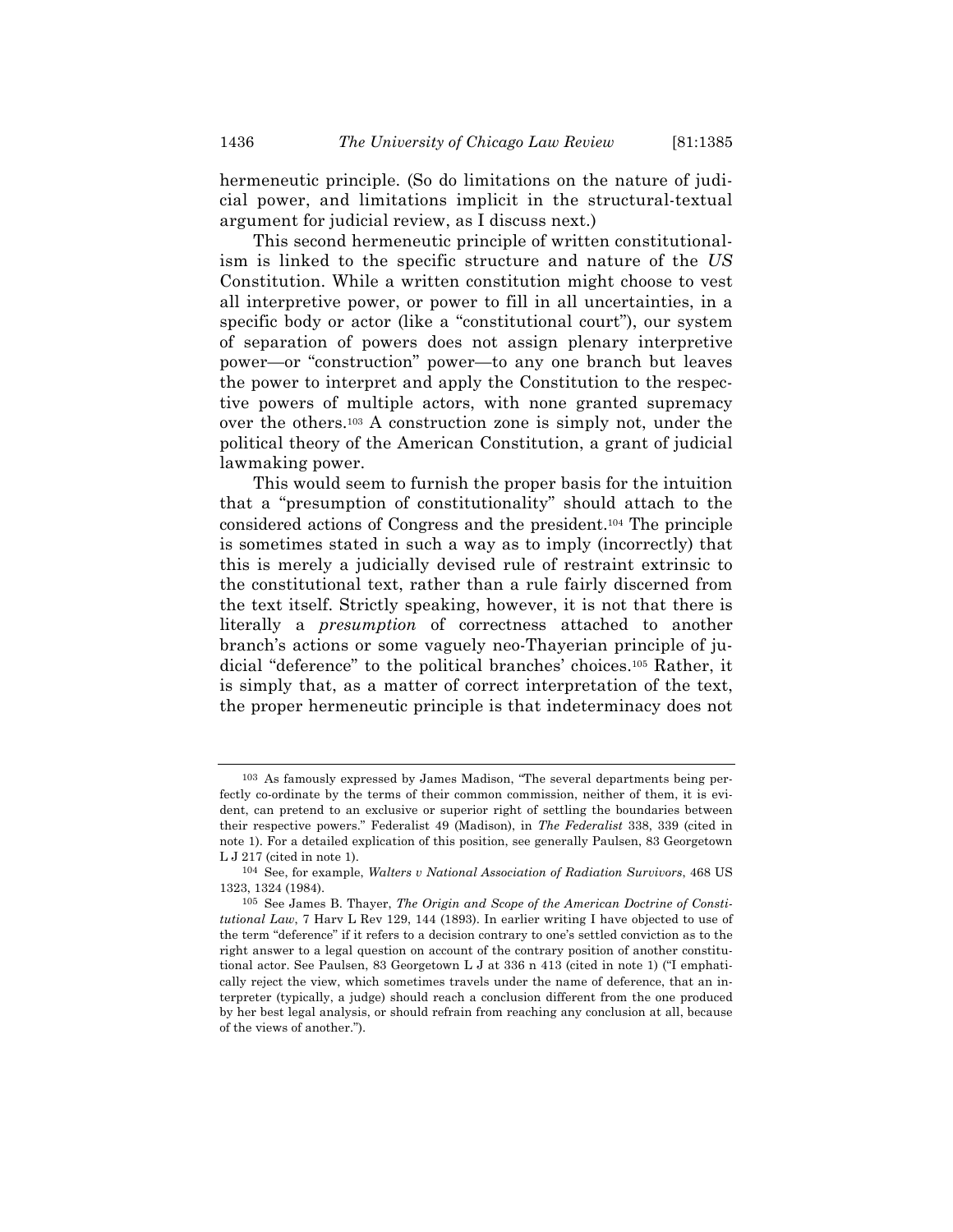warrant judicial invalidation of legislative or executive actions that fall within the range of meaning of the specific text at issue.106

Third, and relatedly, the argument for what is commonly called "judicial review"—the power of courts to refuse to give effect to unconstitutional actions of political actors—is itself premised on a rule of construction: that where the Constitution supplies a rule of law, and the political branches or states have acted contrary to that rule, the courts must give effect to the Constitution's rule and not the contrary action.107 This principle likewise suggests its own corollary rule limiting the power of judicial review: where it *cannot* be said that the actions of the political branches are contrary to a rule of law supplied by exegesis of the text—whether because the text does not speak to the point, because exegesis of the text reveals a range of answers none of which can be privileged over the others, or because the text is vague, ambiguous, or otherwise indeterminate—then the actions of the political branches must stand. Again, this is not because of some principle of deference to democratic institutions,

<sup>106</sup> See Paulsen, 103 Nw U L Rev at 882 (cited in note 1) ("Unspecific texts do not warrant abstracting more specific principles. The Constitution's structure suggests the opposite rule: Unspecific texts, to the extent of their un-specificity, permit a range of legitimate interpretation and application by *political* decisionmakers."); Paulsen, 31 Harv J L & Pub Pol at 994 (cited in note 18) ("Where a constitutional provision has a legitimate range of meaning—where there is ambiguity or open-endedness—and the legislature has acted pursuant to a view fairly within that range, a court may not properly invalidate what the legislature has done.").

There may need to be specific sub-rules of construction to deal with separation of powers disputes and federalism disputes—when the question is *which* democratic political institution gets to do the construing and constructing. See, for example, Gary Lawson, *Dead Document Walking*, 92 BU L Rev 1225, 1233–35 (2012) (proposing several, debatable, such rules of construction with respect to enumerated powers and state-versus-national authority); Gary Lawson, *Legal Indeterminacy: Its Cause and Cure*, 19 Harv J L & Pub Pol 411, 421–28 (1996). See also *Morrison v Olson*, 487 US 654, 704 (1988) (Scalia dissenting) (noting that the Court's usual "presumption of constitutionality" accorded an act of Congress "does not apply" in a separation of powers dispute between Congress and the president over whether Congress's enactment is constitutional) (emphasis omitted). In each case, whether a specific sub-rule of construction is justified is itself properly a question of interpretation of the Constitution's text and structure—and *not* a matter of rules imported from extrinsic sources or devised as a matter of policy. It goes without saying that the correct content of such sub-rules is often fairly debatable as a matter of original textual meaning. See, for example, Paulsen, 31 Harv J L & Pub Pol at 992, 1003 (cited in note 18) (arguing, contra Lawson, that the better structural inference from the text, as concerns allowable congressional construction of the scope of enumerated federal legislative powers, falls more along Hamiltonian rather than Jeffersonian lines: that broadly worded powers should be accorded the full sweep of their language).

<sup>107</sup> That rule is brilliantly and clearly set forth and defended in *Federalist 78* (Hamilton), in *The Federalist* 521 (cited in note 1) and *Marbury v Madison*, 5 US 137 (1803). See also generally Paulsen, 101 Mich L Rev 2706 (cited in note 1).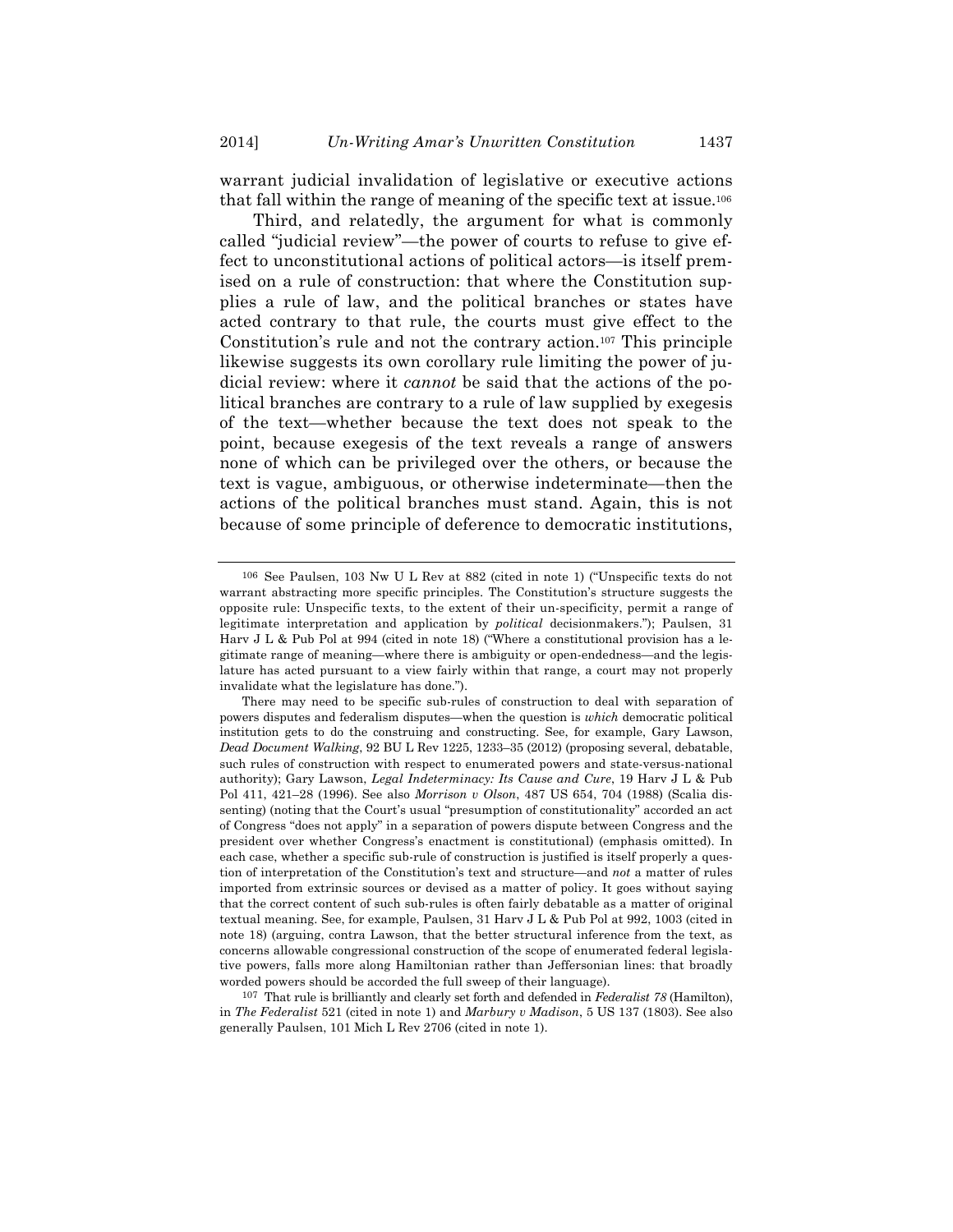imported from *outside* the text. It is because such a principle is, in general, a sound inference *from the text itself*—from specific provisions and from overall structure. The power of judicial review derives from a rule of construction about the effect of determinate constitutional language for judicial obligation: courts must invalidate political actions contrary to a rule of law supplied by the text. The limitations on the power of judicial review derive from the same rule of construction: courts must *not* invalidate political actions *unless* contrary to a rule of law supplied by the text.

All of this suggests a fourth, more general constitutional rule of constitutional construction: rules of construction for applying the Constitution need to be rules warranted by and consistent with the text of the Constitution. And how does one tell if a rule of construction is truly justified by the text? I offer here a rule of thumb, but a useful one that I believe supported by the Constitution and by written constitutionalism generally: the more closely a particular rule of construction can be tied to the text, structure, and historical evidence of original intention of the Constitution, the more legitimate and reliable it is likely to be. The looser such fit, the less legitimate and proper the rule of construction. Alas, it is fair to say that the latter describes a good many of Amar's construction projects: the "Lived Constitution" (p 95), "'Warrented' Constitution" (p 139), "Doctrinal Constitution" (p 201), "Symbolic Constitution" (p 243), and "Feminist Constitution" (p 277), are creative hermeneutic paradigms. But they are only very loosely connected to the text, and sometimes several steps removed from it.

A fifth hermeneutic principle follows from the idea that rules-of-construction principles need to be closely tied to the text: the traditional canon disfavoring textual readings that produce absurd results is one that needs to be closely guarded and tightly limited. Indeed, one should almost prefer occasional textual absurdity to the slippery slope of unwritten-ism. Here's the argument: The idea of written constitutionalism, as noted, in principle leans against the project of construction, and all the more heavily so the more a construction seems to counsel against applying the plain, natural, or better sense of the text's original linguistic meaning.108 The text ought not to be construed to be "the best constitution it could be" if the text is actually *not*

<sup>108</sup> See Part III.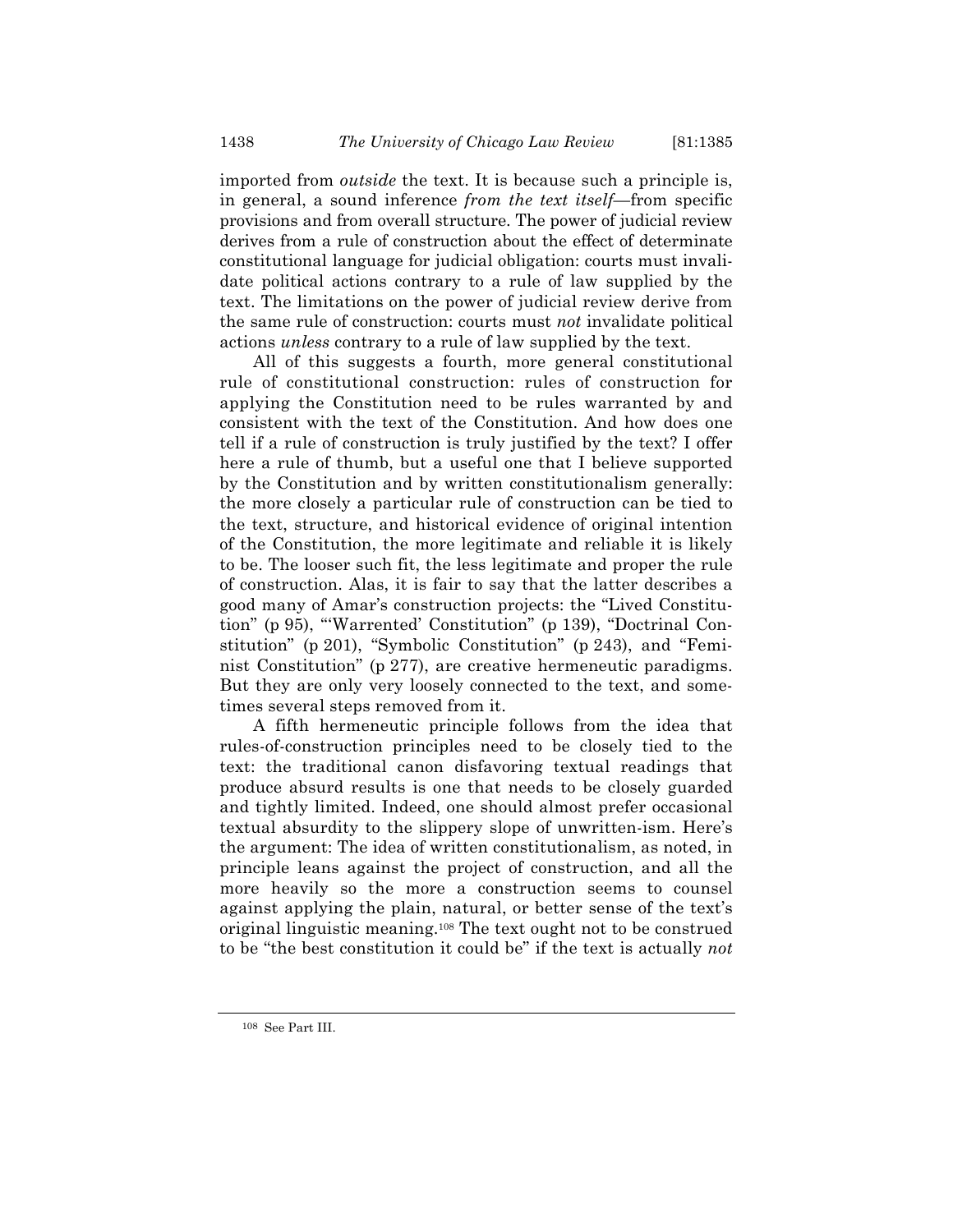the best constitution that could be.109 Policy-driven rules of construction are the least likely to be legitimate, the least likely to be fairly derived from attempts at faithful exegesis of the written text rather than from the construers' preferences. Similarly, a desire to make the text "work," in the sense of being conformable to modern preferences and sensibilities or conformable to modern practice, is not a textually supportable rule of construction.110

The "absurdity" canon is tricky, and potentially dangerous, precisely because it falls midway between accepted historical principles for ascertaining original textual meaning—it is an attempt accurately to capture textual meaning by recognizing that literalism might not, in some applications, reflect the text's true sense—and policy-driven construction to reach better, preferred results. One should lean against any argument that an outcome is "absurd" simply because it is unexpected, unfamiliar, or even (seemingly) undesirable from a modern policy perspective. One should perhaps even tolerate a degree of seeming absurdity for the sake of safeguarding the general principle of fidelity to actual textual meaning. If the written Constitution, interpreted in accordance with its original linguistic meaning, sometimes produces "bad" results, unintended outcomes, even arguably "absurd" consequences, those effects are made *identifiable* by faithful textual exegesis and are *remediable* by correcting the written text. There is thus a textual remedy for the disease of textual inadequacy or absurdity. If, however, any such defects can be deemed whisked away by magical unwritten principles, one can never know what really needs correcting in the first place—the text may mean what it says, and it may not—and one can never know quite where the unwritten "correction" will go and whether it was correct or not.111

<sup>109</sup> For an argument that interpretation ought to make what it interprets the best it can be, see Ronald Dworkin, *Law's Empire* 62 (Belknap 1986).

<sup>110</sup> Of course, it may well be that a constitutional provision bears a sufficiently broad range of meaning that different practices at different times are consistent with a text whose rule is an elastic or general one. But that is a different thing entirely. In such an instance, one is not construing text to make it conform to practice; one is noting that practice conforms to the text, faithfully interpreted to permit a range of choices.

<sup>111</sup> Amar's book begins with the construe-to-avoid-absurdity canon—a good rhetorical strategy if one is attempting to build a case for expansive construction zones. And in building his argument in favor of the anti-absurdity rule, he chooses an illustration in which I am the Absurdity Villain. (This may also be a good strategy.) In a two-page, halfin-jest law review article that I wrote some years ago, Paulsen 14 Const Commen at 245 (cited in note 56), I argued that the textually best reading of the Constitution is that the vice president of the United States is the presiding officer over his own impeachment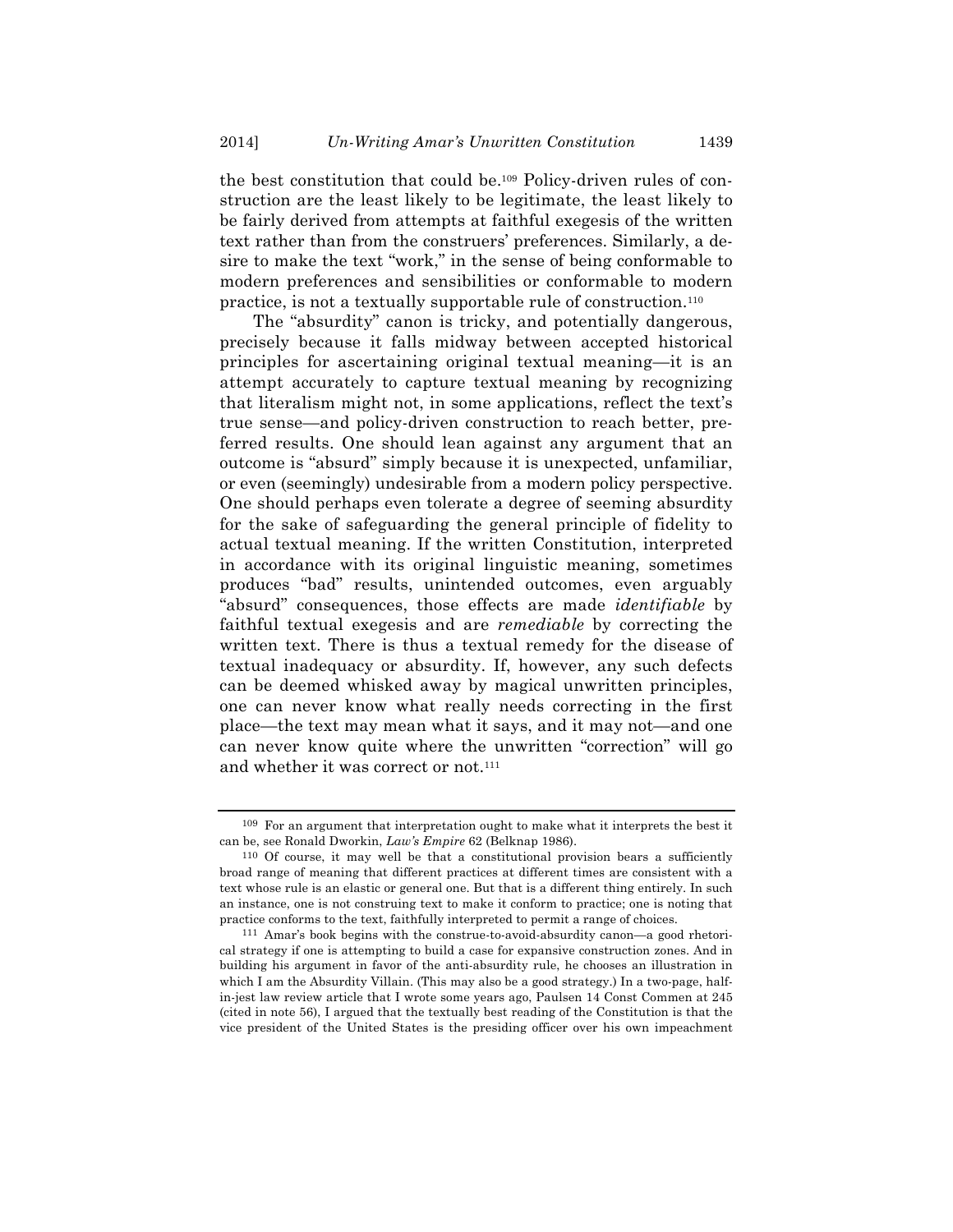Might I therefore (as humbly as doing so will permit) suggest a friendly refinement to Blackstone? The absurdity canon of construction is properly limited to instances in which its application can be said to facilitate accurate textual interpretation of a legal document in accordance with the true, original public meaning of the language employed—that is, the objective meaning the words would have had, in historical, linguistic, and political context, to a reasonable, informed speaker and reader of the English language at the time that they were adopted. It is *not* properly employed *to displace* the original, objective public meaning of the text with even a demonstrably far more sensible rendering in the eyes of the interpreter-construer.

Sixth, and finally, specific provisions of the Constitution ought to be understood in light of, and within the context of, the Constitution as a whole. They should be construed, when possible, in light of the overarching purpose of preserving America's constitutional government and the success of the overall constitutional enterprise. This may mean—as President Lincoln thought it did—that the Constitution is properly and fairly read as embodying an internal meta-rule of construction strongly favoring national preservation and avoidance of truly cataclysmic consequences. In Lincoln's view, the president's duty to preserve, protect, and defend the Constitution entails a correlative duty to preserve, protect, and defend the nation whose constitution it is; just as "a life is never wisely given to save a limb," the enterprise of American constitutional government as a whole ought not be sacrificed for a reading of a particular part.112 This

112 Lincoln, *To Albert G. Hodges*, in Fehrenbacher, ed, *Abraham Lincoln: Speeches and Writings* 585, 585 (cited in note 32). I have embraced this view, and Lincoln's bril-

trial, a truly stupid mistake made by the drafters of the Constitution but nonetheless (unless and until fixed) the legally "correct" answer as a matter of constitutional *interpretation* as the text now stands. Chapter One of Amar's book is devoted to an elaborate refutation of this position (pp 3–22). Amar's analysis in that opening chapter is the springboard for his general thesis that we often should not read the Constitution to mean what it says. (Therefore, in a way, I feel guiltily responsible for Amar's project: it was launched in part to slay my mirthful embrace of a seemingly absurd result.)

For my part, I am inclined to accept the (relatively few) truly absurd results that follow from faithful reading and application of the Constitution's text, even if it means that the vice president presides over his own impeachment trial. Such errors are readily correctable by constitutional amendment. The acknowledgement that the Constitution contains errors is far more palatable than abandoning the project of written constitutionalism entirely in favor of ingenious rules of construction, invented doctrines, and judicial manipulation that produce results like *Dred Scott*, *Plessy*, *Lochner*, and *Roe*. Give me a scoundrel vice president—we've endured several already (Burr, Johnson, Agnew, Gore, and others)—over Amar's unwritten constitution any day.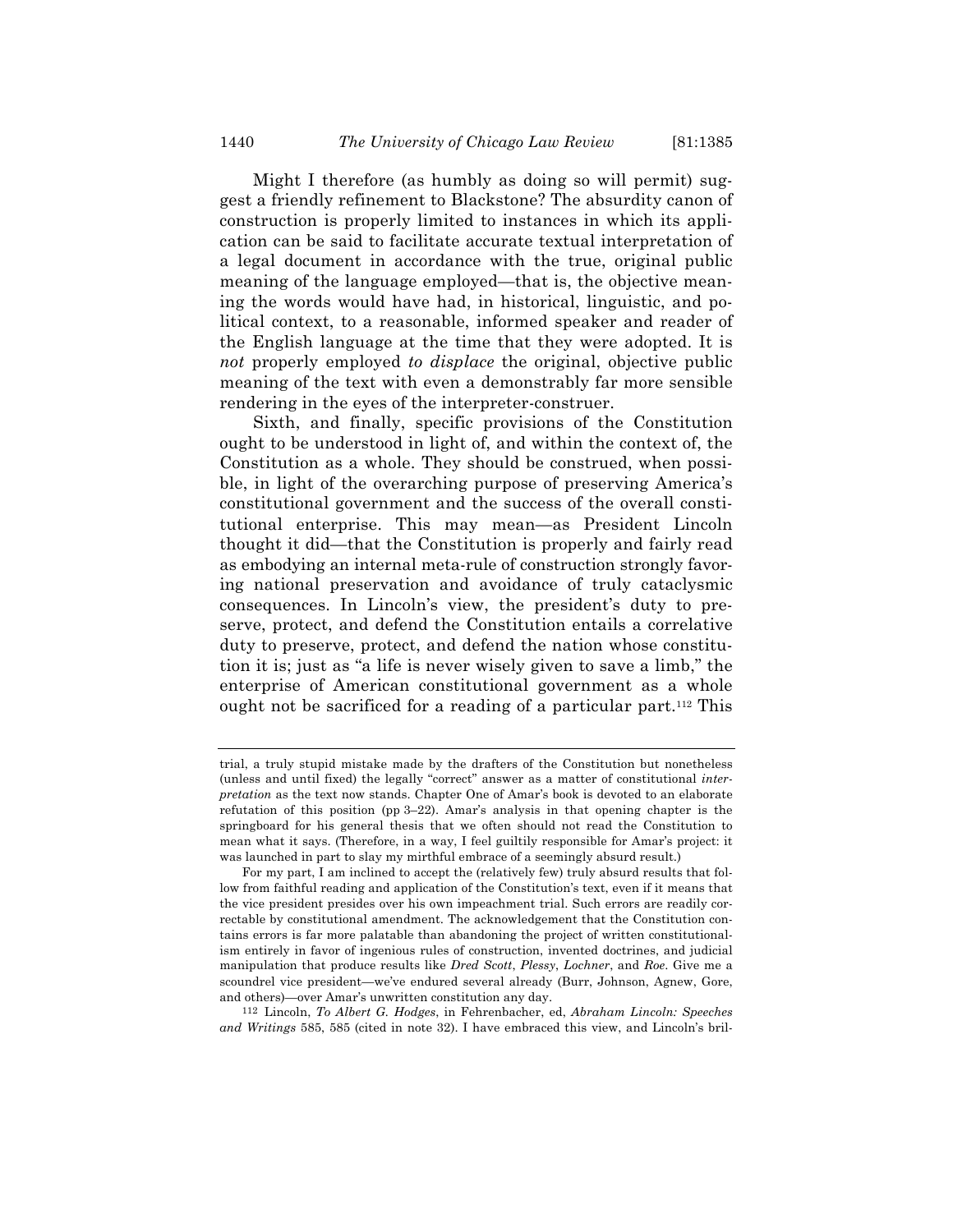is a rule of construction, to be sure. It pushes the envelope of the text about as far as it can go. (It has some similarities to the absurdity canon in this respect.) But it remains a rule of construction that, like the others, derives its content—and whatever legitimacy it has—from a reading of the text, the whole text, and the logical and structural inferences that fairly can be derived from the text. It does not come from extrinsic principles separate from the text's original and objective meaning.

#### **CONCLUSION**

I have been hard on my old friend, Akhil Amar—perhaps too hard. There is much terrific material in *America's Unwritten Constitution*: much to ponder, debate, and consider. As food for thought, it is a feast.

But as medicine for what ails written constitutionalism, it cannot be taken without disastrous effects. Much of it is unnecessary and unhelpful medicine: the written Constitution does the desired work better than Amar's thesis of an implicit unwritten constitution. And much of it is improper medicine: Amar's unwritten constitution in important, unpredictable, and unprincipled ways supersedes entirely, and tends to destroy, the enterprise of written constitutionalism. The prescription kills the patient.

And that is the huge flaw of this hugely ambitious project. Amar's diagnosis of the flaws of written textualism is considerably overblown. Original-meaning textualism allows for some troubling results, presents certain issues, and creates some headaches. But Amar's cure is worse than the disease, by far. Free-floating, untethered-from-text unwritten constitutionalism prescribes the guillotine as a remedy for a headache.

*America's Unwritten Constitution* is the most important, dangerously wrongheaded academic book about the Constitution written in many years. It is important because it comes from the pen of Akhil Amar, one of the nation's most important constitutional scholars and the author of one of the best, most definitive treatments of the written Constitution ever (*America's Constitution: A Biography*), along with a host of other excellent books and articles. And it is dangerous for much the same reason. Amar's status and skills give this book the capacity to deceive and mislead many. It is therefore important—vital, even—that the often-

liant defense of it, in other writing. See Paulsen, 79 Notre Dame L Rev at 1263–67, 1282–89 (cited in note 15).